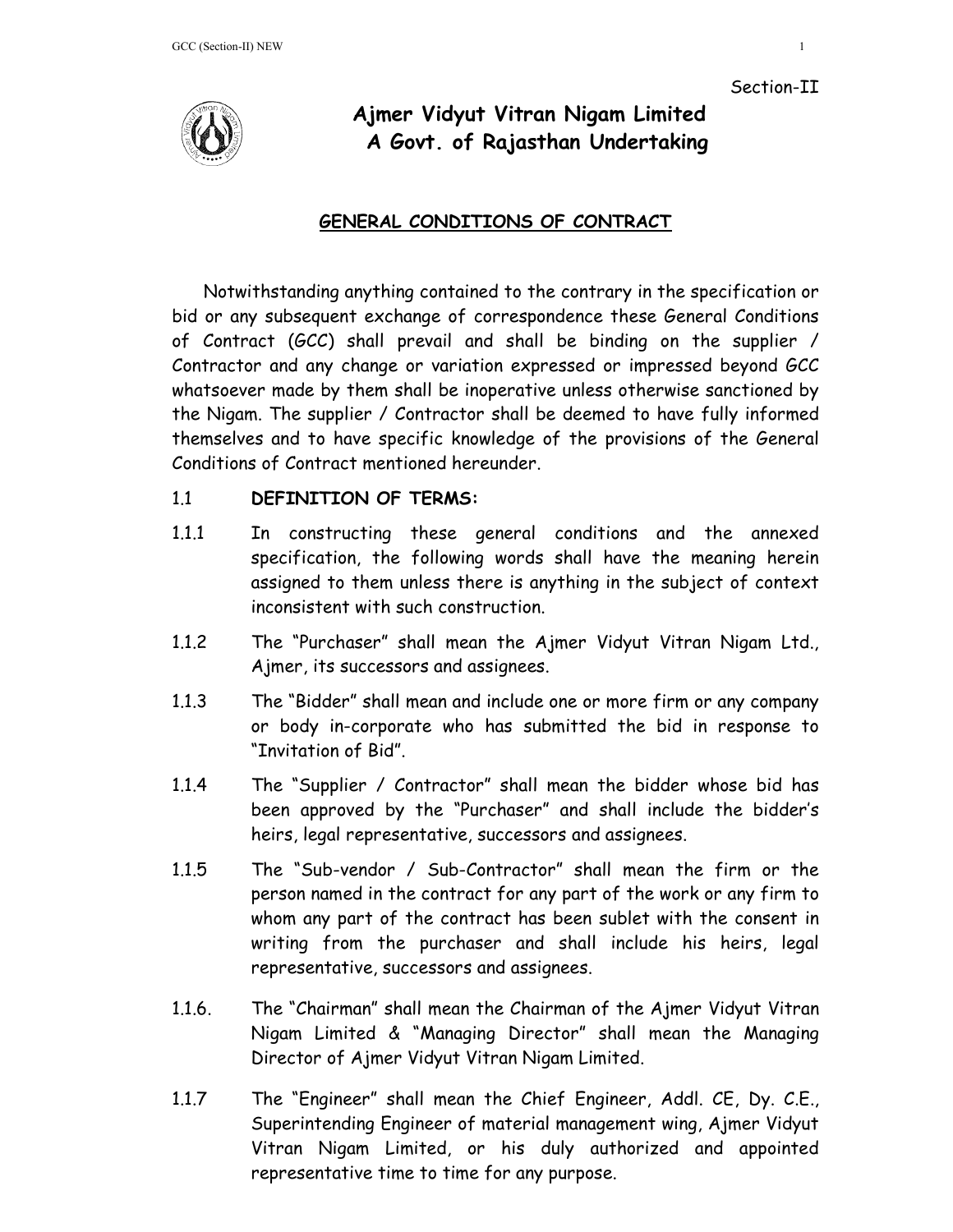- 1.1.8 "Plant & Machinery", "Material", "Stores", "Works", shall mean and include the plant and material to be provided and work or works to be done by the contractor / supplier under the contract.
- 1.1.9 The "Contract" shall mean and include the following:-
	- 1. Invitation of bid.
	- 2. Instructions to bidders.
	- 3. Bid form including schedule of prices.
	- 4. Earnest Money Deposit.
	- 5. Letter of Intent/Acceptance and its acknowledgement.
	- 6. Performance Bank Guarantee.
	- 7. Formal Purchase / Work Order.
	- 8. Guaranteed Technical Particulars.
	- 9. General Conditions of Contract.
	- 10. Special Instructions.
	- 11. Site Conditions.
	- 12. Specification, specific conditions, schedules and drawings.
	- 13. Addenda which may hereafter be issued by the purchaser to the contractor / supplier in the form of letter and covering letters and schedule of prices as agreed between the contractor / supplier and the purchaser.
	- 14. The contracts to be entered into under clause 1.6 of these General Conditions.
- 1.1.10 The "Specification" shall mean the specification, specific conditions annexed to the General Conditions, the contract and the schedule thereto, if any.
- 1.1.11 The "Month" shall mean, English calendar month i.e. period of 30 days and "Week" shall mean a period of 7 days.
- 1.1.12 The "Site" shall mean the place or places named in the contract and include, wherever applicable, the lands and buildings upon or in which the works are to be executed.
- 1 .1 .13 The "Place of delivery" shall mean the destination at which the contractor / supplier is responsible to deliver the materials at the contract price.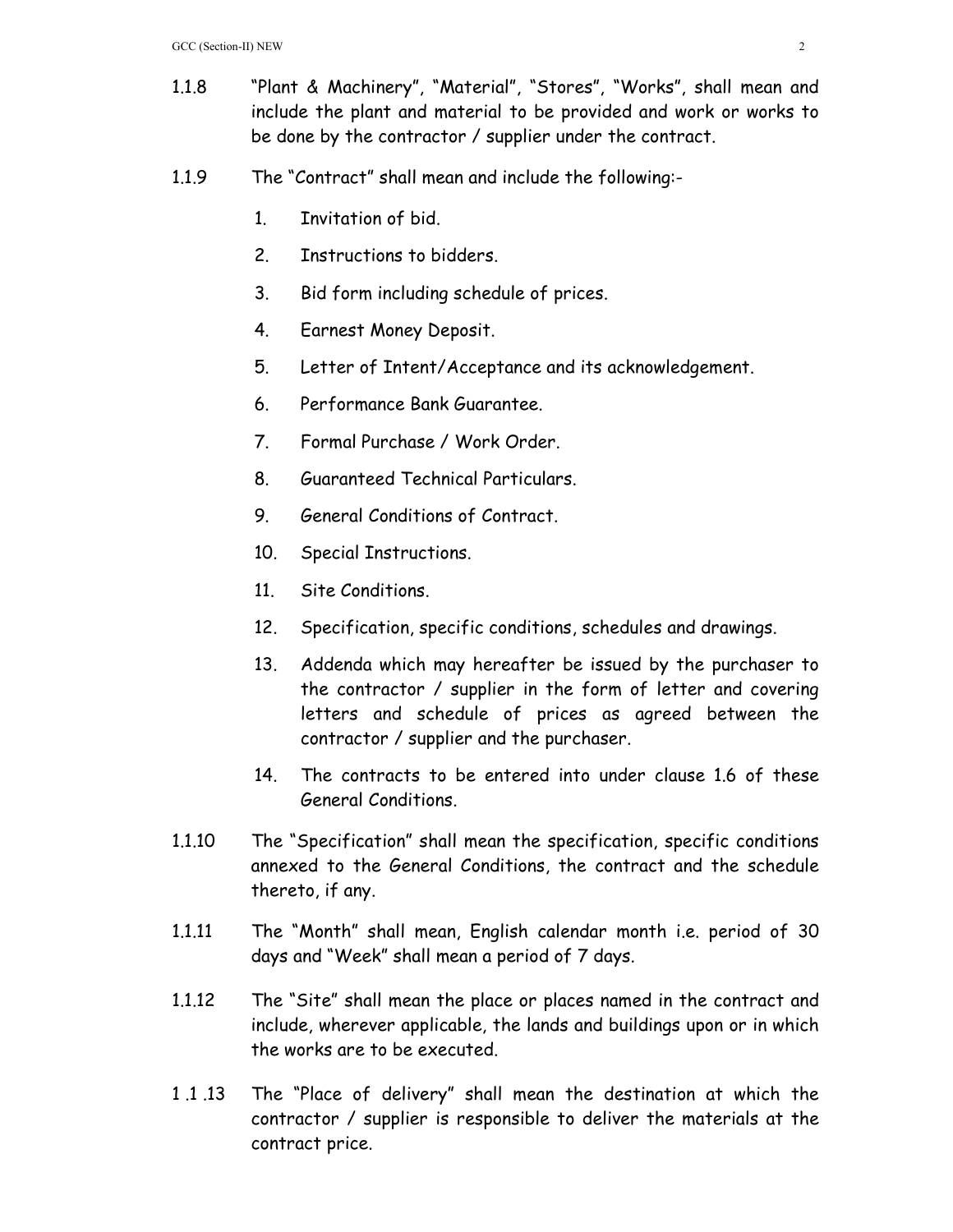- 1 .1 .14 The "Test of Completion" shall mean such tests prescribed in the contract to be made by the contractor / supplier before the plant & machinery / material is taken-over by the purchaser as per these General Conditions.
- 1 .1 .15 "Commissioning" shall mean the satisfactory installation and operation of the plant & machinery or equipment in after all necessary initial checks, adjustments, trials, cleaning and assembly required at site (if any), have been completed and the plant has been in continuous and un-restricted commercial use specified for at least thirty (30) days or as prescribed otherwise.
- 1 .1 .16 "Commercial Use" shall mean that use of plant & machinery / equipments / material as contemplated in purchase order.
- 1.1.17 "Letter of Intent/Acceptance" shall mean the purchasers letter conveying his acceptance of the bid subject to such revision / conditions as may have been stated therein.
- 1.1.18 The "Contract Price" shall mean the sum named in or calculated in accordance with the provisions of the contract / purchase or any amendments thereto.
- 1.1.19 "Formal Purchase / work Order" shall mean the purchaser's letter which may be issued in way of letter of intent containing detailed terms and conditions of the supply / work and such other particulars which the purchaser may like to convey to the supplier / contractor pending execution of a formal written contract in accordance with Clause 1.6.
- 1.1.20 "Consignee" shall mean and include the Asstt. Controller of Stores, Stores Superintendents and/ or any other authorized officer / official of the Ajmer Vidyut Vitran Nigam Limited.
- 1.1.21. The "work codes" shall mean to include the Indian Electricity Rules, code of practice and Factory Rules & Regulations applicable in the State of Rajasthan, on the date of issue of the letter of intent and such modification thereof as may be specially stipulated by competent State Authorities i.e. Electrical Inspector and Chief Inspector of Boiler Factories, Rajasthan.
- 1.1.22 Words importing "Person" shall include firms, companies, corporations and other bodies whether incorporated or not.
- 1.1.23 Words importing the "singular" only shall also include the plural and vice versa where the context requires.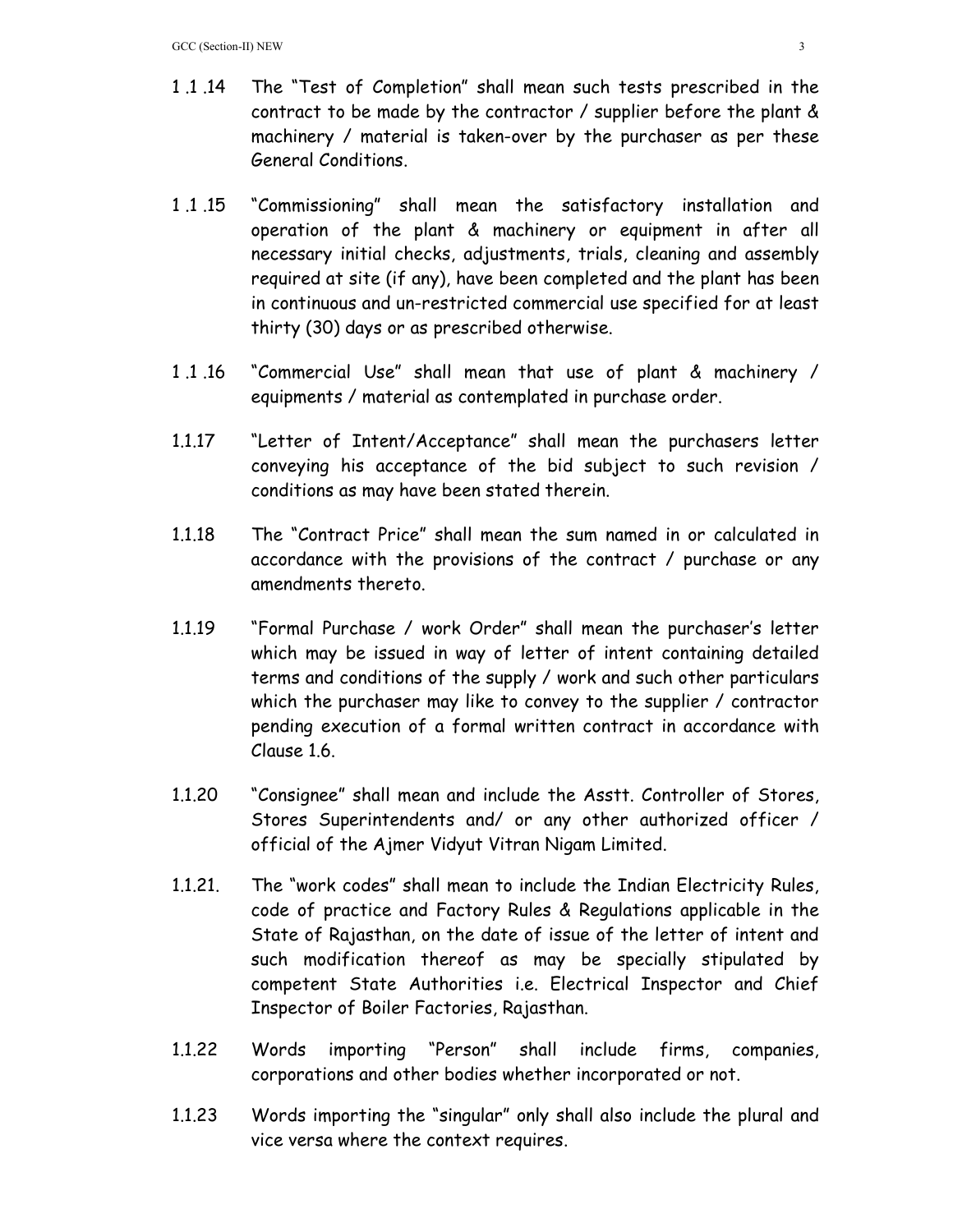1.1.24 Terms and expressions not herein defined shall have the same meaning as one assigned to them in the Indian Sale of Goods Act (No. III or 1930 fulfilling that in the Indian Contract Act (Act IX of 1872) and falling that in the General Clause Act, 1897).

# 1.2 **CONTRACT:**

The Contractor / supplier and purchaser shall, as soon as possible, unless otherwise agreed upon, enter into a sealed agreement for the proper fulfillment of the contract, the expenses of completing and stamping the contract shall be borne by the contractor / supplier and shall be furnished to the purchaser free of charge in two copies within 21 days and one copy shall be returned by the purchaser to the contractor / supplier after doing the needful. All orders / instructions to the contractor / supplier shall except as herein otherwise provided, be given by the Engineer on behalf of the purchaser.

## 1.3 **CONTRACTOR / SUPPLIER TO INFORM HIMSELF FULLY:**

The contractor / supplier shall be deemed to have carefully examined the General Conditions, specifications, schedules and drawings also to have satisfied him as the nature and character of the plant & machinery / equipments / material to be supplied and other relevant matters and details. If he has any doubt as to the meaning of any portion of the general and any special conditions of contract and specifications, he shall have full opportunity to seek clarification from the purchaser before signing the contract / commencement of supply, whichever is earlier but GCC will be fully binding on him.

## 1.4 **COMPLETENESS OF CONTRACT:**

The plant & machinery / equipment / Material shall be complete in every respect with all mountings, fittings, fixtures and standard accessories normally supplied with such equipment even though not specifically detailed in the specification unless otherwise specifically included in the list of excluded items. The contractor / supplier shall not be eligible for any extra payment in respect of such mounting, fittings, fixtures and standard accessories etc. which are needed for the safe operation of the equipment as required by applicable codes only as per contract, and they may not have been included specifically in the contract.

## 1.5 **BID FORM AND ACCEPTANCE OF BID:**

1.5.1 The purchaser is not bound to accept the lowest bid or any bid or assign any reason for the rejection of a bid. The purchaser also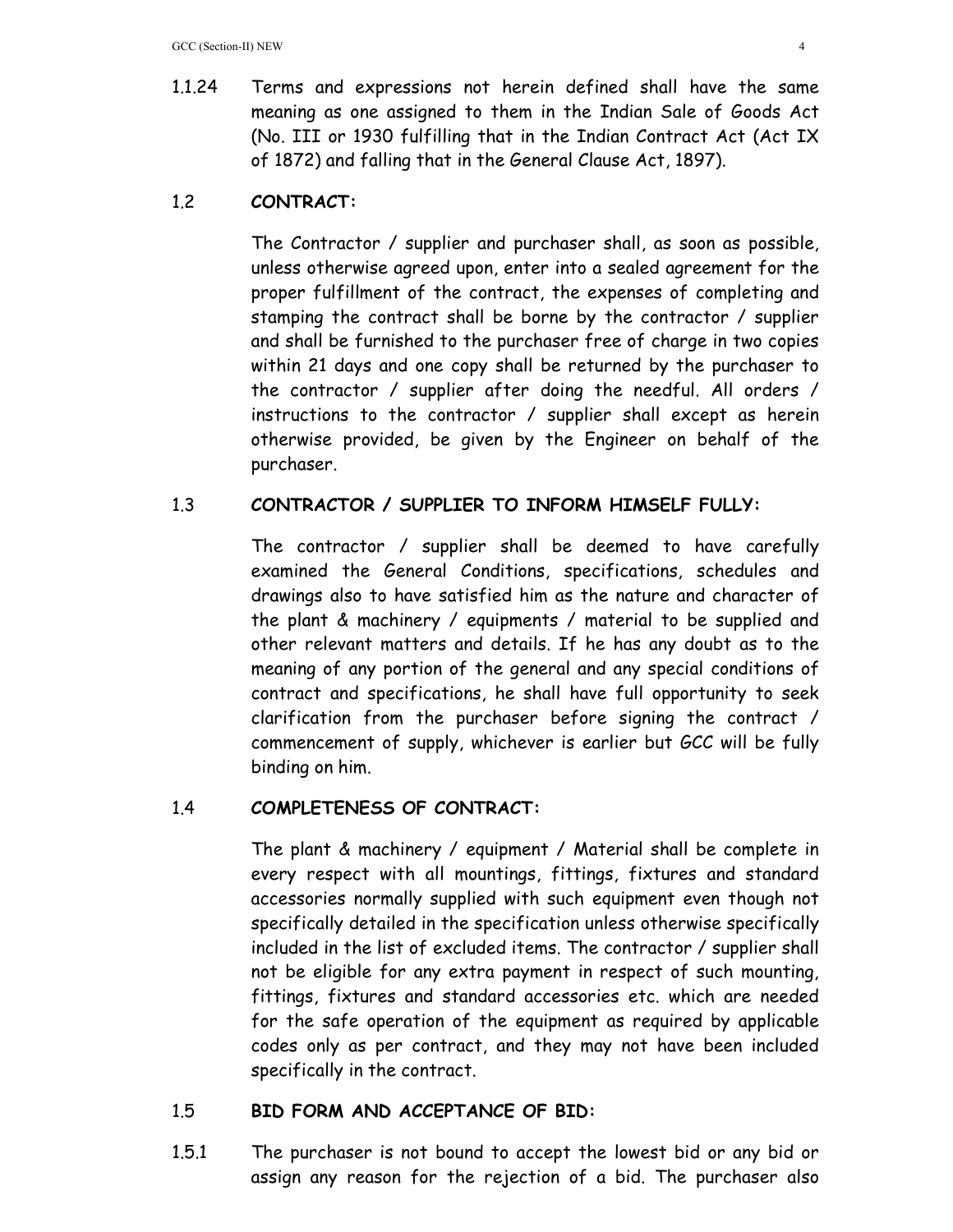reserves the right to either call for fresh bids or to accept either the whole or a part of bid or to place orders for any increased or decreased quantity on account of any reason.

## 1.5.3 **VENDOR'S REGISTRATION SCHEME:**

Contractor / suppliers / Firms / Vendors whose works are located in Rajasthan may get themselves registered in the Nigam by making permanent deposit in the prescribed modes as given below. The class of registration of contractor / supplier, permitted extent of participation, amount of permanent deposit along with prescribed modes thereof are given below: -

Note: - The amount of cash deposit shall be made only by way of Demand Draft/ Banker's cheque/ Pay order in case of local firms drawn in the name of Accounts Officer (EA & CASH), Ajmer Vidyut Vitran Nigam Limited, Ajmer.

| S.<br>No.      | Class of                            | Permitted<br>extent of<br>participation | Permanent Deposit            |                                                           |  |
|----------------|-------------------------------------|-----------------------------------------|------------------------------|-----------------------------------------------------------|--|
|                | Contrac<br>tor $/$<br>supplier<br>S |                                         | Non-interest<br>bearing Cash | Bank Guarantee in<br>the proforma<br>at<br>Appendix-XVIII |  |
|                | E                                   | <b>Rs. 50 Lac</b>                       | Rs. 0.25 Lac                 |                                                           |  |
| $\overline{c}$ | D                                   | Rs. 100 Lac                             | Rs. 0.25 Lac                 | Rs. 2.50 Lac                                              |  |
| 3              | $\mathcal{C}_{0}$                   | Rs. 250 Lac                             | Rs. 0.50 Lac                 | Rs. 5.00 Lac                                              |  |
| 4              | B                                   | <b>Rs. 500 Lac</b>                      | Rs. 0.75 Lac                 | Rs. 7.50 Lac                                              |  |
| 5              | A                                   | Any Amount                              | Rs. 1.00 Lac                 | Rs. 10.00 Lac                                             |  |

 SSI units located in Rajasthan will be eligible for registration after depositing half of the aforesaid amount subject to furnishing valid SSI unit registration certificate of Industries Department, Government of Rajasthan. For example such a unit for registration in category 'D' shall be required to make a deposit of Rs. 12500/- in cash along with Bank Guarantee of Rs. 1.25 Lac only as against the normal requirement of Rs. 25000/- in cash plus a Bank Guarantee for Rs. 2.50 lac for registration in the said category.

 Contractor / suppliers / firms / vendors whose works are located outside Rajasthan, may get themselves registered in the Nigam by making permanent deposit in the prescribed modes as given below. The class of registration of contractor / suppliers, permitted extent of participation, amount of permanent deposit along with prescribed modes thereof are given below: -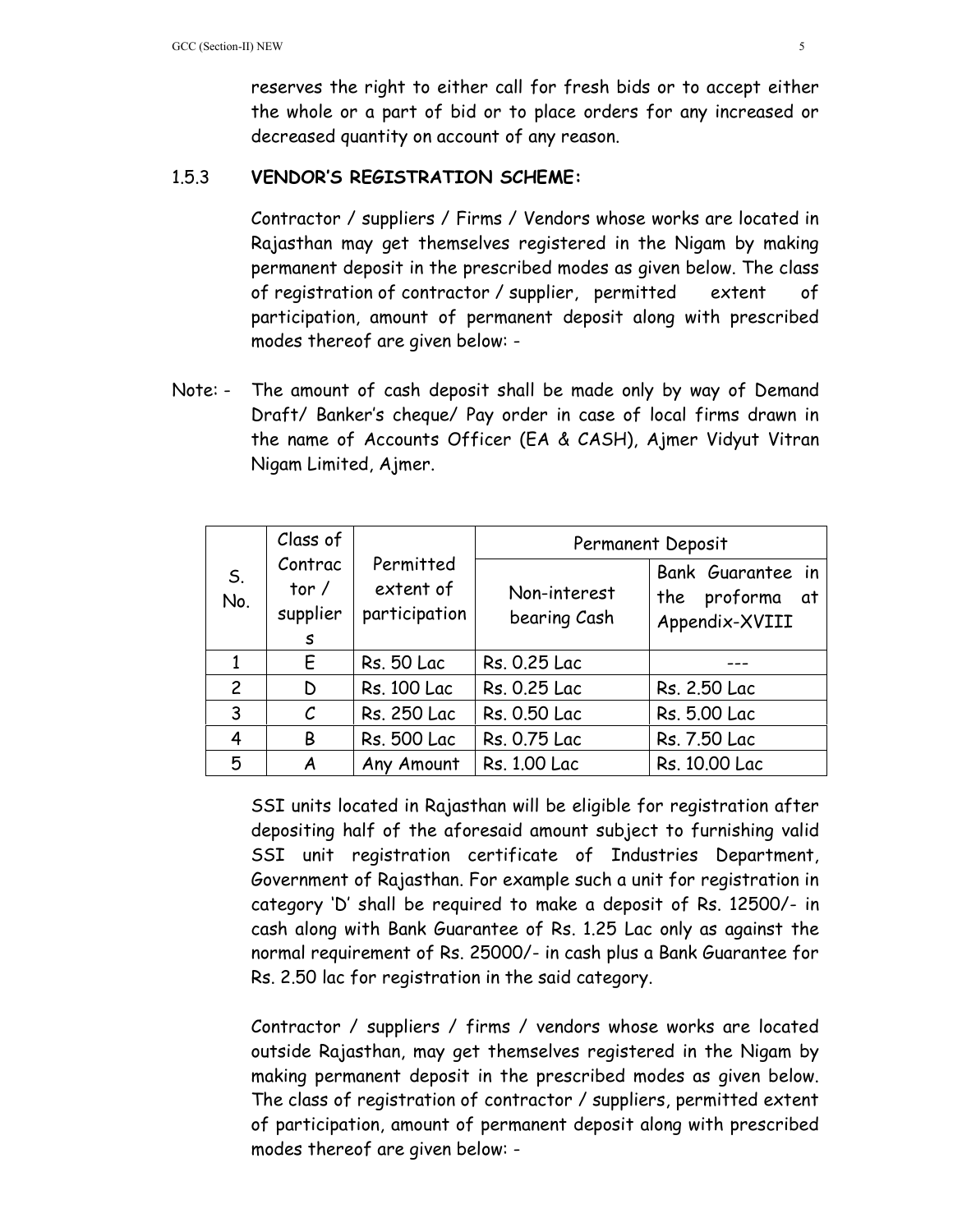|                | Class of<br>Contracto<br>r/<br>suppliers | Permitted<br>extent of<br>participation | Permanent Deposit                |                 |                  |  |
|----------------|------------------------------------------|-----------------------------------------|----------------------------------|-----------------|------------------|--|
| S.No.          |                                          |                                         |                                  | <b>Interest</b> | <b>Bank</b>      |  |
|                |                                          |                                         | Non-<br>interest<br>bearing Cash | bearing cash @  | Guarantee        |  |
|                |                                          |                                         |                                  | Bank rate Per   | the<br><i>in</i> |  |
|                |                                          |                                         |                                  | annum & or      | proforma at      |  |
|                |                                          |                                         |                                  | decided from    | Appendix-        |  |
|                |                                          |                                         |                                  | time to time by | XVIII            |  |
|                |                                          |                                         |                                  | the Nigam       |                  |  |
|                | E                                        | <b>Rs. 50 Lac</b>                       | Rs. 0.25 Lac                     |                 |                  |  |
| $\overline{c}$ | D                                        | <b>Rs. 100 Lac</b>                      | Rs. 0.25 Lac                     | Rs. 1.25 Lac    | Rs. 1.25 Lac     |  |
| 3              | $\mathcal C$                             | Rs. 250 Lac                             | Rs. 0.50 Lac                     | Rs. 2.50 Lac    | Rs. 2.50 Lac     |  |
| 4              | B                                        | <b>Rs. 500 Lac</b>                      | Rs. 0.75 Lac                     | Rs. 3.75 Lac    | Rs. 3.75 Lac     |  |
| 5              | A                                        | Any Amount                              | Rs. 1.00 Lac                     | Rs. 5.00 Lac    | Rs. 5.00 Lac     |  |

1.6.1 The Order placed under this specification shall be governed by the terms and conditions as incorporated in this section of the specification and as given in the purchase order including its Annexure(s). The terms and conditions as specified in this section if differ from the terms as indicated in the purchase order and its Annexure(s), the later shall prevail. The contract shall for all purposes be constructed according to the laws of India and subject to jurisdiction of Courts in Rajasthan only. For the due fulfillment of the contract, the contractor / supplier shall execute a contract in duplicate, in the prescribed form (to be obtained from the purchaser) on non-judicial stamp paper worth Rs.100/- as per stamp duty applicable of Govt. of Rajasthan. Such contract shall be executed and signed by the authorized person of the contractor / supplier on each page with seal thereof. The original copy is only to

# be executed on the stamp paper. The second copy may be executed on simple paper. Such, contract documents shall be required to be submitted to the purchaser within a period of 21 days from the receipt of the order duly signed on the each page. One copy of the executed contract duly signed by the purchaser shall be sent to the contractor / supplier for his reference. The contract documents shall mean and include the following: -

- (I) Contract.
- (II) Purchase order & its annexures.
- (III) Terms and conditions of the specification.
- (IV) General Conditions of Contract of the specification and Instructions to Bidders.
- (V) Any subsequent modification / amendment / clarification

1.6 **CONTRACT DOCUMENTS:**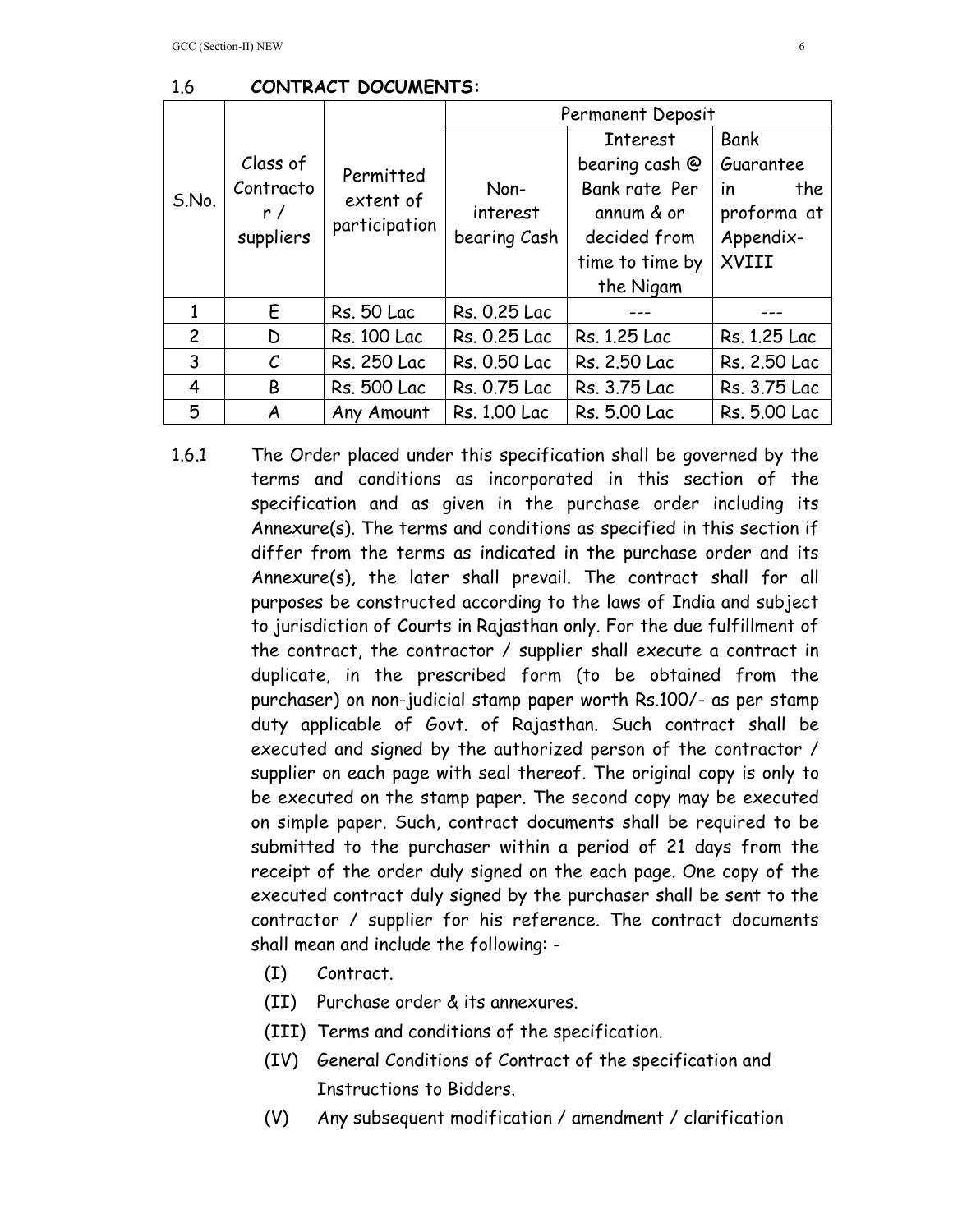- 1.6.2 After the bid has been accepted by the purchaser all orders or instructions to the contractor / supplier shall except as herein otherwise provided, be given by the Engineer in writing on behalf of the purchaser.
- 1.6.3 Any bid, drawing, technical data or correspondence which forms the basis of an order of a contract as aforesaid or which may be furnished by the contractor for the purchaser's approval or information as provided under the said order or contract, shall be in English and if it is in any other language a complete translation in English shall be duly furnished. The purchaser shall not be bound to consider any bid, drawings, technical data or correspondence which is not furnished in the English language.

## 1.7 **CONSULTING ENGINEER:**

The consulting Engineer may co-ordinate, supervise and approve the technical portion of the work of' the contractor and his subcontractor excluding decision involving financial liabilities to the purchaser for which approval of the engineer shall be obtained.

## 1.8 **DESIGN EQUIPMENTS:**

- 1.8.1 All equipments and materials shall be designed and all work executed conforming to codes.
- 1.8.2 Structures and outdoor equipment shall be designed to withstand wind load as set forth in the Indian Standard 875 unless otherwise specified in the technical specification.
- 1.8.3 Structural parts and equipment shall be designed to resist lateral inertia forces developed in each corresponding mass center due to seismic ground motion. The structural parts and 'their anchorages shall be designed on the basis of the conventional acceleration method. The lateral inertia forces will be determined from the expression. Where 'F' is the force on the part of the lateral direction 'W' is the weight of the part with probable existing service load at the time of the earthquake and "C" is the seismic coefficient i.e. the ratio of seismic coefficient shall be obtained from the Indian Standard IS : 893 unless otherwise specified in the technical specification.
- 1.8.4 The contractor shall provide adequate guards for all couplings by wheels and other moving parts which could be considered as a safety hazard, safety sentinel and relief valves are to be locked or piped in such a manner as to safeguard personnel and property.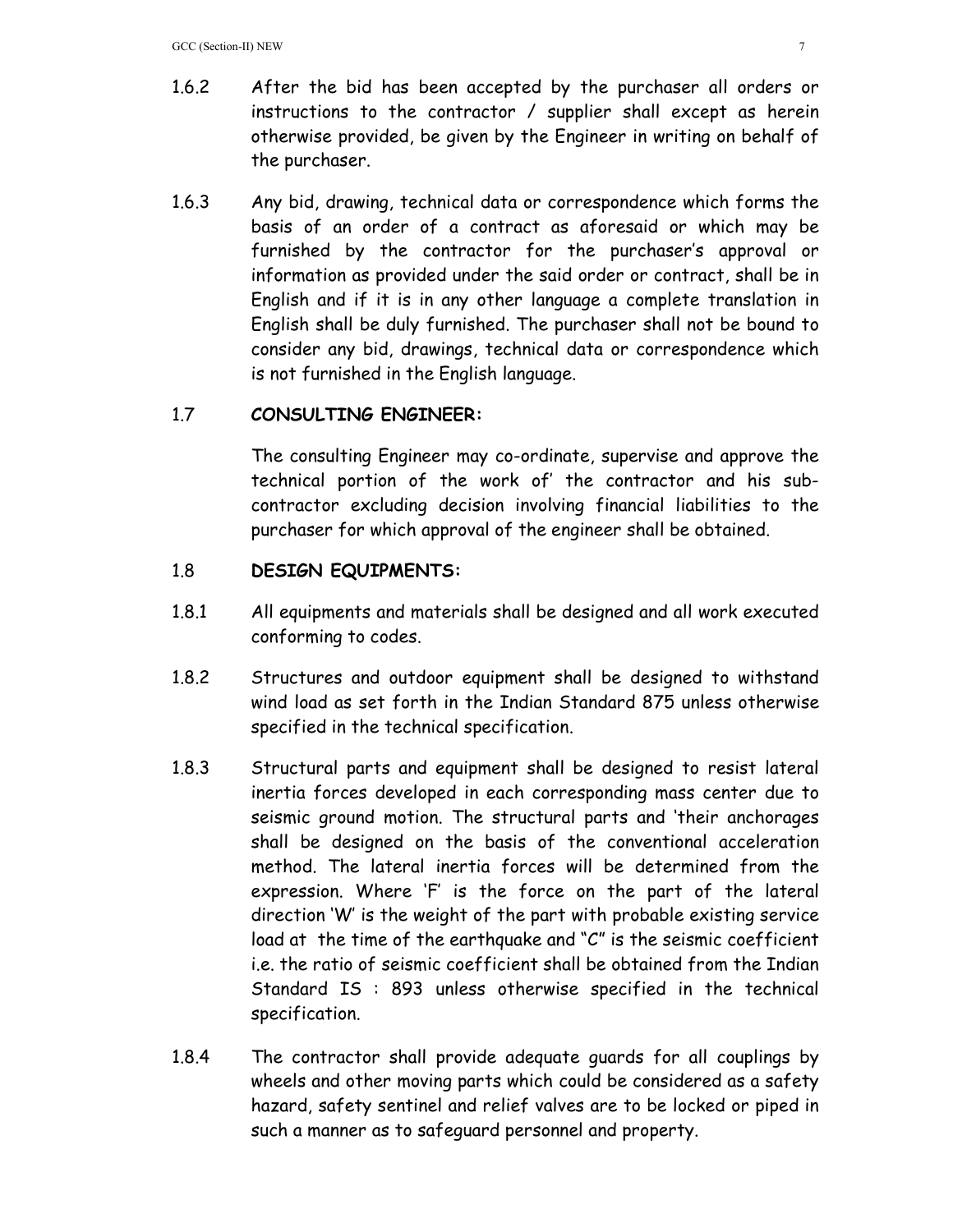- 1.8.5 All safety devices shall be in accordance with the prevailing statutory regulations and requirements.
- 1.8.6 Special attention shall be given to the design arrangement and assembly of all equipment to ensure case of maintenance and renewal of part.

## 1.9 **STANDARD**

- 1 .9.1 The equipment covered by specification shall, unless otherwise specified be built to conform to the requirements of relevant standards issued by any of the following and the bidder should specifically mention in each case the applicability of the relevant specifications. : - .
	- 1. Indian Standard Institution's Standard code, wherever applicable.
	- 2. Indian Electricity Rules 1956, wherever applicable.
	- 3. British Standard Specification relevant codes and British Electrical Standard Association.
	- 4. American Society of Mechanical Engineer's Power Test Codes.
	- 5. American Society of Materials Testing Codes.
	- 6. American Standards Association/U.S.A. Standards Institute and Edison Electric Institute.
	- 7. Standard of Hydraulic Institute, U.S.A.
	- 8. Heat Exchange Manufacturer's Standards, U.S.A.
	- 9. Bladder Heat Manufacturer's Association Standard, U.S.A.
	- 10. Appropriate National Standard Specification of the country of Manufacture on approval by the purchaser.
	- 11 . Indian Boiler Regulation Act. .
	- 12. Other Standards approved by Purchaser.
- 1.9.2 The equipment conforming to any other national standard which ensure equivalent quality is also acceptable. In such cases the bidder shall clearly indicate the standards adopted and furnish a copy of the English translation of the standard along with the bid.
- 1.9.3 The Performance figures quoted shall be guaranteed with the tolerances permitted by relevant standard unless specifically stipulated in the specification. In case of failure of the equipment to meet the guarantee, the purchaser reserves the right to reject the equipment.
- 1.9.4 The bidders are requested to bid for their standard equipment, as far as possible, provided it meets the service requirements mentioned in the specification.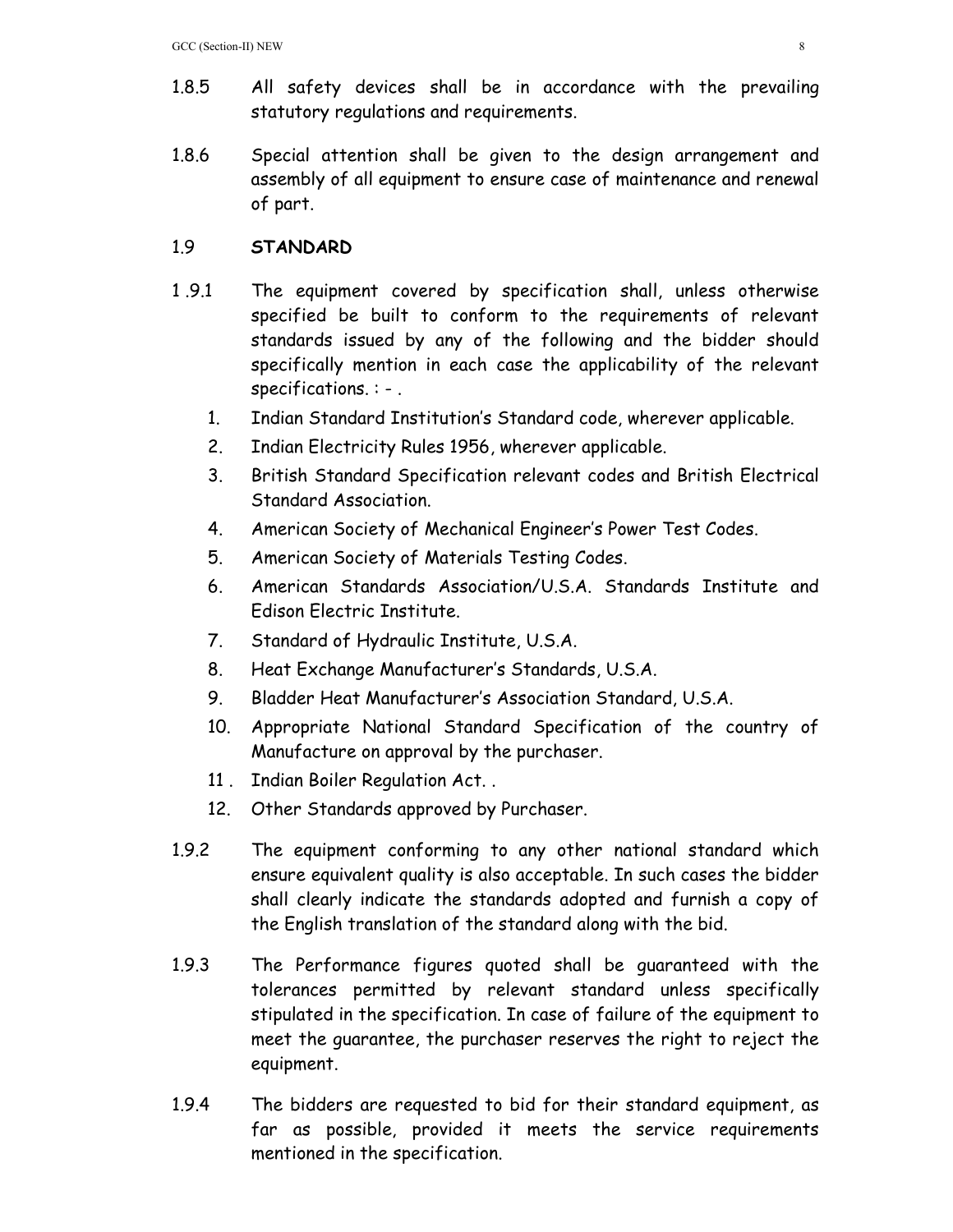- 1.9.5 Should the bidder wish to depart from the provision of these specification either on account of manufacturing practice or for any other reason, he shall clearly mention the departures and submit complete justification supported by information, drawings etc. as will enable the relative merits of his proposals to be fully appreciated. The engineer shall have the right to reject them and decision of the engineer shall be final and binding on the contractor.
- .1.9.6 In the event of the Specification and Contractor's drawing and tables etc. being found to disagree the erection of the contract equipment, the annexed specification shall be held binding unless the departures have been duly approve in writing by the purchaser.

## 1.9.7 **INDIAN ELECTRICITY ACT:**

All the supplies covered by the contract shall be in accordance with the Indian Electricity Act, 1910 with the latest amendments and the Indian Electricity Rules, 1956 made there under and Indian Electricity Act, 2003 and amendment(s) thereof thereafter.

# 1.10 **SYSTEM OF UNITS DIMENSIONS MEASURES AND CALIBRATION:**

All dimensions, measures etc. shall be as per metric and cgs system of units. All instruments, recorders etc. shall also be calibrated in metric and cgs system of units.

### 1.11 **INDEMNITY:**

 In the event of any claim or demand being made or action being brought against the purchaser for infringement or alleged infringement of latter's patent in respect of any machine, plant work or thing used or supplied by the contractor/supplier, under this contract or in respect of any method of using or working by the purchaser of such machine, plant, works or thing the contract will indemnify the purchaser against such claim or demand and all cost and expenses arising from or incurred by reasons of such claim or demand provided that the purchaser shall notify the contractor within reasonable time any claim is made and that the contractor shall, if he so desires with the assistance of the purchaser. if required, by the contractor's own expense, to conduct all negotiations for the settlement of the same or any litigation that may arise there from and provided that no such machine, plant work or thing shall be used by the purchaser for any purpose or in any manner other than that for which they have been supplied by the contractor and specified under this contract.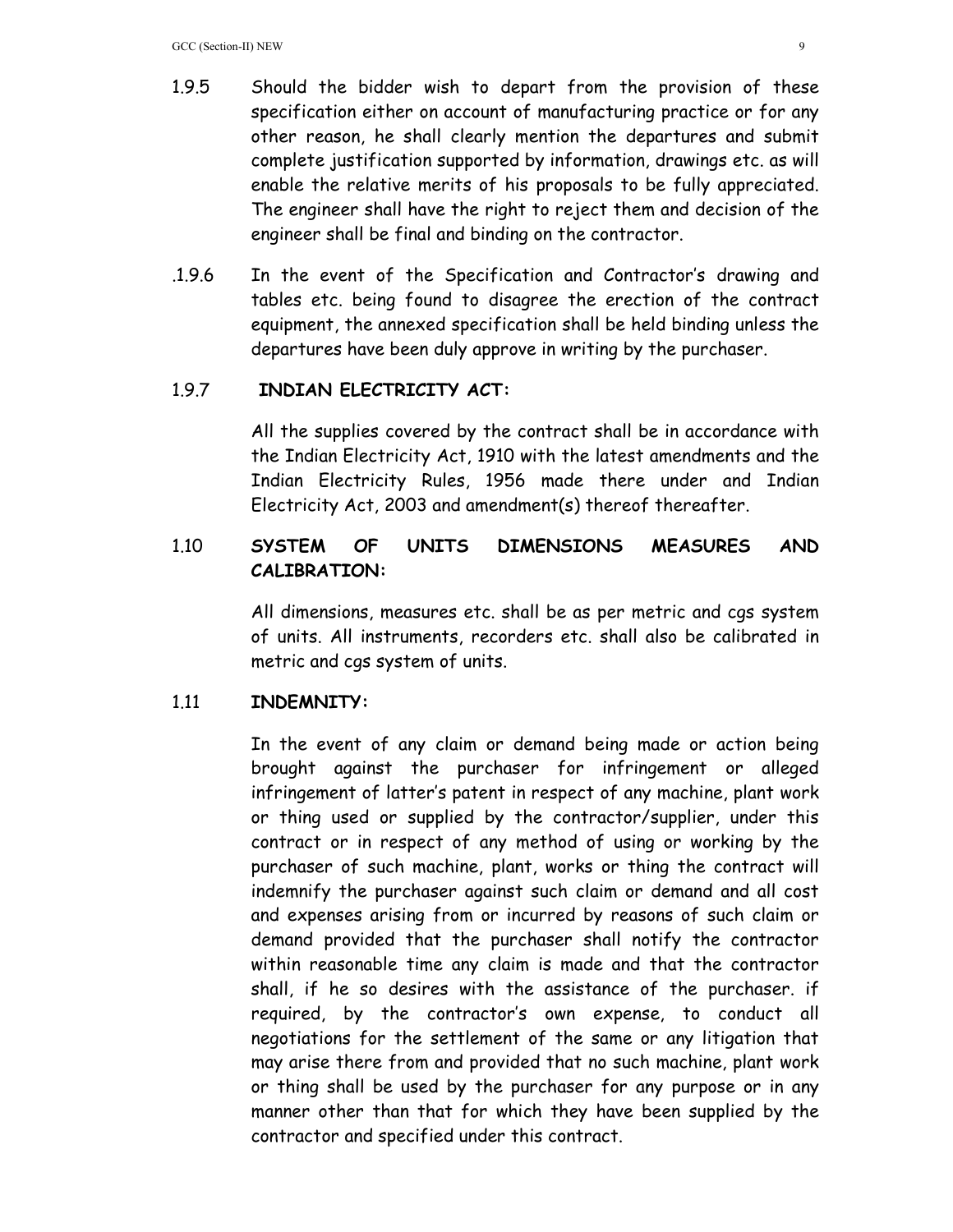## 1.12 **SUBMISSION AND APPROVAL OF DRAWINGS:**

- 1.12.1 Within thirty (30) days of the date of receipt of the purchaser's letter of intent/Acceptance, the contractor shall submit to the consulting engineers as well as to the purchaser, the following drawings of plant and technical data for approval as per distribution schedule attached to the specification: -
- (i) Dimensional general arrangement/outline drawings of the plant and equipment to be supplied under the contract and all data including floor plan loading data location of foundation bolts etc. relating to foundation structures to enable the purchaser to arrange for civil construction work.
- (ii) Dimensional drawing showing individual equipment being supplied under the contract, method and sizes of connections to the purchaser's other equipment, giving also the limits of variation of the dimensions.
- (iii) All efficiency and characteristic curves and technical particulars required under the specification. .
- (iv) Schedule drawings of all writings, connections and interlock diagrams showing the points where connections have, to be made by the purchaser.
- (v) Necessary structural and other calculations and data required for approval.
- 1.12.2 Nigam's Engineer/ the consulting Engineer shall return to the contractor one set of all these drawings, plants and Technical data after marking them with their comments/corrections if any, either (a) stamped approved or (b) marked up with the comments. In case of (a), no further submission or drawings will be required. In case of (b) the contractor shall correct his original drawings and will be required to conform to the comments made by the consulting engineers and resubmit within two (2) weeks of receipt of comments in the same manner as stated in the distribution schedule. After approval of the drawings a reproducible of each drawing shall be supplied, final drawings shall be certified as Approved. For constructions should any minor revision be made after 'Approval", the contractor shall redistribute prints and reproducible as per the distribution schedule. Every revision shall be marked by a number, date and subject in a revision block provided in the drawings. The consulting engineer's approval shall not relieve the contractor from any of his obligations and responsibility to fabricate and erect the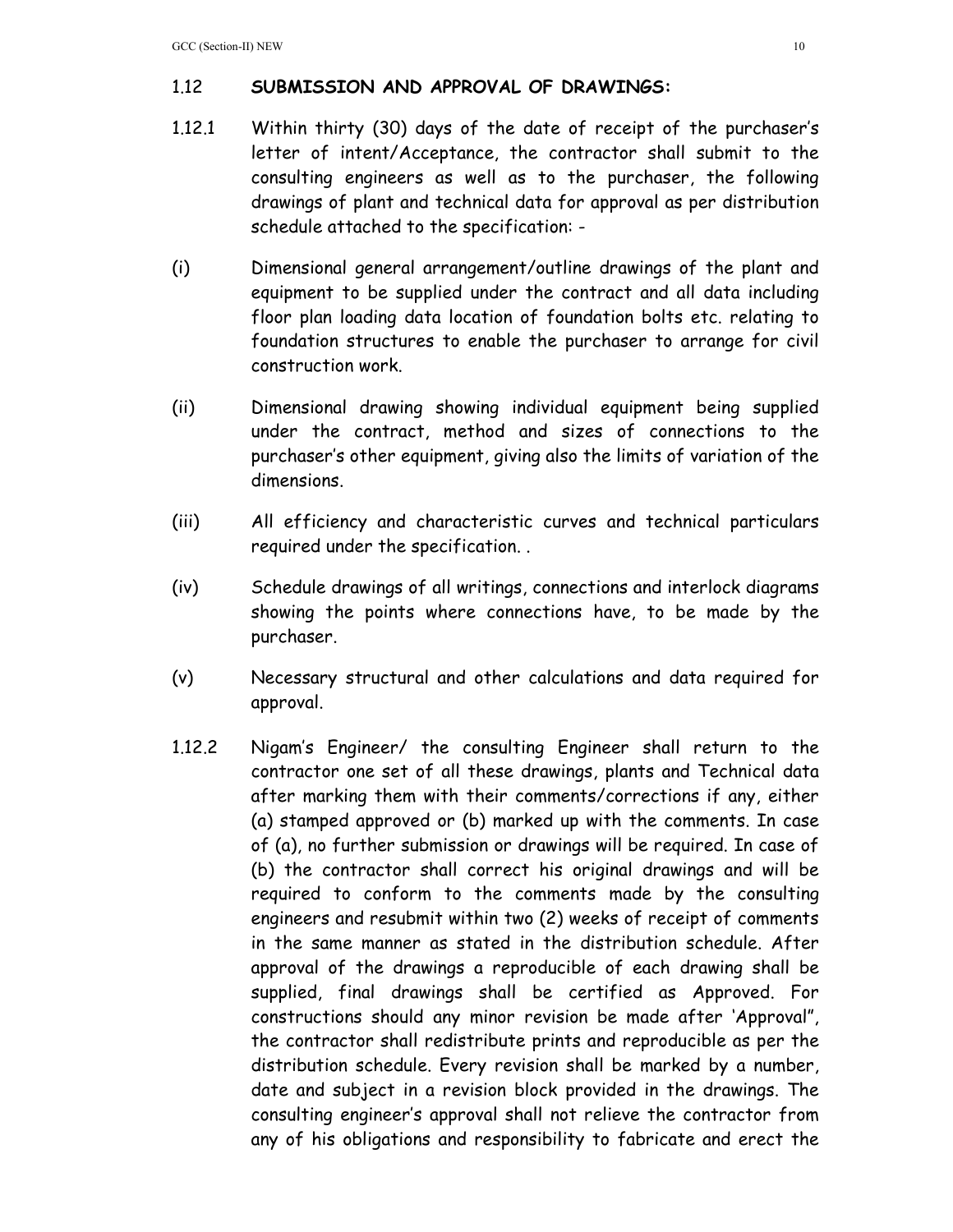material conforming to the specification, unless a written amendment to the specification is issued by the purchaser.

- 1 .12.3 Reproducible shall be of quality of produce clear and legible prints and any inferior reproducible will be returned by the purchaser for replacement with suitable reproducible. All reproducible shall be mailed rolled, not folded on the outside of regular mailing tubes except for small sizes can be mailed unfold in an envelope with a card board backing. The prints and reproducible shall be mailed in the most expeditious manner and shall be accompanied with a letter of transmittal.
- 1.12.4 One (1) copy each of the drawings marked as built shall be returned immediately upon completion of the job by the contractor and duly marked with the needed modifications / alterations made at site, in accordance with engineer's approval. Similarly one set of 'As Built' drawings along with the reproducible for drawings prepared by the contractor immediately upon completion of the corresponding work / works shall be furnished.
- 1.12.5 Any work shown on the drawing and not particularly described in the specification or specified in the specification and not shown on the drawing shall be included by the contractor in his bid and the omission either from the drawings or specification of any details of work necessary and obviously intended, shall not relieve the contractor from performing such work.
- 1.12.6 The contractor shall take approval of designs and drawings before commencement of manufacture of the equipment. Any manufacturing done prior to approval of drawings shall be rectified by the, contractor at his own cost if any discrepancy arises. No extension of delivery period shall be granted on this account.
- 1.12.7. The purchaser shall have the right to request the contractor to make any change in the design / drawing which may be necessary to make the equipment conforming to the provision and interests of the contract.
- 1.12.8 The contractor shall be responsible for and shall pay for any alterations of the work due to any discrepancies, errors and omissions in the drawings or other particulars, supplied by him, whether such drawings or particulars have been approved by the engineer or not, provided that if such discrepancies errors or omissions are due to in-accurate information, or particulars furnished to the contractor by the engineer, any alterations in the work necessitated by reasons of such inaccurate information or particulars shall be paid for by the purchaser.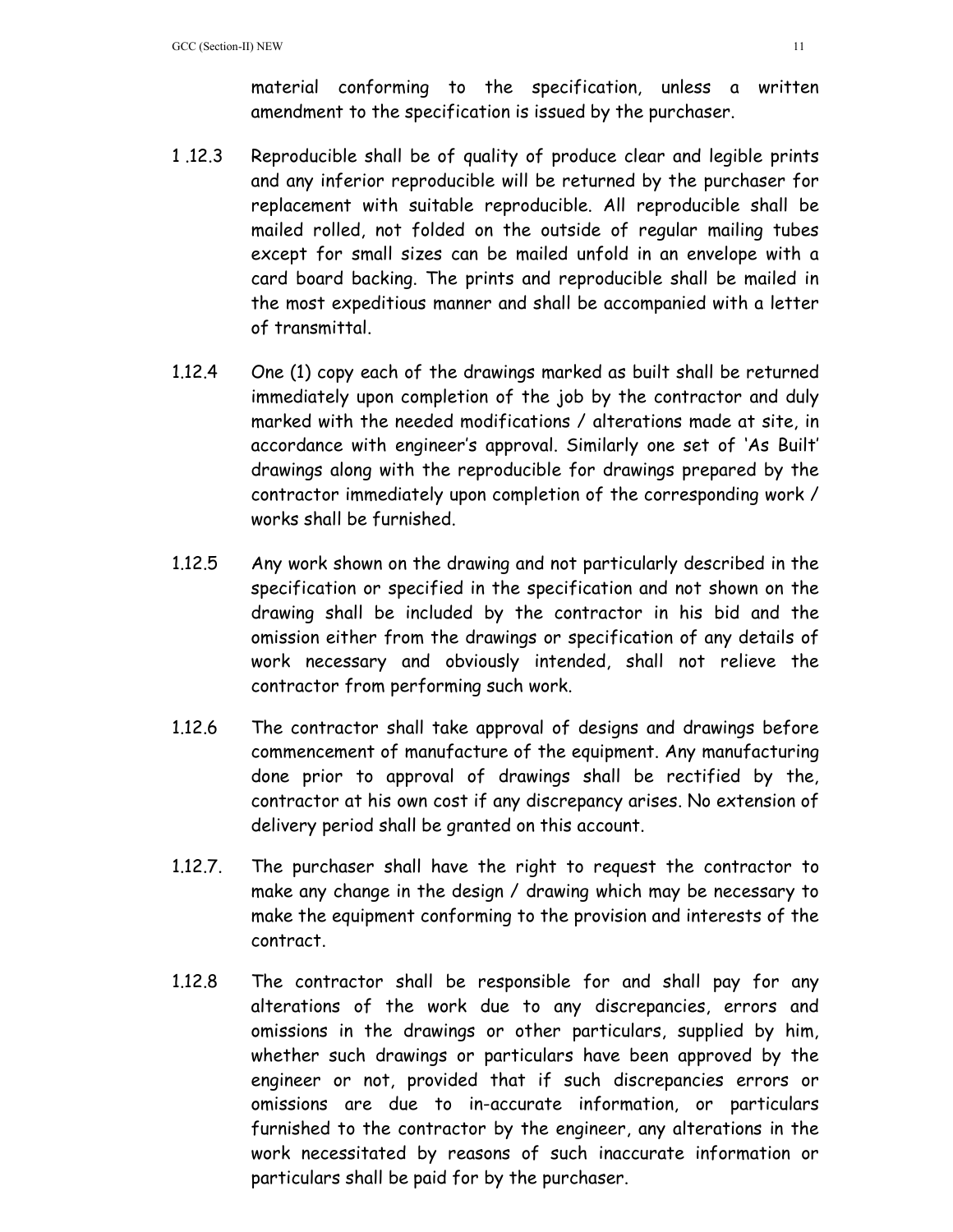1.12.9 If any dimensions figured upon a drawing or a plan differ from those obtained by scaling the drawing or plan, the dimensions as figured upon the drawing or plan shall be taken as correct.

## 1.13 **ERECTION, DRAWINGS AND INSTRUCTION MANUAL**:

 The contractor shall submit to the engineer & purchaser within a reasonable time but at least three (3) months before despatch of equipment the following drawings and instruction manual etc. accordance with the distribution schedule attached: -

- (i) Erection drawing along-with reproduction print.
- (ii) Instruction books, for proper erection and assembly of all equipment and necessary instructions for checking and recording proper assembly of the plant.
- (iii) Instruction sheets for proper balancing alignment, adjustment, checking, and calibration as may be necessary.
- (iv) Descriptive literature and drawings to illustrate the working principle method of assembly and dismantling.
- (v) Operation and maintenance manual.

# 1.14 **SPARE PARTS AND TOOLS:**

- 1.14.1 The contractor shall furnish eight (8) sets of spare parts hand books with details and diagrams wherever necessary. The contractor shall recommend separately along-with the bid, the spare parts required for three (3) years satisfactory operation and maintenance of the offered equipment together with item wise price and should furnish the manufacturing drawings of the spare parts which the particular company is not manufacturing. The contractor shall also recommend with item wise prices separately along-with this price, spare parts required for five (5) years satisfactory operation and maintenance of the offered equipment parts requiring frequent replacement shall be listed separately from parts, required for ensuring reliability in unforeseen emergencies. The list shall be accompanied with full position indicating the reduction from the stock list price if these spares are ordered at one time.
- 1.14.2 The contractor shall also indicate facilities existing or under planning to ensure the ready availability of spare parts other than those already being manufactured indigenously.
- 1.14.3 The contractor shall be responsible for the subsequent availability of spares to ensure continued trouble free service.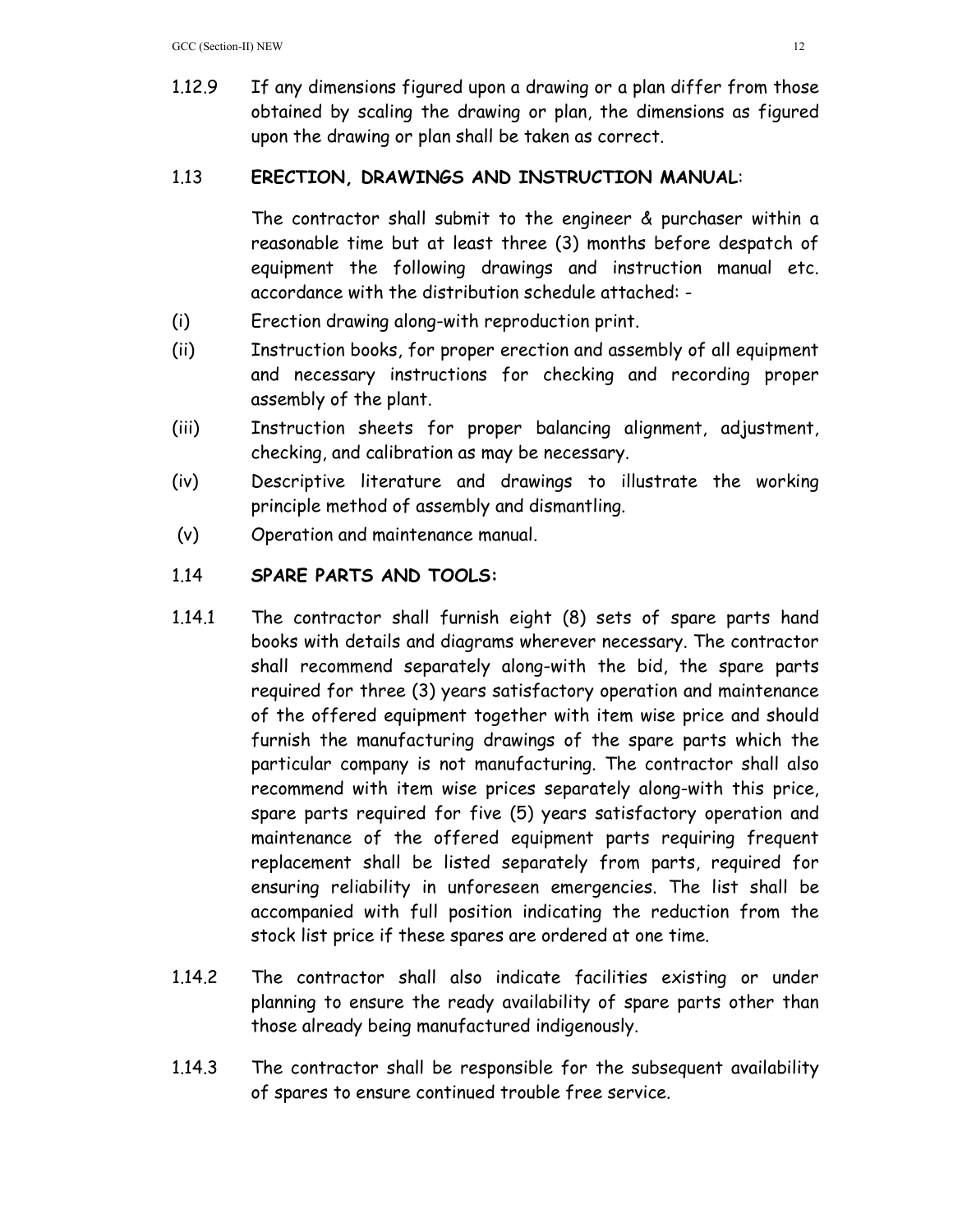- 1.14.4 In the event of an order, the contractor shall guarantee that spare parts for the equipment will be made available as and when required by the purchaser on the following terms: -
	- (a) The contractor shall guarantee that he will supply spare if and when' required on an agreed basis or the life time of the plant. The agreed basis shall be a discount to be stated in the bid over the published catalogue prices at the time of supply of the spare parts.
	- (b) The contractor shall warrant that before going out of production of the spare parts he will give adequate advance notice to the purchaser so that the latter may order his requirement of spares in one lot, if he so likes. .
	- (c) The contractor shall further guarantee that if he goes out of production of spare parts then he will make available blue prints, drawings of spare parts and specification of material at no cost to the purchaser, if and when required in connection with the equipment to enable the purchaser to fabricate or procure spare parts from either sources.
- 1.14.5 One complete set of maintenance tools and tackles required for complete assembly dismantling and maintenance of equipment shall be quoted separately giving the item wise prices.
- 1.14.6 All tools shall be of best quality and specially protected against rusting in tropical climate. The tools shall be furnished neatly arranged in special portable tool cabinets. An item wise price list shall be furnished with the bid of the recommended erection tools and tackles.

## 1.15 **INTERCHANGEABILITY OF PARTS:**

All parts shall be made accurately to standard gauges so as to facilitate replacement and repairs. All corresponding parts of similar apparatus including the spare parts shall be interchangeable.

# 1.16 **SPECIAL TOOLS AND TACKLES:**

- 1.16.1 The bidder shall furnish to the purchaser a complete and unused set of all special tools and tackles which are necessary or convenient for errection, commissioning, maintenance and overhauling of any of the equipment covered under the specification.
- 1.16.2 The tool shall be despatched in separate package clearly marked with the name of the equipment for which they are intended.
- 1.16.3 The bidder shall clearly indicate separately in his bid item wise quotation of the list of tools he proposes to furnish.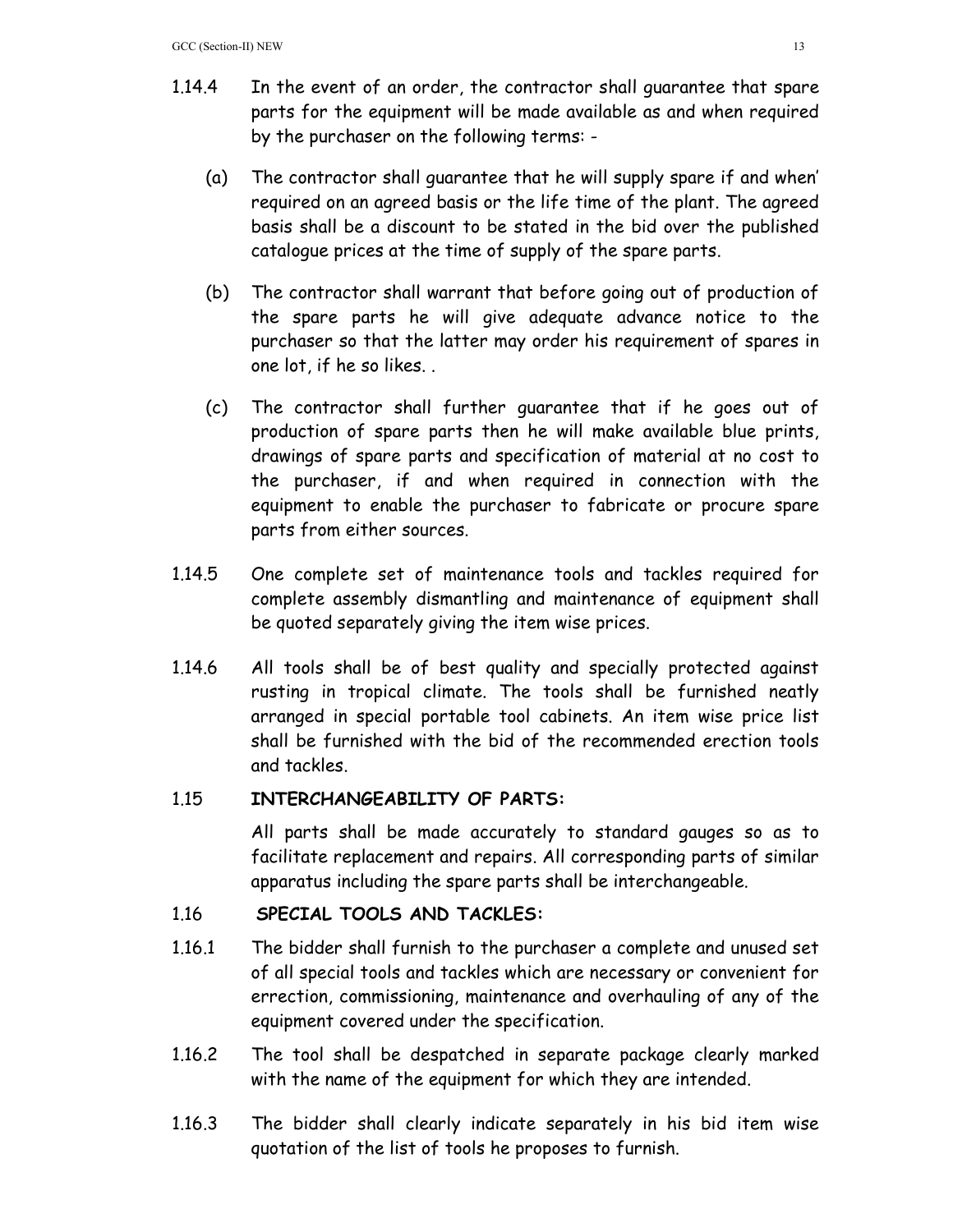# 1.17 **MATERIALS AND WORKMANSHIP**:

1.17.1 All materials used in the construction of the equipment shall be originally new and unused and will comply with the standards and codes specified above and shall be selected from the best available considering strength, durability and best engineering practice, it will not deteriorate or distort under the prevailing extremes of atmosphere conditions. The workmanship and design shall be in accordance with the best engineering practice and shall be such as have been proved suitable for the intended purpose and for giving satisfactory Performance under the prevailing climatic conditions and proposed system of supply liberal factors of safety shall be used throughout the design and special consideration shall be given on parts subject to alternating stresses or shocks or most severe operating conditions.

## 1.17.2 Minor Accessories/Fittings:

 The contractor shall supply all such minor accessories, fittings, apparatus required for the completion of the supply which have not been specifically mentioned in this specification or bid offer but which are usual or necessary for the equipment.

## 1.17.3 Patent And Rights:

 The contractor / supplier shall give indemnified and keep indemnited the purchaser against liability of any kind including the cost and expenses for the order on account of any copyright and / or secret or process (es) adopted by the contractor / supplier including their use by the purchaser.

## 1 .18 **Replacement of Defective Work For Materials:**

 If during the progress of the work the Engineer decides and notify in writing to the contractor that the contractor has executed any unsound or imperfect work or has supplied any material inferior in quality to that specified, the contractor on receiving details of such defects or deficiency shall at his own expense, within such time as may be reasonably necessary for making it good, proceed to reconstruct or remove such work or supply fresh material upto the standard of the specification and in case the contractor fails to do so, the purchaser may on giving the contractor seven days notice in writing of his intention to do so proceed to remove the work complained if and, at the cost of the contractor, perform all such work of supply all such material provided that nothing in this clause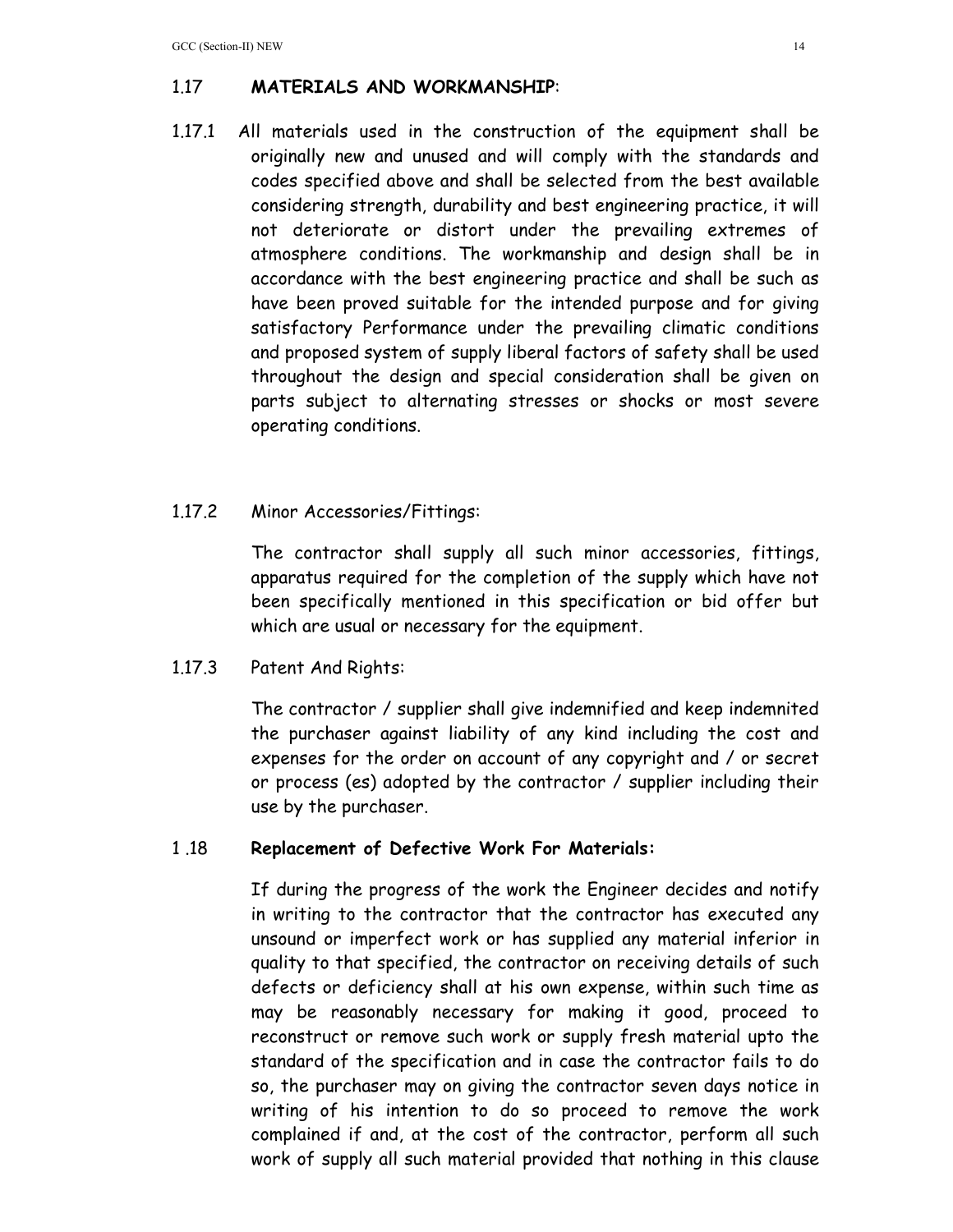shall be deemed to deprive the purchaser or effect any right under the contract, which he may otherwise have in respect of such defects or deficiencies.

## 1.19 **NAME PLATES AND MARKING OF PARTS:**

- 1 .19.1 All equipments shall have metal name plates fixed in suitable position with full particulars engraved thereon.
- 1.19.2 In order to facilitate identification the parts of the equipment shall be suitably marked.

# 1.20 **PAINTING:**

- 1,20.1 All surfaces interior and exterior of the equipment, shall be shot blasted to remove all rust, scale grouse or other adhering foreign matter, surface shall be painted inside and out-side with two (2) coats of high quality approved primers and two (2) coats of finish paint in approved colour.
- 1 .20.2 All metal parts not accessible for painting shall be made of corrosion resisting metal. All finished surface subject to list, shall be coated with a suitable rust preventive compound. Surface shall be putty filled and rubbed down to ensure first quality glossy finish.
- 1.20.3 Paints shall be carefully selected to withstand tropical heat and extremes of weather specified herein. It shall not scale off or crinkle be removed by abrasion in handling.
- 1.20.4 The contractor shall also supply adequate quantities of varnish etc. for the use of finishing coat and for touching up any scratches during transport, handling, erection, testing and commissioning.

## 1.21. **POWER TO VARY OR OMIT WORK:**

- 1.21.1 No alterations, amendments, omissions, additions, suspensions or variations of the plant or work hereinafter referred to as variations under the contract as shown in the contract drawing or the specification shall be made by the contractor except as directed in writing by the Engineer but the Engineer shall have full power, subject to the provision hereinafter contained from time to time during the execution or the contract by notice in writing to instruct the contractor to make such variation without prejudice to the contract and the contractor shall carry out such variations and shall be bound by the same conditions as far as applicable as though the said variations occurred in the contract.
- 1.21.2 If any suggested variation would, in the opinion of the contractor if carried out, prevent him from fulfilling any of his obligations or guarantees under the contract, he shall notify the Engineer thereof in writing and the Engineer shall decide forthwith whether or not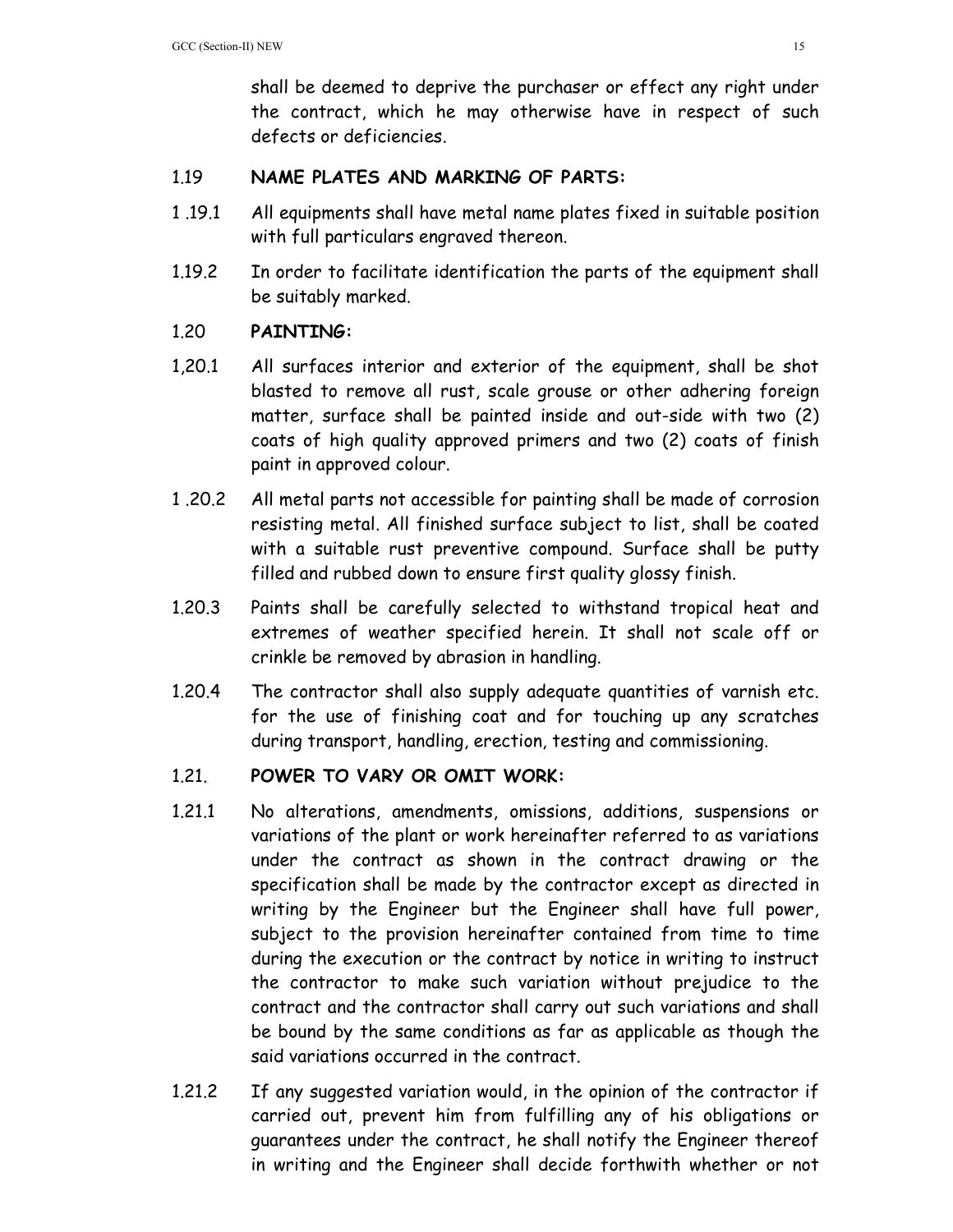the same shall be carried out and if the. Engineer confirms his instructions the contractual obligations and guarantee shall be modified to such an extent as may be justified.

- 1.21.3 The difference of cost, if any occasioned by such variation shall be added to or deducted from the contract prices as the case may require. The amount of such difference, if any shall be ascertained and determined in accordance with the rates specified in the schedules of prices so far as the same may be applicable and where the rates are not contained in the said schedules or are not applicable, they shall be settled by the Engineer and contractor jointly, as far as possible for such variation carried out provided that the purchaser shall not become liable for the payment of any charges in respect of any such variations, unless the instructions for the payment of the same shall have been given in writing by the Engineer.
- 1.21.4 In every case, in which the contractor has received instructions from the Engineer for carrying out any work which either then or later will in the opinion of the contractor involve a claim for additional payment for extra work or for extra materials, the contractor shall as soon as reasonable possible after receipt of such instructions inform the Engineer to that effect. But the purchaser shall not be liable for payment of any charge in respect of any such variation unless instructions for making the same shall have been given in writing by the Engineer after receipt of such information from the contractor.
- 1.21.5 In case the Engineer refuses to admit that any variation directed by him involves extra work or extra materials entitling the contractor to claim extra payment the contractor shall nevertheless if so required by the Engineer carry out the same and matter in difference shall be decided by purchaser.
- 1.21.6 In the event of the Engineer requiring any variations such reasonable and proper notice shall be given to the contractor as enables him to make his arrangement accordingly and in case where goods or materials have already been prepared or any designs, drawings or pattern have been made or work done that required to be altered, a reasonable sum in respect thereof shall be allowed by the Engineer provided that no such variation shall, except with the consent in writing of the contractor be such as will involve a net increase or decrease of the total price payable under the contract by more than 10 (Ten) percent thereof.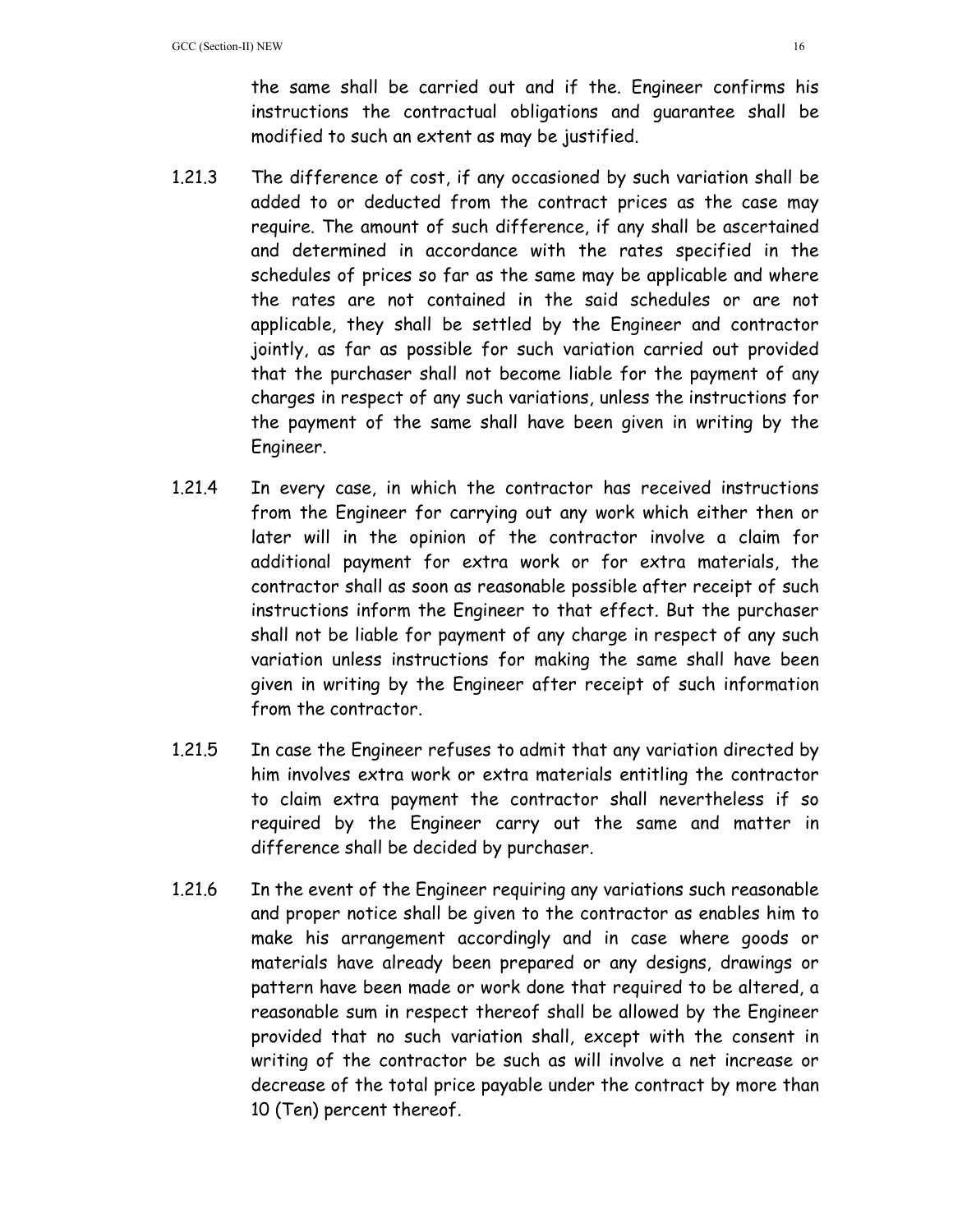# 1.22 **PROGRESS REPORT AND PHOTOGRAPHS:**

- 1 .22.1 The contractor shall furnish six (6) prints each of photographs of progress of the work done in his workshop. Photographs shall be taken when and where indicated by the Engineer or his representatives. Photographs shall be approximately 8 inches by 10 inches in size; including margin on one 10 inches side for binding, adequate number of photographs shall be submitted indicating various stages of manufacture. Each photograph shall contain the date, the name of the contractor and the title of the view taken.
- 1.22.2 Monthly progress report shall be submitted. The progress report shall be submitted in such a form as may be required by the purchaser. These shall detail the status of design, procurement of raw material, approval of contractor's drawings manufacture of the equipment and statement showing position of payment. Further, the following information should be incorporated: -
- (a) The contractor shall attach a proposed bar or PERT CHART indicating from the date of issue of purchase order, time required for the following: -
	- (i) Commencement and completion of all engineering and design works including (2) two weeks for consulting engineers & comments.
	- (ii) Procurement of all raw materials showing placing of all raw material indents, processing, expected despatch and receipt at his works.
	- (iii) Commencement & completion of all sub-contracts indicating expected manufacture and shipment time upto receipt at his works.
	- (iv) Manufacturing components and sub-assemblies.
	- (v) Assembling, testing, despatch and receipt at site, allowing two (2) weeks for the purchaser's inspection and minimum three (3) week for transportation to site.
	- (vi) An overall 'Force Majeure' on unforeseen condition causes delay of not more than 120 days.

## 1.23 **DELIVERY AND TIME FOR COMPLETION:**

 As the delivery is the essence of contract, therefore it should be strictly adhered to by the contractor / supplier. The date for the purpose of reckoning the delivery will be the date on which the material has been delivered to concerned consignee in good condition. Any equipment is considered to have been delivered only when all the components are also delivered in full to the consignee. If certain parts are omitted to be delivered in time so as to make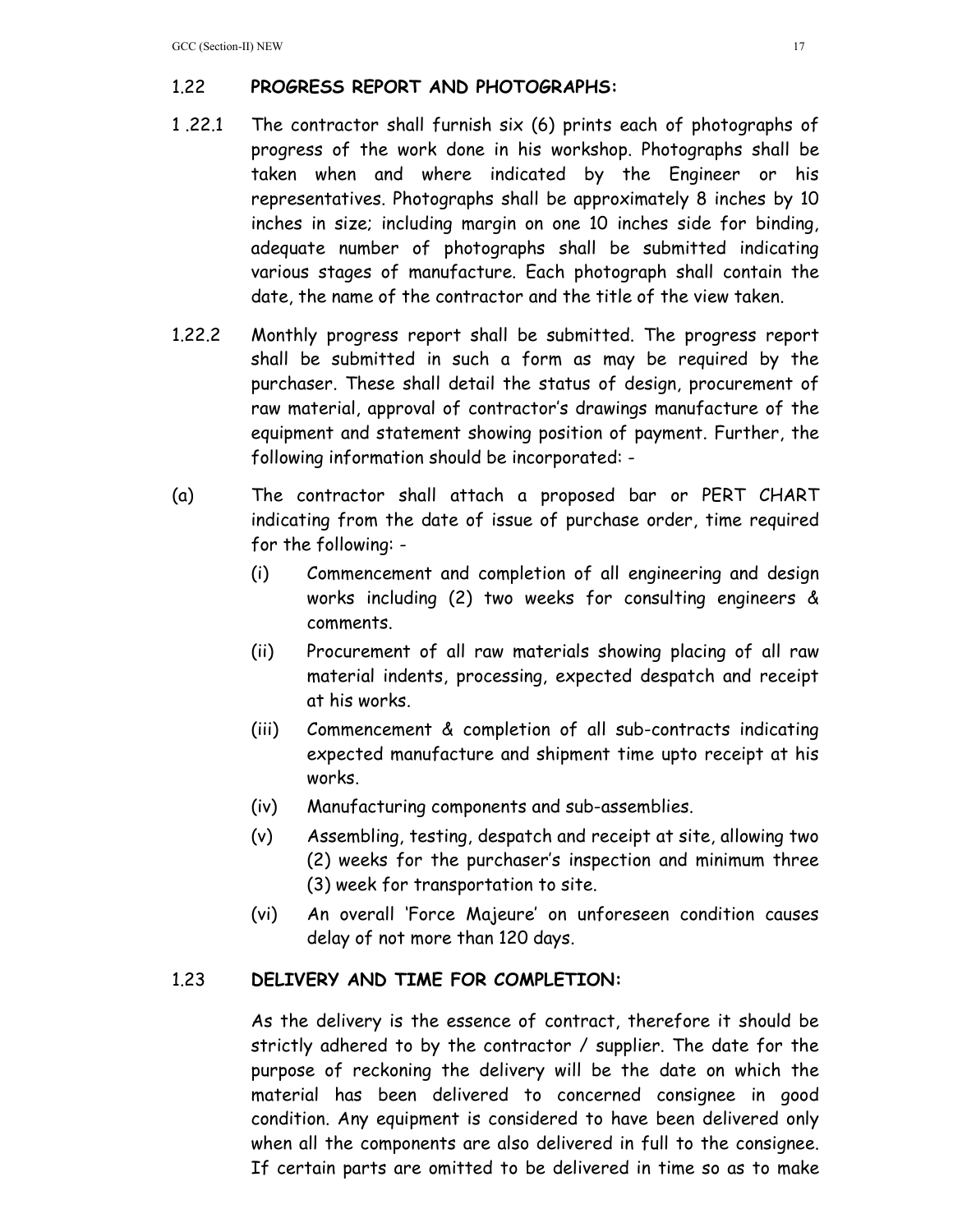the unit not fit for being put into use the whole unit of the equipment will be considered as delayed till the time missing parts are also delivered.

## 1.24 **DELAY IN DELIVERY:**

- (a) The time for and date of delivery specified shall be deemed to be the essence of the contract and supplies shall have to be completed not later than the date (s) specified. Should the contractor / supplier fail to deliver the material/ equipment or any part there of within the specific delivery period, the purchaser shall be entitled at his option: -
- (I) To effect recovery in case of orders placed by MM Wing for delay in delivery/execution @ 1/4% per week or part thereof for first 4 weeks in case if delay exceeds more than 4 weeks then @ 1/2% per week or part thereof shall be charged for entire delay, subject to a maximum of 5%. In case of orders placed by other wings of the Company, recovery shall be effected for delay in delivery / execution @ 1/2% per week or part thereof subject to a maximum of 10% of delayed/unexecuted supply / works. The amount of recovery will be worked out on the basis of ex-works price on the date on which delivery was due without including taxes, duties and freight etc. In cases where ex- works prices have not been indicated, then the recovery shall be worked out on the basis of prices as shown in the purchase order.
- (II) If the materials are not delivered within 7 days at same station, 14 days for station within state and 20 days for supplier / contractor having their works located outside the state from the date of receipt of despatch instructions, charges shall be recovered @  $\frac{1}{2}$ % per week or part thereof (for actual delay in receipt), maximum upto 3% of ex-works value of the consignment relevant to the dispatch instructions. This will be in addition to clause No. 1.24(a) (I) of G.C.C. The Nigam reserves all right to accept material received after levy of maximum penalty mentioned above or otherwise.
- (III) Delay in delivery and non supply of material and non fulfillment of contractual obligations at several stages which will henceforth be regulated /dealt as under:-

| Stage                                                                 | Action to be taken                                                                    |  |  |
|-----------------------------------------------------------------------|---------------------------------------------------------------------------------------|--|--|
| $\mid$ (i)When vendor does not $\mid$ Forfeiture $\mid$ of $\mid$ EMD | $\prime$                                                                              |  |  |
|                                                                       | $\mid$ accept order awarded on its $\mid$ cancellation $\mid$ of $\mid$ vendor $\mid$ |  |  |
|                                                                       | $\mid$ accepted prices and terms $\mid$ registration to recover amount $\mid$         |  |  |
|                                                                       | $ $ and conditions and does not $ $ of EMD along-with severment $ $                   |  |  |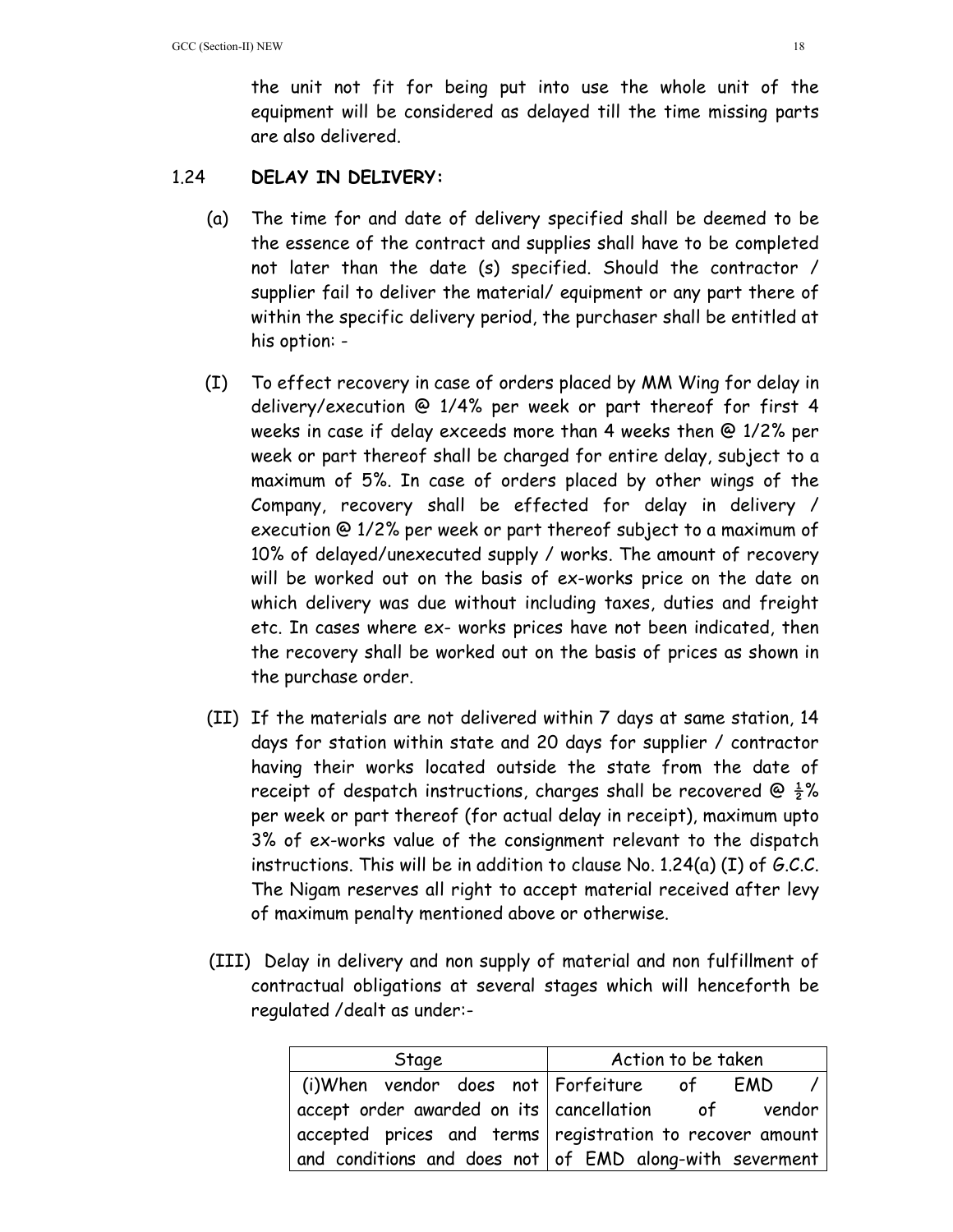| comply with contractual<br>formalities, on the date of<br>opening of technical bid.                                                                                                                                                                                                              | of business relations for three<br>years from the date of issue of<br>order.                                                                                                                                                                                                                                                                                             |
|--------------------------------------------------------------------------------------------------------------------------------------------------------------------------------------------------------------------------------------------------------------------------------------------------|--------------------------------------------------------------------------------------------------------------------------------------------------------------------------------------------------------------------------------------------------------------------------------------------------------------------------------------------------------------------------|
| (ii)When vendor complies<br>with contractual formalities<br>but<br>does not<br>commence<br>the<br>date<br>of<br>supplies on<br>opening of technical bid of<br>the subsequent TN<br>and<br>scheduled delivery period of<br>old order expired.                                                     | Levy of maximum recovery on<br>account of delay in delivery<br>along<br>with severment<br>of<br>business relation for a period<br>of two years from the date of<br>issue of order or in next two<br>bids whichever is later.                                                                                                                                             |
| (iii) When successful bidder<br>entered in to contract and<br>supplies commenced but<br>could supply only upto 50% of<br>ordered quantity on the date<br>of opening of technical bid of<br>subsequent TN and<br>scheduled delivery period of<br>old order expired.                               | The bid of such bidder in next<br>bid will not be opened in that<br>Discom only for that particular<br>item.<br>and/or<br>The firm can be debarred for<br>one year or next tender<br>whichever is<br>later in<br>that<br>Discom only for that particular<br>item/rating/size etc.                                                                                        |
| (iv) When successful bidder<br>entered<br>in<br>to contract,<br>supplies commenced<br>and<br>could supply quantity more<br>than<br>50%<br>of<br>ordered<br>quantity on the<br>date<br>of<br>opening of technical bid of<br>subsequent TN & scheduled<br>delivery period of old order<br>expired. | The bid of such bidder will be<br>considered responsive<br>in<br>subsequent tender for the same<br>rating and will be processed<br>further.<br>If the bidder<br>is is<br>becoming eligible for quantity<br>allocation, then the quantity<br>equal to the pending quantity in<br>previous tender for that item<br>be deducted<br>shall<br>in<br>the<br>subsequent tender. |

IV (i) If supplier fails to deliver the quantity within the stipulated delivery schedule, the purchasing authority reserves right either to cancel the order or to extend delivery period to the extent of original delivery period given to that firm. In case the firm does not adhere to periodic delivery schedule the purchasing authority besides recovering full penalty, also reserve the right to cancel their order at any point of time.

(ii) If it is in the extreme interest of Nigam to further extend delivery period then after giving detailed cogent reasons, the case may be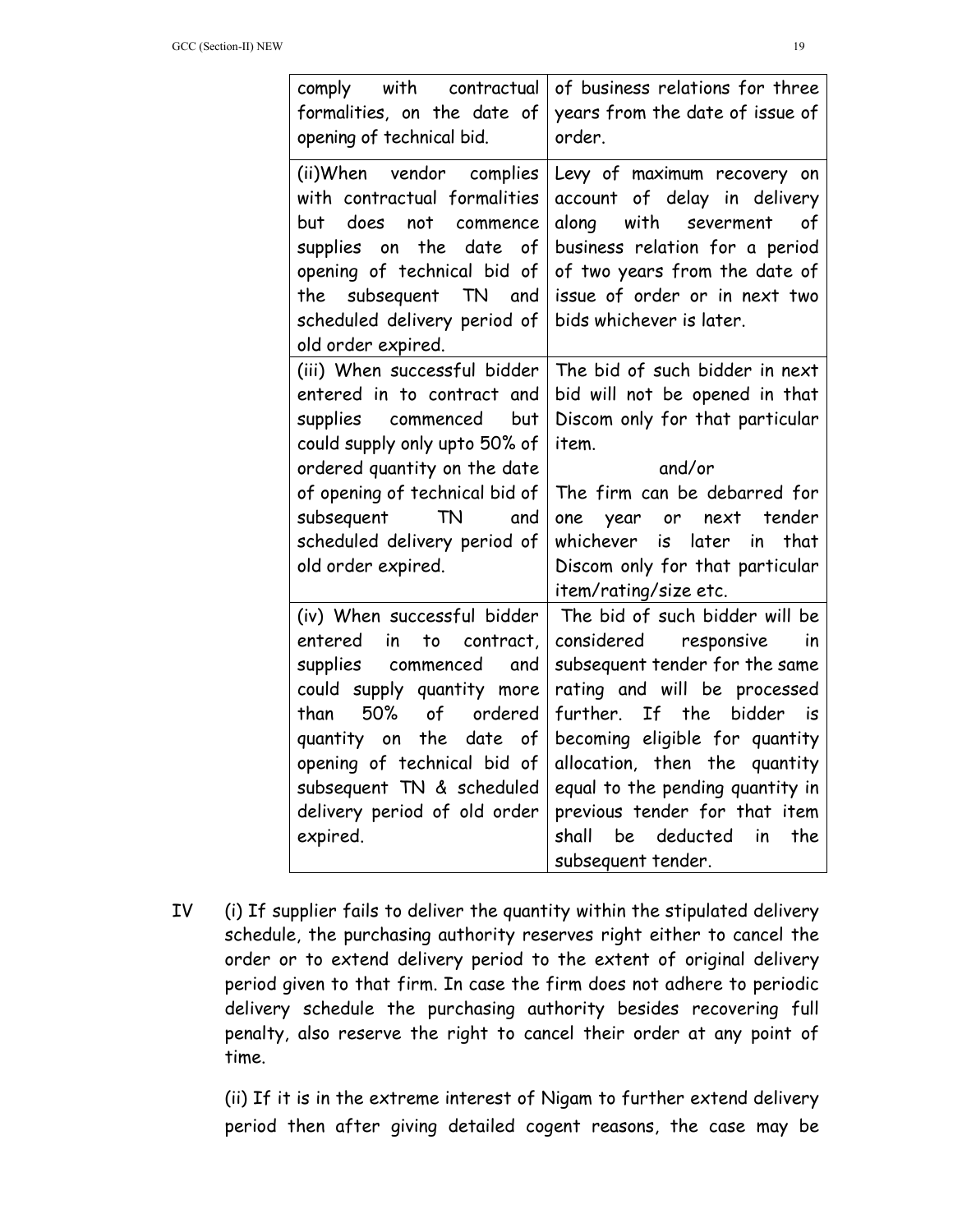submitted to the next competent authority or to the CLPC as the case may be.

(iii) When the order is cancelled on default then provision for debarment shall apply as per relevant clauses.

- (iv) Order shall deem to have been cancelled after the expiry of stipulated /extended period or two years from the date of purchase order whichever is later.
- (b) The contractor / supplier shall be required to deposit the amount of recoveries finalized within a period of 30 days of receipt of intimation failing which the dues shall be recovered from the financial hold of the contractor / supplier available with the Nigam. In case, where the amount of recoveries against a firm/contractor / supplier exceed its financial hold, the Nigam will be at liberty to effect such recoveries out of the financial hold/pending payments of the contractor / supplier available with other successor companies of erstwhile RSEB.
	- (c) Any financial liability i.e. increases in rate of Excise Duty, Sales Tax, cost of raw material, freight charges and Insurance tariff etc. arising consequent upon failure of the contractor / supplier to adhere to the stipulated delivery schedule, shall be to his (Contractor / supplier's) account. However, any decrease in the rate of statutory taxes / duties / levies during above period shall be passed on to the purchaser. The price variation for the delayed period shall be governed as per provision elaborated in clause no. 1.10.2, Section – I "Instructions to Bidders".

## 1.25 **FORCE MAJEURE CONDITIONS:**

If at any time during the currency of the contract, the performance in whole or in part be prevented or delayed by reason of any war, hostility, acts of public enemy, civil commotion, sabotage, fire, floods, explosion, epidemics, quarantine restrictions, strikes, lockouts or acts of God (here- in after referred to as 'Events') then provided Notice and adequate proof of the production / despatch having suffered on account of these events, is given within 21 days from the date of occurrence thereof, the provision of sub paras (a), (b) and (c) of clause 1.24 shall not be invoked by the purchaser provided further that the deliveries under the contract shall be resumed, as soon as practicable after such event (s) has ceased to exist and the decision of the purchaser as to whether the deliveries have been so resumed or not shall be final and conclusive provided further that in case the strike / lockout prolongs beyond a period of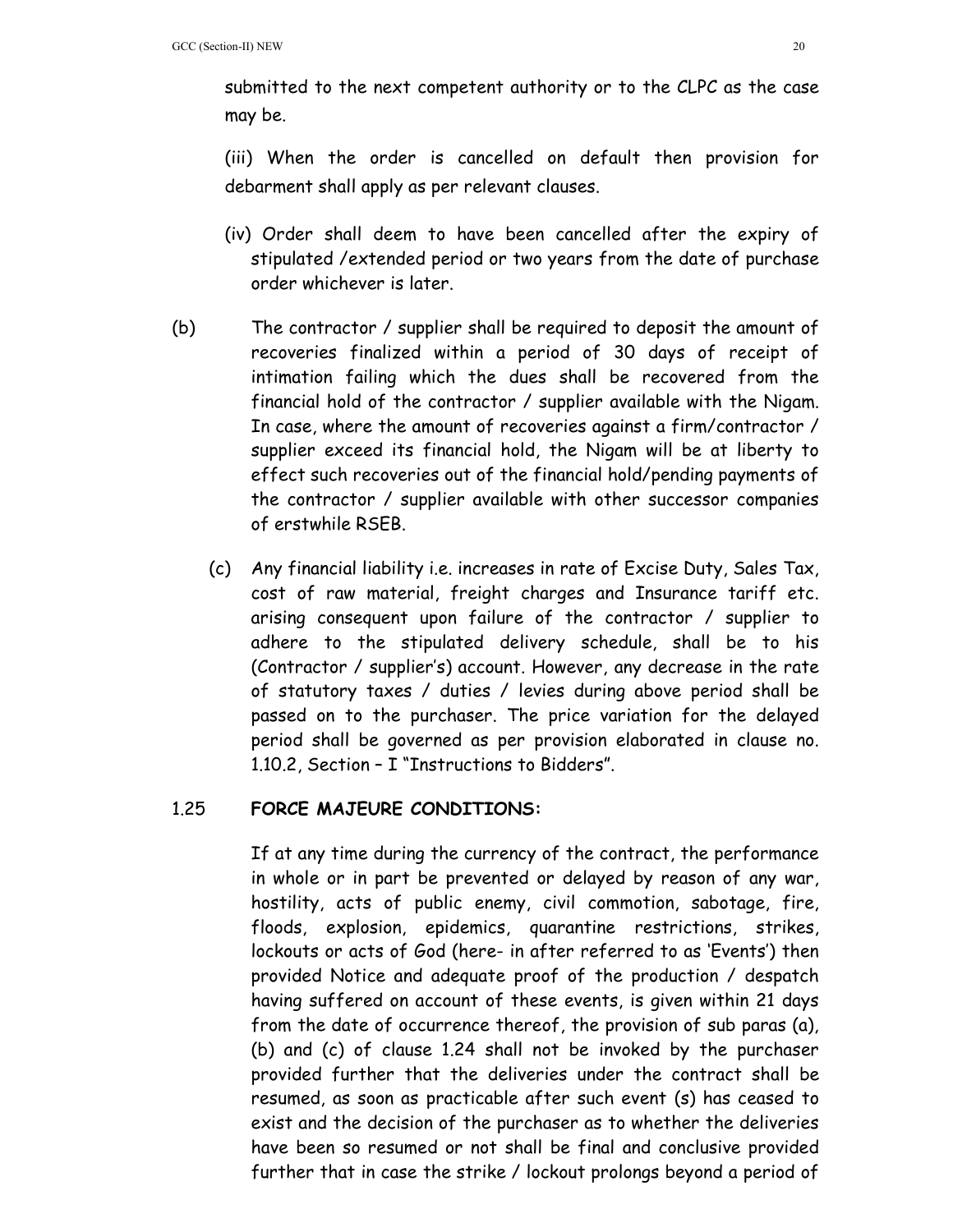thirty days, the contractor / supplier shall immediately inform the purchaser in which case the purchaser reserves the right to procure the material/equipment on order or part thereof from any other source at the risk and cost of the contractor / supplier.

## 1.26 **SUSPENSION OF WORKS:**

 The purchaser shall not be liable to pay the contractor any compensation whatsoever arising from suspension or for idle labour.

## 1.27 **INSPECTION AND TESTING:**

- 1.27.1 The Engineer and his duly authorised representative shall have at all reasonable times access to the contractors premises of works and shall have the power at all reasonable time to inspect drawing of any Portion of the work or examine the materials and workmanship of the plant is being manufactured on other premises, the contractor shall obtain for the Engineer and for his duly authorised representative permission to inspect it as if the plant was manufactured on the contractor's own premises.
- 1.27.2 The engineer shall on giving seven days notice in writing to the contractor setting out any grounds of objections which he may have in respect of the work, be at liberty to reject any drawing and all or any plant, or workmanship connected with such work which in his opinion are not in accordance with the contract or are in his opinion, defective for any reason whatsoever.
- 1 .27.3 The bidder shall state in his bid the places of manufacture testing and inspection of various equipment offered by him. Unless specifically provided otherwise all test shall be made at the contractor's works before shipment.
- 1.27.4 (a) The supplier shall intimate at least 15 days in advance through notice(s) about the readiness of material for dispatch commensurate with specific delivery schedule so as to enable the purchaser to depute his representative for inspection, testing and checking of the material/equipment. For this purpose, the date of receipt of the letter in the office of the purchasing authority shall be deemed as the date of call for inspection and not the date mentioned in the letter and the date of dispatch. In case, material/ equipment is not found ready by the representative of the purchaser deputed for inspection to the extent of the quantity indicated in the inspection call with tolerance of (-) 10% or if the inspection is not got carried out by any reasons(s) on account of the supplier, an amount of Rs. 7500/- only for the supplier's work located in Rajasthan and an amount of Rs.15000/- only for the supplier's work located outside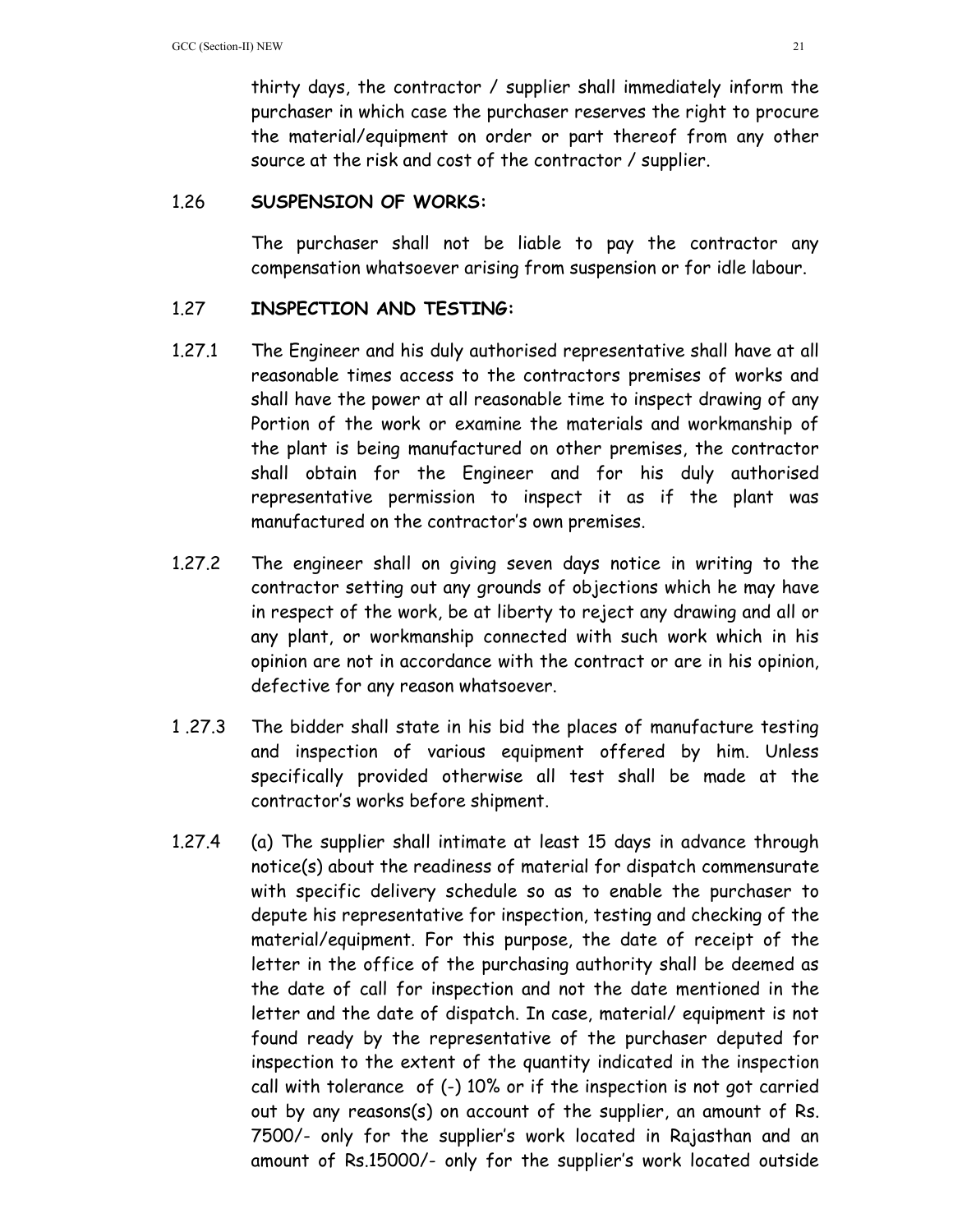Rajasthan will become payable by the supplier on this account to the Accounts Officer (EA & CASH). The supplier will deposit the amount with the Accounts Officer (EA & CASH), immediately under intimation to the purchasing authority, failing which the subsequent call for inspection shall not be entertained.

 (b) In case, the firm offers for the inspection and subsequently withdraw the inspection by telephone or by letter/FAX/E-mail or at the time of visiting of Nigam's officer at his work for inspection then re-inspection charges Rs.7500/- from the local supplier and Rs.15,000/- from the outsider supplier would be recovered at every occasion.

 (c ) In case of re-inspection of the material on account of failure of CTL checking, the re-inspection charges as mentioned above would also be leviable in all such cases. Further in the event of the firm withdrawing its initial offer for inspection as mentioned in clause (b) above, then the price Variation would be admissible to the firm on the basis of firm's initial offer or subsequent offer, whichever is lower.

 (d) The material/equipment shall be offered duly packed so as to enable the inspecting officer to seal.

- 1.27.5 In all cases where the contract provides for tests, whether at the premises of works of the contractor or any sub contractor, test at site the contractor except where otherwise specified shall provide free of charge to the purchaser, such labour, materials, electricity, fuel, water, stores, apparatus and instruments as may reasonably be demanded to carry out efficiently such tests of the plant, in accordance with the contract and shall give facilities to the Engineer or his authorised representative to accomplish such testing.
- 1.27.6 The purchaser reserves to himself the right of having any inspection or special test of a reasonable nature at contractor's premises or at sites in addition to those prescribed in applicable standards and the enclosed technical specification.
- 1.27.7 When the tests have been satisfactorily completed at the contractor's or sub-contractor's works the Engineer shall issue a certificate to that effect but if the tests were not witnessed by the Engineer or his representative, the certificate would be issued after the receipt of test certificate by the Engineer. No plant shall be shipped before such a certificate has been issued. The satisfactory completion of these tests or the issue of this certificate, shall not bind the purchaser to accept the plant, should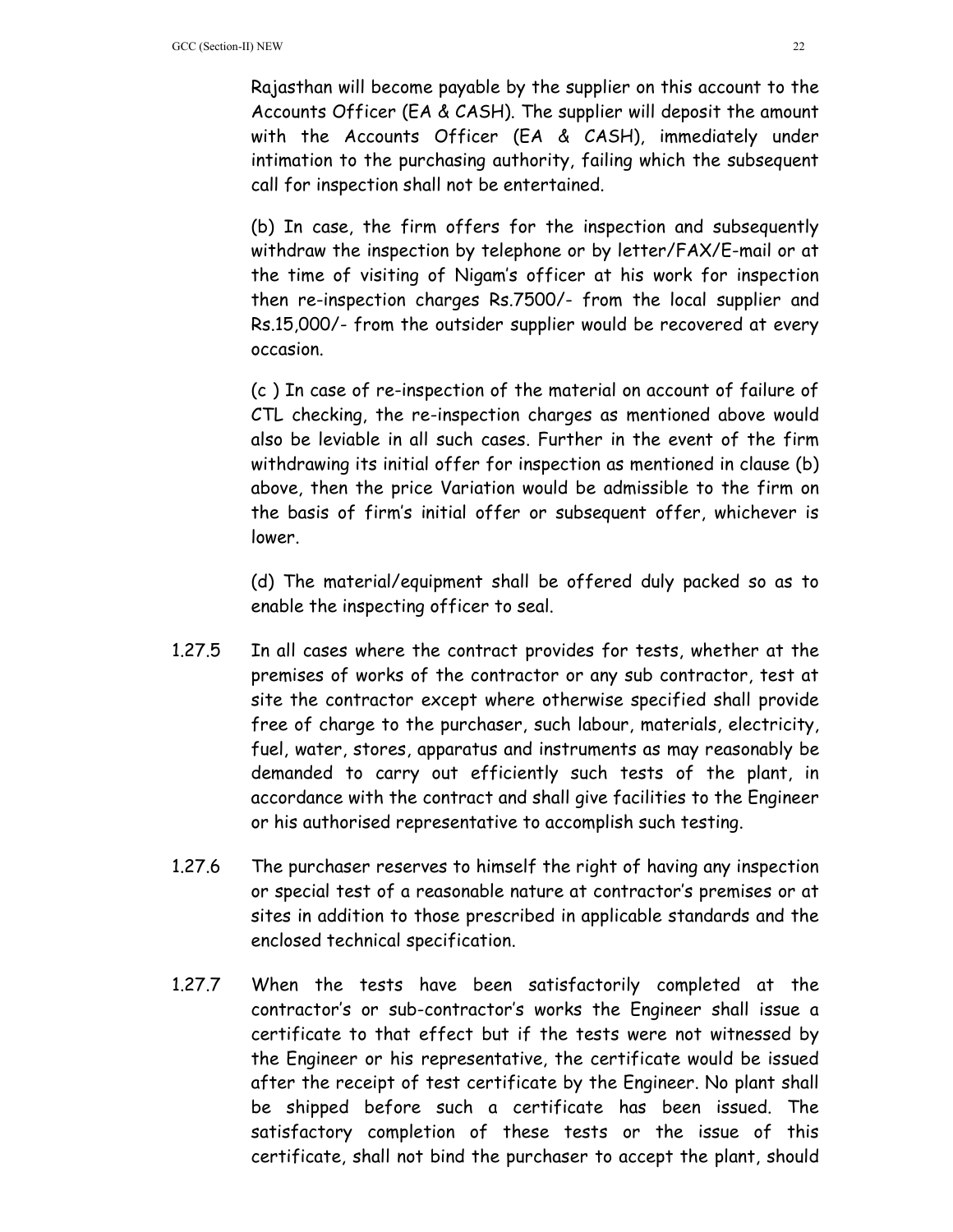it on further tests after erection, be found not be comply with the contract.

- 1.27.8 The contractor / supplier shall also furnish the latest calibration certificate of the testing instruments / equipment used for the testing of the materials / equipments as covered in the purchase order to the inspecting officer. The testing instruments / machines should be got calibrated by the contractor / supplier from time to time as elaborated in section – III of Technical Specification. The calibration certificate should not in any case be older than one year at the time of presenting the same to the Inspecting Officer. In case however, the contractor / supplier fails to comply with the conditions as aforesaid, a certificate in writing of the inspector / representative of the purchaser that the contractor / supplier has failed to provide the facilities shall be conclusive.
- 1.27.9 Unless the inspection is specifically waived, no material shall be despatched without inspection and clearance for despatch by the purchaser's representative.
- 1 .27.10 The purchaser reserves the right to reject all or any part of the material being manufactured or awaiting despatch due to any defect or deviations from the standard specifications prescribed as observed during the Inspection. In case of any dispute / difference in this regard the decision of the Chief Engineer (MM) shall be final and binding.
- 1.27.11 The purchaser also reserves the right to get the material / equipment tested in any recognised Government laboratory & claiming any compensation or rejecting the material/equipment, if not found in accordance with the specification. All charges consequent to such rejection and replacement / rectification shall be borne by the contractor / supplier.

## 1.28 **TEST CERTIFICATE:**

- 1.28.1 Original/attested Photostat copies of the latest type test certificate as elaborated in section – III of Technical Specification, for all the type tests wherever prescribed in the relevant latest addition of ISS (as applicable) shall be furnished along-with the bid.
- 1.28.2 In case of any specific alternative requirement of type tests the same shall be furnished as per Section-III.
- 1.28.3 The bids not accompanied by the type test certificate in terms of para 1.28.1 above, are liable to be ignored.
- 1.28.4 The contractor / supplier shall be required to furnish the routine / manufacturer(s) factory test certificate(s) for the tests carried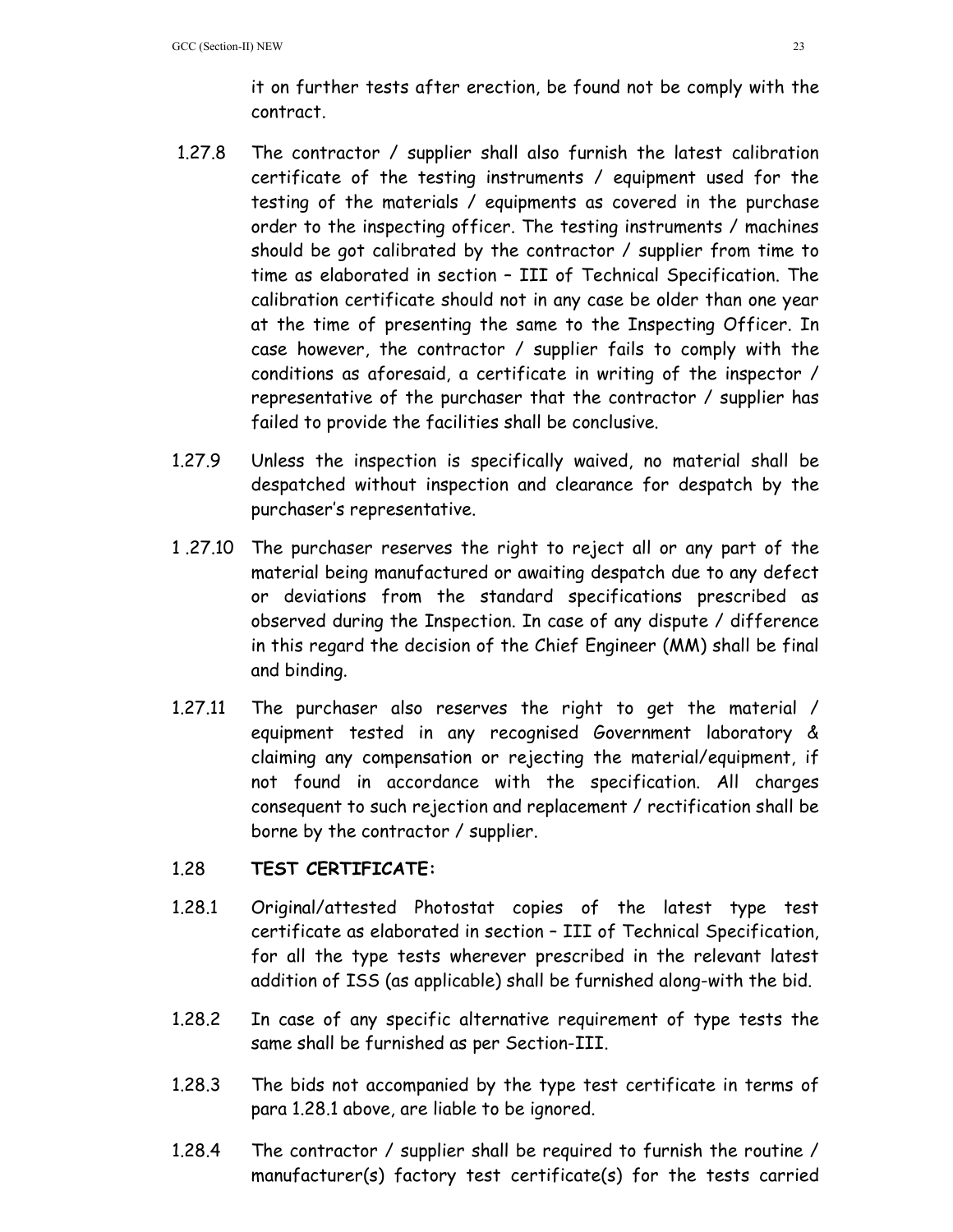out during manufacture in accordance with the relevant standard specifications.

## 1.29 **ACCEPTANCE OF PLANT FOR DESPATCH:**

 When all tests to be performed in the contractor's or subcontractor's premises, under the terms of this contract have been successfully carried out and test report approved, the despatch instructions will be given by the Engineer to the contractor for immediate despatch and will not unreasonably be withheld.

## 1.30 **PACKING AND MARKING:**

- 1.30.1 The equipment with its accessories shall be packed in accordance with the manufacturer's standard practice in suitable sizes of packing cases worthy of Rail/Road Transport and will be marked legibly to avoid any possibility of goods being lost of wrongly despatched elsewhere on account of faulty marking, it must be ensured that no damage is caused to the equipment as a result or defective packing.
- 1.30.2 Any equipment or part thereof, that develops defects not disclosed prior to the final acceptance by the purchaser but are disclosed within one year after the material is placed in service or within specific guarantee period shall be promptly replaced by contractor / supplier free of charge and all expenses for the transportation and other incidental charges for such replacement shall be borne by the contractor / supplier.
- 1.30.3 The contract shall include and provide for securely protecting and packing the plant so as to avoid loss or damage during transport by Sea, Rail and Road.
- 1.30.4 All packing shall allow for easy removal and checking at site, whenever necessary, proper arrangements for attaching slings for lifting shall be provided and all packages shall be clearly marked with signs showing up and down side of boxes and handling and unpacking instructions as considered necessary. Special precaution shall be taken to prevent rusting of steel and iron parts during transit by sea, gas seals or other methods proposed to be adopted for protection against moisture during transit shall be subject to the prior approval of the Engineer.
- 1.30.5 The cases containing easily damageable material shall be very carefully packed and marked with appropriate caution symbols i.e. FRAGILE, HANDLE WITH CARE, USE NO HOOK, etc.
- 1.30.6 Each bale or package delivered under the contract shall be marked by and at the expense of the contractor and such marking must be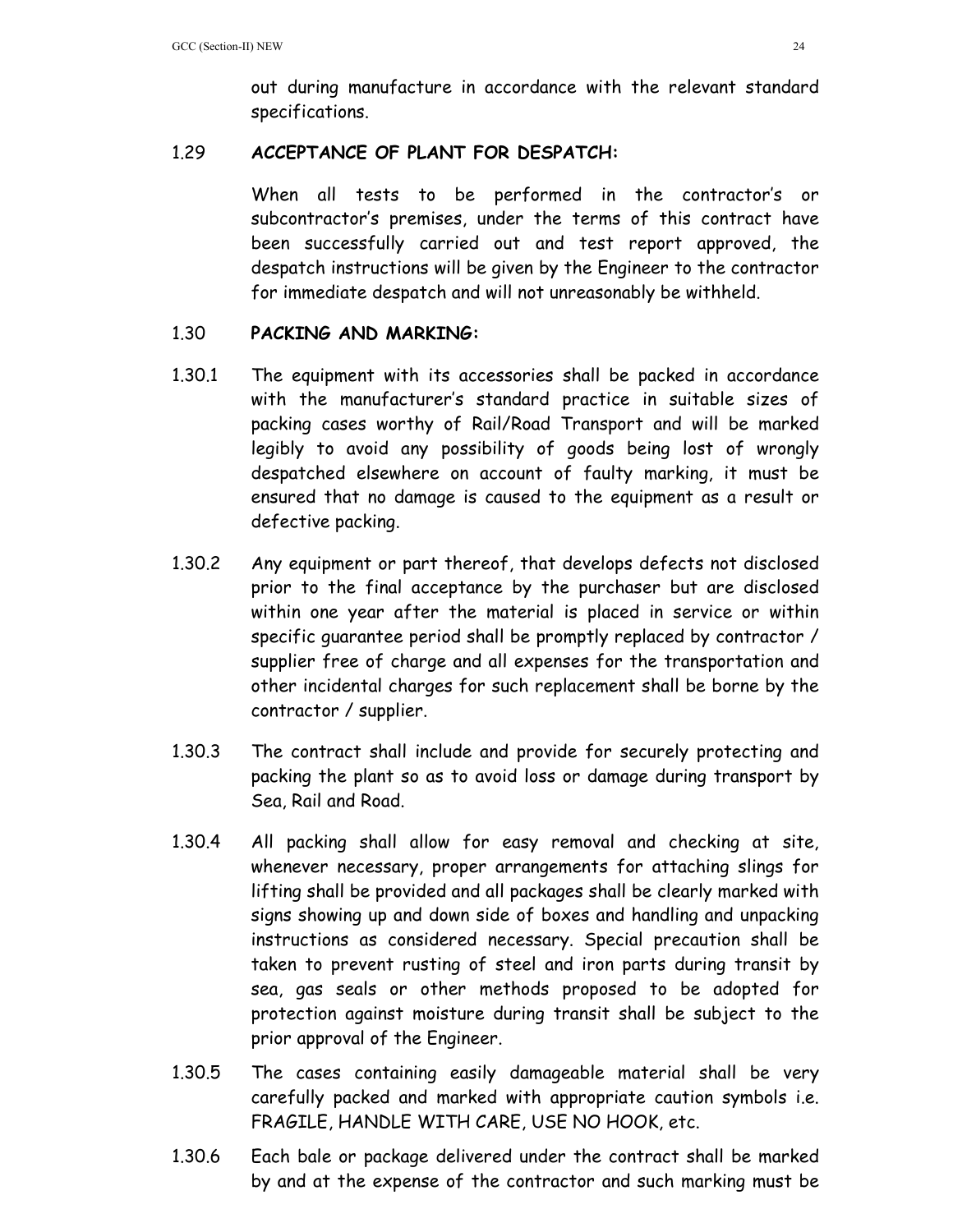distinct (all previous irrelevant marking being carefully obliterated). Such marking shall show the description and quantity of contents, the name of the consignee and address, the gross weight of the package, the name of the contractor with a distinctive number of marks sufficient for purposes of identification. All marking shall be carried out with such materials as to ensure quickness of drying, fastness and indelibility.

- 1.30.7 Each bale or package shall contain a packing note quoting specifically the name of the contractor, the number and date of contract or order and the name of the office placing the contract, nomenclature of the stores and include a schedule of parts for each complete equipment giving the parts Nos. with reference to the assembly drawing & the quantity of each part, drawing numbers and tag numbers. The gross and net weight of each package shall be clearly marked on it.
- 1.30.8 The shipment dimensions of each package shall not exceed the maximum dimensions for a package which can be accepted for transport over the broad gauge system of Indian Railways.
- 1.30.9 After delivery of the material at site, all packing shall become the property of the purchaser.
- 1.30.10 Not withstanding anything stated in this clause the contractor shall be entirely responsible for any loss, damage or depreciation to the stores due to improper and insecure packing.

## 1.31 **DESPATCHES:**

## **(A) DESPATCH OF INDIGENOUS PLANT**

- 1.31.1 Equipment / material shall be despatched at the consignee stores anywhere in Rajasthan as per despatch instructions (if any shall be issued by the Engineer) as per clause 1.29.
- 1.31.2 Notification of delivery or despatch in regard to each and every consignment shall be made to the purchaser immediately after despatch or delivery. The contractor / supplier shall further submit to the consignee a priced invoice and packing account of all stores, delivered or despatched by him. All packages, containers, bundles and loose materials forming part of each and every consignment shall be described fully in the packing account and full details of the contents of package and quantity of material shall be given.
- 1.31.3 A list in duplicate containing details of equipment verification at site shall also be placed inside each package and shall correspond with the advice note.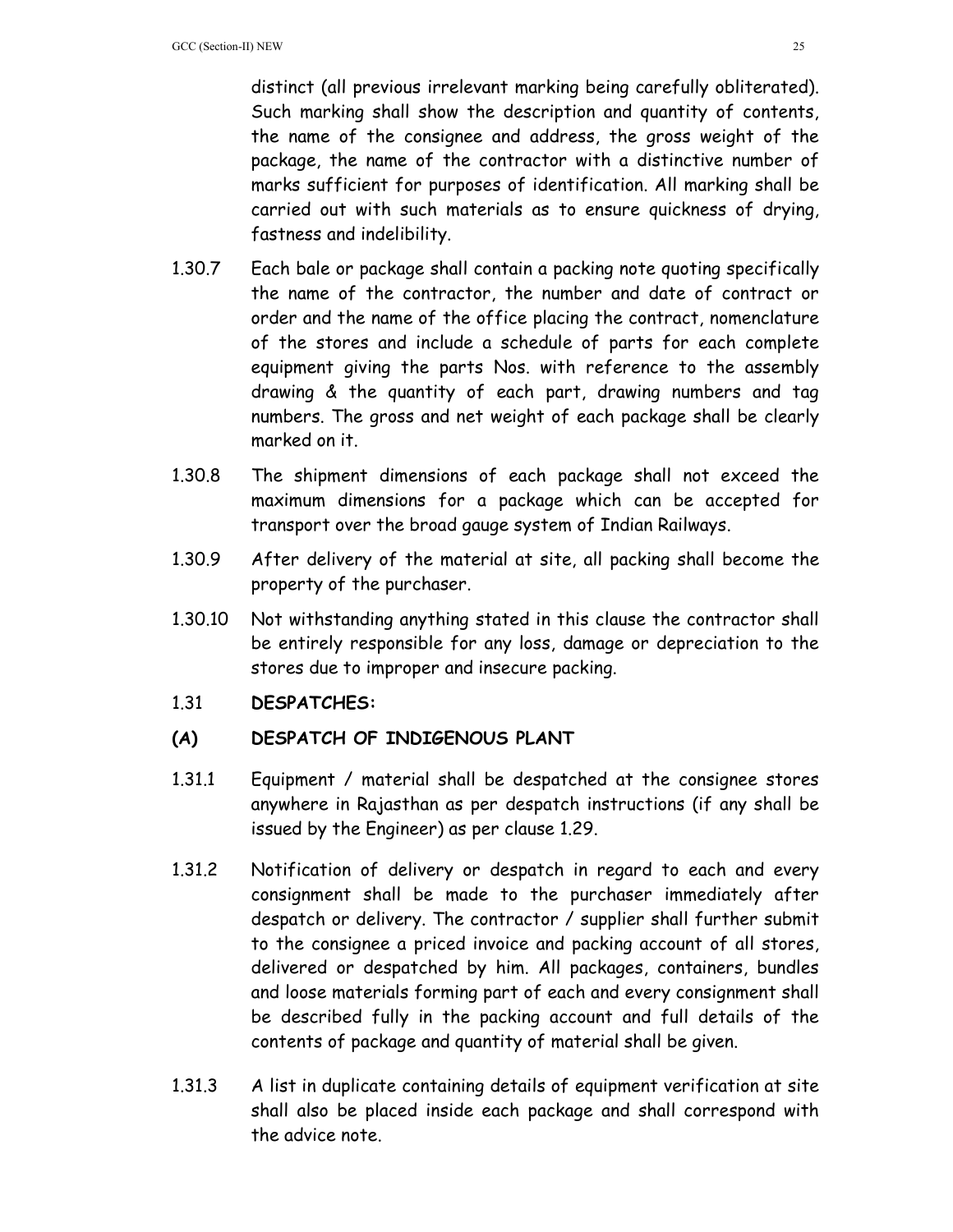# (B) **SHIPMENT OF IMPORTED PLANT:**

- 1.31.4 The contractor shall advise the purchaser, the C.I.F. value of each consignment as soon as the goods are ready for shipment. The contractor shall ship the equipment on behalf of the purchaser as far as possible on board a vessel belonging to an Indian shipping line. In the event of such a course being likely to lead to serious delay, shipment may be effected by the first available vessel belonging to any other shipping line provided the freight rates charged are not higher than the conference rates applicable to the shipping route at the time of shipment and all rebates and refunds available for Government consignments are duly taken into account. In either case the contractor shall be responsible for the correct appraisal of freight rates (structural or machinery as the case may) weight and volumes. In no case will the purchaser be liable to pay any warehouse wharf age charges.
- 1.31.5 In the event of the shipment being effected through any of the Indian shipping companies, the freight charges shall be paid by the purchaser direct to the company in India but in case the shipment is effected through any other shipping line, the freight charges shall have to be prepaid by the contractor on behalf of the purchaser. This amount shall be reimbursed to the contractor against invoice duly supported by original voucher from the shipping companies in quadruplicate.
- 1.31.6 Shipping document shall be made available at least two (2) weeks in advance of the arrival of the vessel at the port entry. They shall not be forwarded through a bank necessitating payment before the documents are surrendered by purchaser. Documents forwarded in this manner will not be collected by the purchaser. Any claim, demurrage etc. arising from delay in collecting shipment documents from the bank shall be payable by the contractor.
- 1.31.7 After shipment is effected, the following documents shall be forwarded direct to the purchaser by the first and second registered airmail:-
	- (a) Bill of loading in original and to non-negotiable copies.
	- (b) F.O.B. invoices in six triplicate for customs purchaser.
	- (c) Packing list in six duplicate.
	- (d) Certificate of original in triplicate.
	- (e) Acceptance Certificate by the purchaser in triplicate.
- 1 .31.8 When the equipment is imported, the manufacture is to intimate at least two (2) months in advance the size of over dimensioned packages to enable Nigam for arranging special wagons and obtaining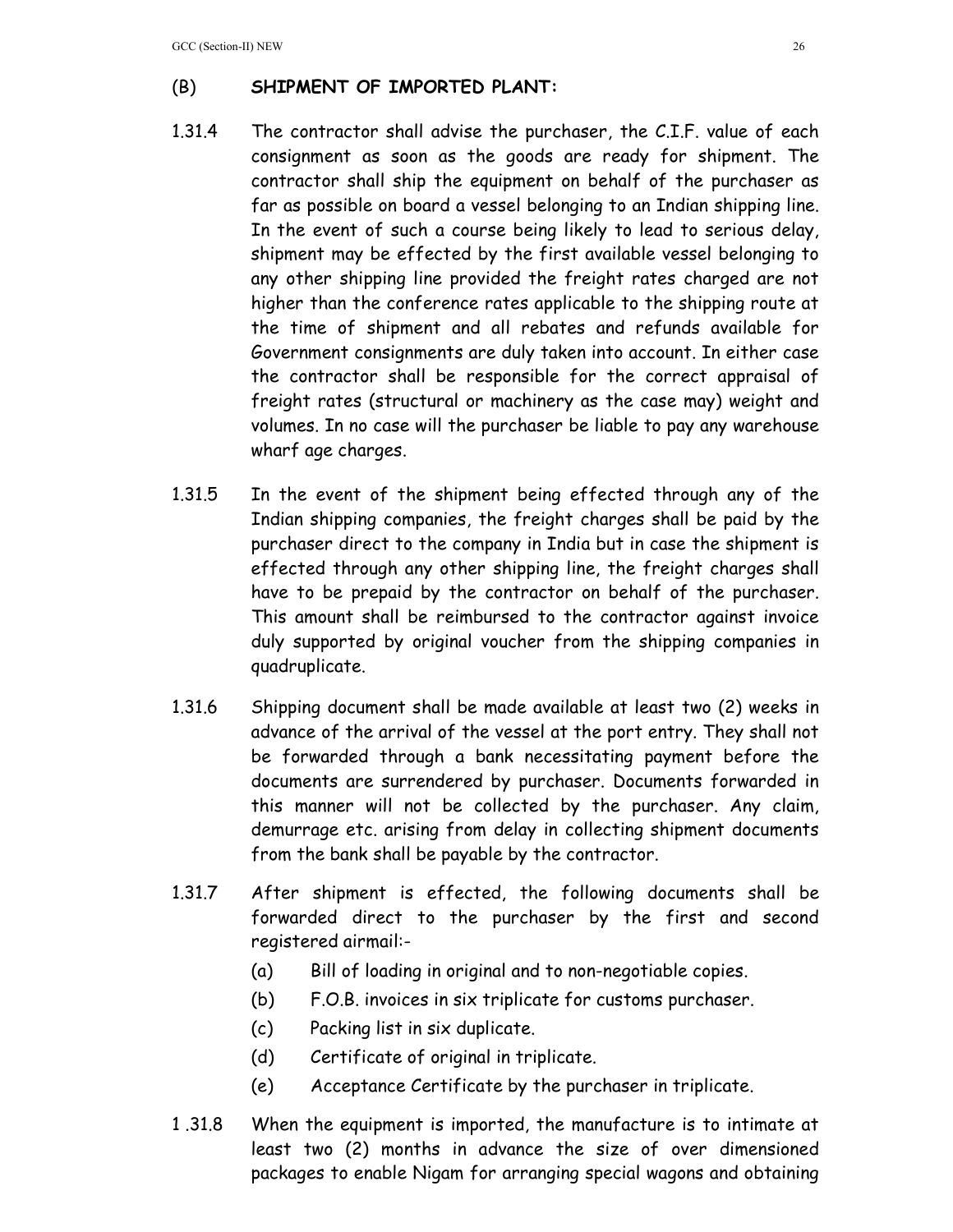railway permission including arrangement of special handling equipment.

## 1.32 **INSURANCE:**

- 1.32.1 On receipt of an order the contractor / supplier shall be required to get material / equipment fully insured from General Insurance Corporation of India and its subsidiaries or any other recognized and approved insurance company against loss, damage and / or pilferage in transit, from the place of despatch to the destination and for a further period of thirty (30) days towards storage after receipt of material/equipment at destination.
- 1.32.2 The contractor / supplier shall be responsible for safe arrival at destination and receipt of the material/equipment by the consignee  $(s)$ .
- 1.32.3 In case of any loss / damage / pilferage, etc. the contractor / supplier shall replace free of cost such missing /damaged or lost material on receipt of the report thereof from the consignee(s). Such reports shall be made to the contractor / supplier by the consignee(s) within a period of thirty (30) days from the date of receipt of each consignment by him / them.
- 1.32.4 The replacement of shortages / damages / losses shall be despatched or defects rectified at the consignee (s) stores within a period of thirty (30) days or mutually agreed period from the date of such report failing which the purchaser reserves the right to forfeit security deposit and or operate the Performance bank guarantee if any, and or take any other appropriate action as may be expedient.
- 1.32.5 The defective / damaged material/equipment shall be returned to the contractor / supplier at his cost but such defective material will be returned to the supplier / contractor only after he has arranged the correct material to the satisfaction of the consignee(s) / purchaser.
- 1.32.6 In case the damaged / defective material / equipment or part thereof warrants return to the contractor / supplier's work for necessary rectification, the contractor / supplier may be required to furnish a bank guarantee from any scheduled bank, equivalent to the value of such material plus taxes as claimed by the contractor / supplier and the amount already paid for. The period for return of rectified material/equipment as well as validity of the bank guarantee, shall be as mutually agreed upon and any time taken beyond the aforesaid period shall be treated as delay in delivery in terms of clause No.1.24 of this specification.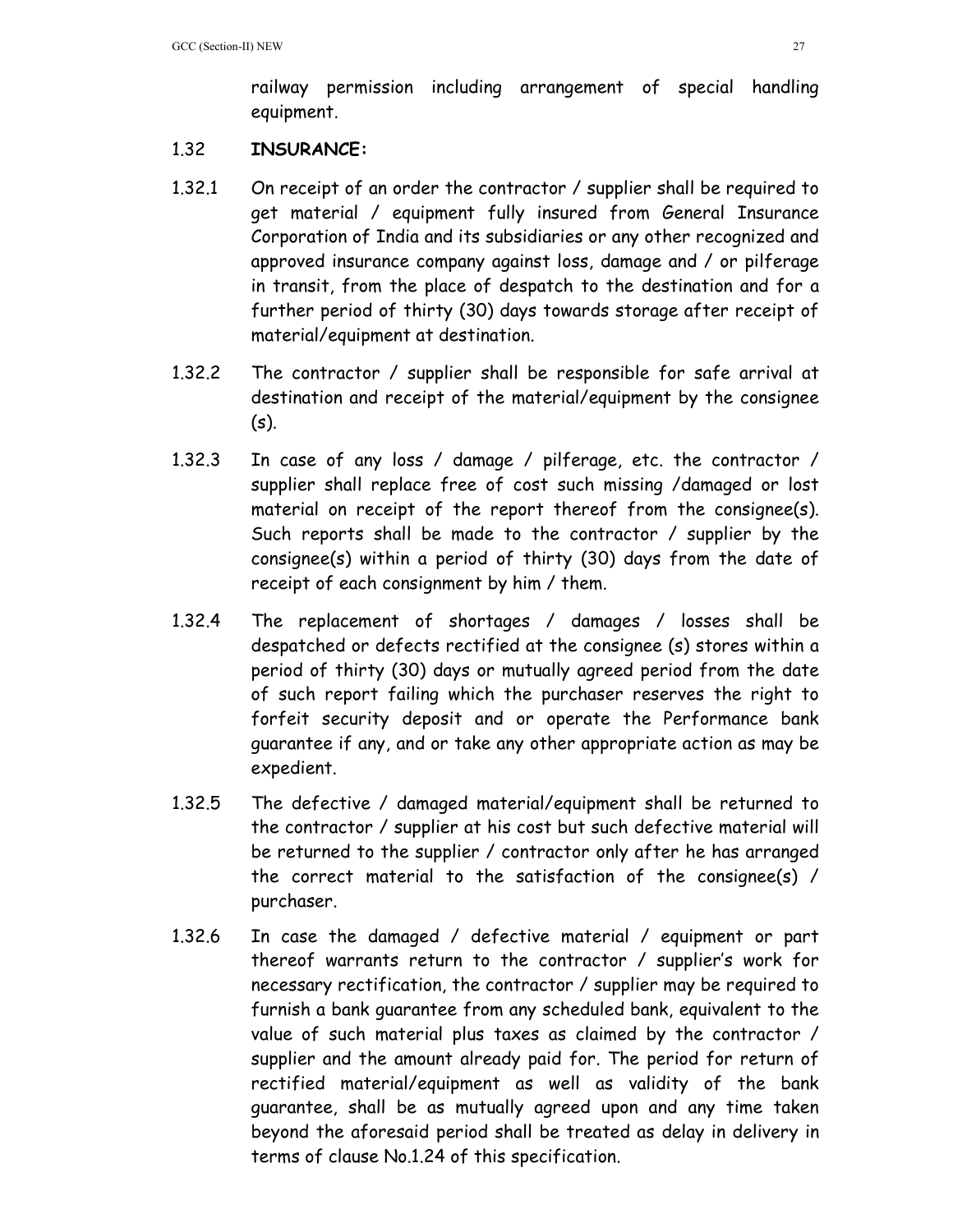# 1.33 **DELIVERY, CUSTOMS, DUTIES ETC.**

- 1.33.1 The period of delivery will be a factor in deciding the award of the contract and timely delivery to meet the schedules is of vital Importance.
- 1.33.2 The contract prices shall include the cost of delivering the whole of the equipment. F.O.R. Consignee/railway station/siding, inclusive of packing anywhere in Rajasthan.
- 1.33.3 The contract prices shall include all incidental and statutory charges, loading and unloading, freight, customs, duty clearance, entry tax, terminal taxes, corporation and municipal taxes, if any leviable at destination.
- 1.33.4 **SALES-TAX:**
- (a) The payment of VAT/Central Sales Tax shall be made only on furnishing the following certificate which may be affixed on the bills preferred or the material supplied.

# **SALES TAX CERTIFICATE**

- (i) Certified that the goods on which sales-tax has been charged have not been exempted under the Central Sales Tax Act or the State Sales Tax Act and that the charges on account of sales- tax on these goods are correct under the provisions of the relevant act or the rules made there under and that in case of supplies against regular contract, the relevant contractor / supplier also includes a specific provisions that the sales-tax is payable by the DISCOM .
- (ii) Certified further that we-----------are registered as dealers in the state of ……………………… under registration No………….. for the purpose of Central/State Sales Tax.
- (b) Certificate for VAT as per Rajasthan Sales Tax Act and (C) form (s) as per Central Sales-Tax Act will be issued by the Sr. Accounts Officer (MM), Ajmer Vidyut Vitran Nigam Limited Ltd; (Hathi Bhata, Power House, Ajmer) to the contractor / supplier on his request on completion of the entire supplies under order and on furnishing the copies of the relevant invoices together with the above declaration certificate.
- (c) In no circumstances, certificate for VAT and "C" form shall be issued along with letter of acceptance / purchase order and shall not be demanded by the contractor / supplier through bank on presentation of the despatch documents.
- (d) In case the sales-tax assessment of the contractor / supplier (s) become due before completing the entire supplies against the order,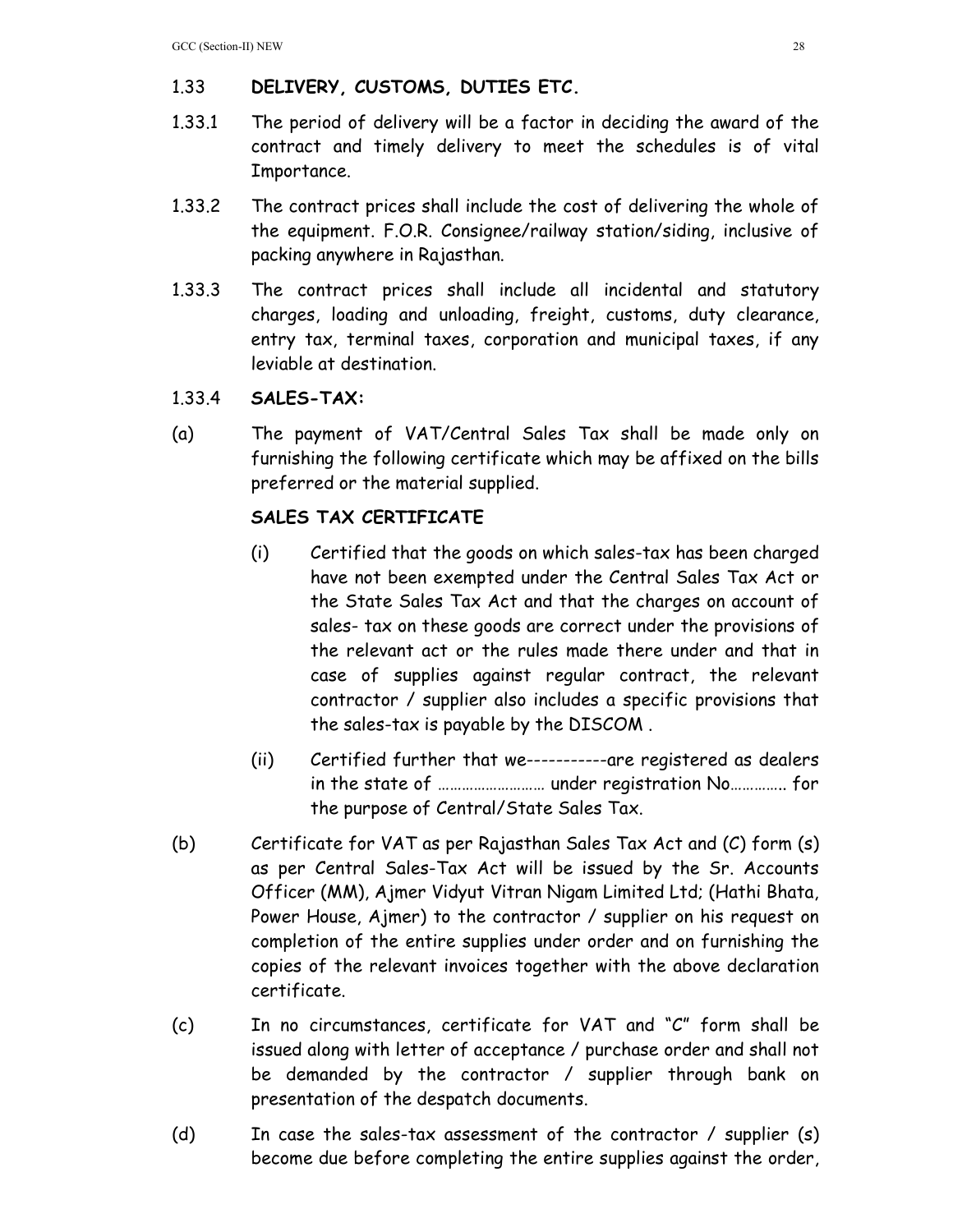certificate for VAT and C Form (s) for the supplies made shall be issued on specific request of the contractor / supplier made at least 10 days before the due date of sales-tax assessment on fulfilling the requirement of sub-clause (s).

## 1.34 **TESTS AT SITE:**

- 1.34.1 In all cases where the contract provides for tests at the site, the contractor except where otherwise specified, shall provide free of charge, such labour materials, electricity, fuel, water stores, apparatus and instruments as may be required from time to time' as may reasonably be demanded to carryout efficiently such tests of the material or workmanship in accordance with the contract:
- 1.34.2 In case of contractor / supplier requiring electricity for test at site, such electricity shall be supplied to the contractor / supplier in the convenient form available, on payment, except specifically exempted.
- 1.34.3 Purchaser reserves the right to carry out any site tests he may decide upon at his own expenses. In case equipment / material are not found as per purchase order all expenses incurred during the testing will be to contractor / supplier's account and material shall be replaced by contractor / supplier at site free of cost.

## 1.35 **TESTS ON COMPLETION:**

Where possible all tests shall be carried out before shipment should, however, if become necessary for the final tests as to Performance and guarantees to be held over until the plant is erected at site, they shall be carried out in the presence of the contractor / supplier's representative within such time as may be considered reasonable by the purchaser if equipment fails to meet guarantees, the contractor / supplier shall make necessary changes and corrections and assure full responsibility and take necessary steps to ensure compliance by the equipment of the prescribed guarantees within two (2) months from the date of notification or within such reasonable time as may be decided by the purchaser. If however the defect is of the contractor / supplier, he shall replay to the purchaser all reasonable expenses which he may put by such retests over and above the rejection of defective plant as stated hereunder.

## 1.36 **REJECTION OF DEFECTIVE PLANT:**

1.36.1 If the complete plant or any portion thereof before it is taken over, is found defective or fails to fulfill the requirements of the contract, the Engineer shall give the contractor / supplier the particulars of such defects or failure and the contractor / supplier shall forthwith make the defective plant good or after the same make it comply with the requirements of the contract. Should he fail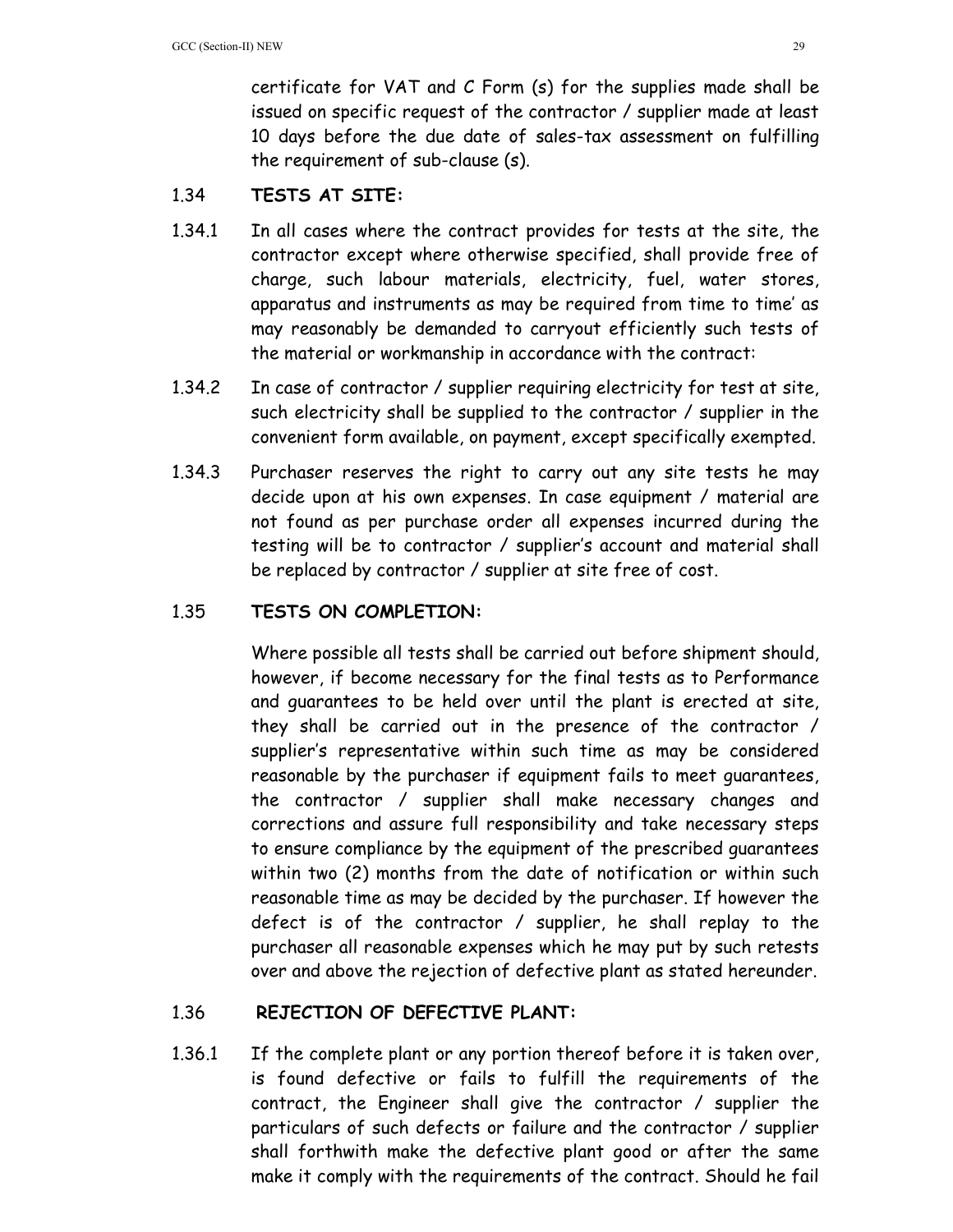to do so within a reasonable time, purchaser may reject and replace at the cost of the contractor / supplier the whole or any portion of the plant, as the case may be, which is defective or fail to fulfill the requirements of the contract. Such replacement shall be carried out by the purchaser within a reasonable time and at a reasonable price and where reasonably possible to the same specification and under competitive conditions. In case of such replacement by the purchaser, the contractor / supplier shall be liable to pay to the purchaser the extra cost if any of such replacement delivered and / or erected as provided for the original contract, such extra cost being the ascertained difference between the price paid by purchaser under the provisions above mentioned, for such replacement and the contract price for the plant so replaced and also to repay the sum paid by the purchaser to the contractor / supplier in respect of such defective plant. The purchaser shall have the right to operate any and all equipment as soon as and as long as it is in operating conditions, whether or not such equipment has been accepted and complete and satisfactory, except that this shall not be constructed to permit operation of any equipment which may become damaged by such operation before any required alterations or repairs have been made. All repair and alterations required of the contract shall be made by the contractor / supplier at such times as directed and in such manner as will cause the minimum interruption in the use of the equipment by the purchaser. If the contractor / supplier does not so replace the rejected plant within a reasonable time the contractor / supplier's full and extreme liability under this clause will be satisfied by the repayment of all money paid by the purchaser to him in respect of such plant.

- 1 .36.2 In the event of such rejection, the purchaser shall be entitled to the use of the plant in a reasonable and proper manner for a time reasonably sufficient to enable him to obtain other replacement plant. During the period, the rejected plant is used commercially, the contractor / supplier shall not be entitled to a sum as payment of such use.
- 1.36.3 Nothing in this clause shall be deemed to deprive the purchaser for or affect any rights under the contract which he may otherwise have in respect of such defects or deficiencies in any way relieve the contractor / supplier from his obligation under the contract.

#### 1.37 **LATENT DEFECTS:**

1.37.1 Any equipment or part thereof that develop defects not disclosed prior to the final acceptance by the purchaser or they are in service upto 12 month or 18 months from the date of receipt of last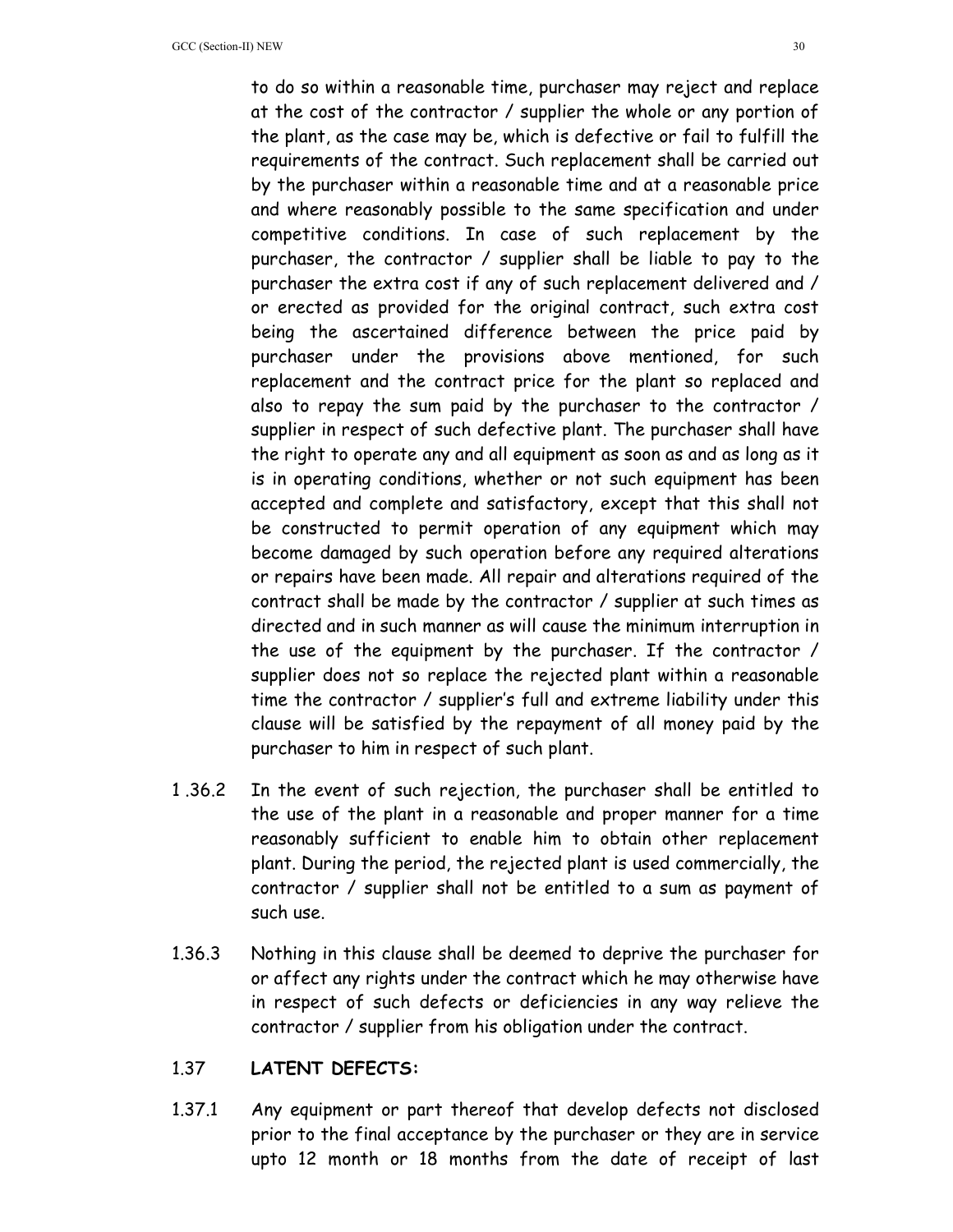consignment at site whichever is earlier or for the period specified in the Section – III "Technical Specifications" shall be promptly replaced by the contractor / supplier free of Cost and all expenses, transportation and other incidental charge for such replacement shall be borne by the contractor / supplier.

## 1.38 **TAKING OVER:**

- 1.38.1 Where the specification calls for Performance tests before shipment and these have been successfully carried out, the plant shall be accepted and taken over when it has been satisfactorily put into operation on site or within one (1) month of its being ready to be put into operation whichever earlier and the Engineer shall forthwith issue a taking over certificate.
- 1.38.2 In the event of final, any outstanding tests being held over until the plant is erected, such taking over certificate shall be issued subject to the results of such final or outstanding tests to be carried out in accordance with clause 1.35.
- 1.38.3 When the specification calls for tests on site, the plant shall be taken over and the taking over certificate is issued immediately after such tests have been satisfactorily carried out.
- 1.38.4 If for any reason other than the default of the contractor / supplier such last mentioned tests on site are not carried out within one (1) month of notice by the contractor / supplier to the purchaser, of the plant being ready for test, the plant shall be deemed to have been taken over as on the last day of such period and payments due to the contractor / supplier on taking over shall be made but nevertheless, the contractor / supplier shall if called upon to do so by the purchaser at the purchaser's expenses make the said tests during the maintenance period and accept as aforesaid under the same obligation as specified in clause 1.35.
- 1.38.5 The Engineer shall not delay the issue of any taking over certificate contemplated by this clause on account of minor deficiencies of material or defects in the plant which do not materially affect the commercial safe and efficient use thereof provided that the contractor / supplier shall undertake to make good the same in due course.
- 1.38.6 Such certificate, however, shall be deemed to be on account and shall in no way relieve the contractor / supplier from his liabilities and responsibilities in respect of such plant including the satisfactory Performance of the test on completions.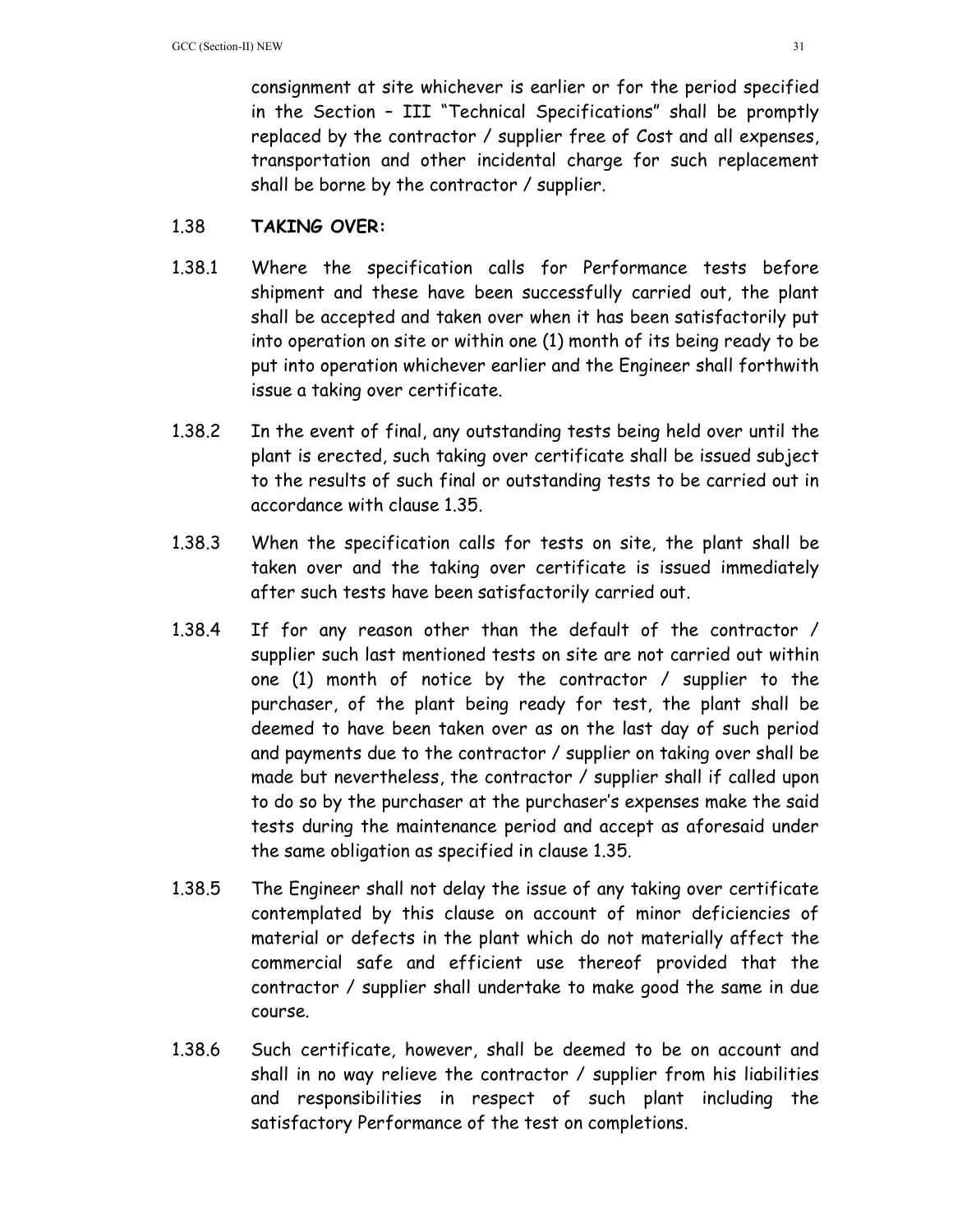# 1.39 **LIABILITY FOR ACCIDENTS AND DAMAGES:**

- 1.39.1 The contractor / supplier shall be responsible for loss, damage or depreciation of the plant until the same is taken over under clause 1.38 or is deemed under that clause to have been taken over provided always that the contractor / supplier shall not be responsible for any such loss damage and depreciation occurring during such period that the plant is operated by the purchaser's staff prior to being taken over in accordance with clause 1.38.
- 1.39.2 Until the plant is taken over or is deemed to have been taken over as aforesaid, the contractor / supplier shall also be liable for and shall indemnify the purchaser in respect of all injury to person or damage to property resulting from the negligence of the contractor / supplier or his workman or sub-contractor / supplier or from defective design or work but not from any other cause.
- 1.39.3 The contractor / supplier will indemnify and save the purchasers harmless against all actions, suits, claims, demands, costs or expenses arising in connection with injuries (other than such as may be attributable to the purchaser or his employees) suffered prior to the date when the plant shall have been taken over under clause 1.38 hereof by person employed by the contractor / supplier or his subcontractor / supplier on the work, whether at common law or under the Workmen's Compensation Act, 1923, or any other statute in force at the date of contract relating to the question of the liability of employees for injuries suffered by employees and will if called upon to do so take out the necessary policy or policies of insurance to cover such .indemnity.

## 1.40 **MAINTENANCE AND GUARANTEE:**

- 1.40.1 Whether or not the equipment has been installed under his supervision, the contractor / supplier shall give the following guarantees in respect of the equipment to be furnished by him:-
	- (i) All equipment shall be free from any defect due to faulty design, materials and/or workmanship;
	- (ii) The equipment shall operate satisfactorily and reliably and the Performance and efficiencies of the equipments shall not be less than the respective guarantee values.
- 1.40.2 The contractor/supplier shall guarantee among other things the followings:-
	- (i) Quality and strength of the material(s) used together with workmanship and finish corresponding to the most modern practice(s).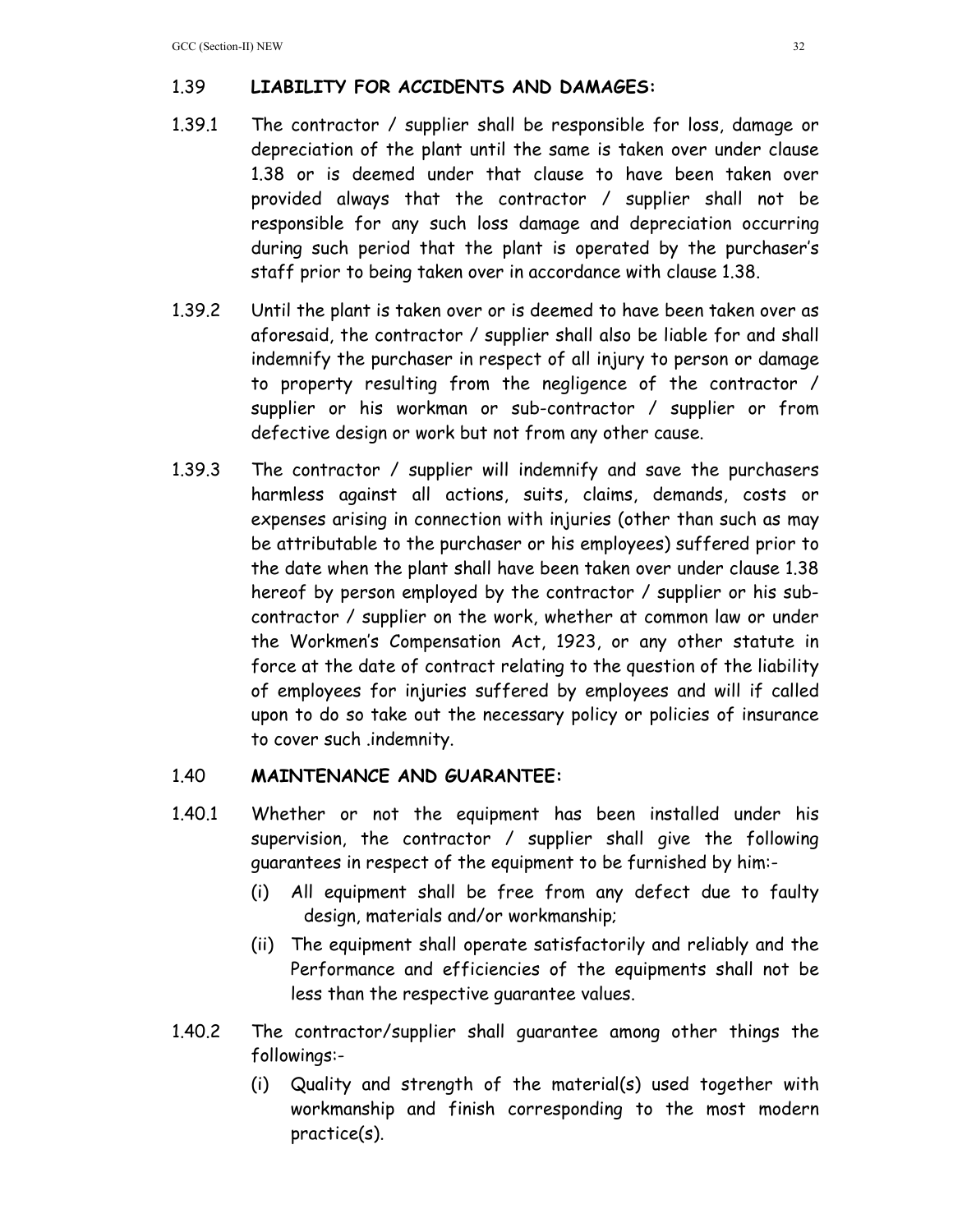- (ii) Safe electrical and mechanical stresses on all parts or the equipment under all specified conditions.
- (iii) Performance figures in respect of guaranteed technical particulars as finally agreed upon.
- (iv) Satisfactory Performance of material/equipment during the guarantee period.

If the factory test(s) carried out at site tests arranged by the purchaser in exercising his option under clause No.1 .27.12 on the material/equipment/plant or part thereof during guarantee period as elaborated at clause 1.37.1 mentioned above, show that the material/plant/equipment does not meet these guarantees as aforesaid. It shall be optional for the purchaser to reject the material / plant(s) / equipment or part thereof and direct the contractor / supplier to at once rectify/replace the material/plant/ equipment so rejected so as to make it meet the guarantee of equipment, to the satisfaction of the purchaser. All expenses in this connection shall be borne by the contractor / supplier.

The rep1acement/rectification shall be carried out in accordance with clause No. 1.32 (4 to 6).

## 1.41 **MODE OF GUARANTEE:**

- 1.41.1 In order to ensure compliance of the provisions contained in clause No. 1.40 the contractor / supplier shall be required to furnish the following :-
- 1.41.2 (a) A manufacturer warrantee on Rs.100/- or at the rate prescribed under Rajasthan Stamp Paper Act on Rajasthan State Non-Judicial Stamp Paper in the Proforma prescribed. Such warrantee shall be attested either by a First Class Magistrate or by Notary Public.
	- (b) A Bank Guarantee in prescribed Proforma at appendix-VIII of Purchase Manual from any scheduled bank in India for an amount equivalent to 5% of the contract value for established supplier / contractor and equivalent to 10% for new suppliers / contractors on the Rajasthan State Non-Judicial Stamp Paper for Rs. 100.00 or at the rate prescribed by the GoR Stamp Act time to time duly authenticated by a 1st Class Magistrate or Notary Public or directly confirmed by the issuing banker shall be furnished. Such guarantee shall be valid for a period, specified in clause No.1.40.2.
	- (c) The successful bidder is required to furnish 5% or 10% Performance Bank Guarantee (PBG) from the Nationalized /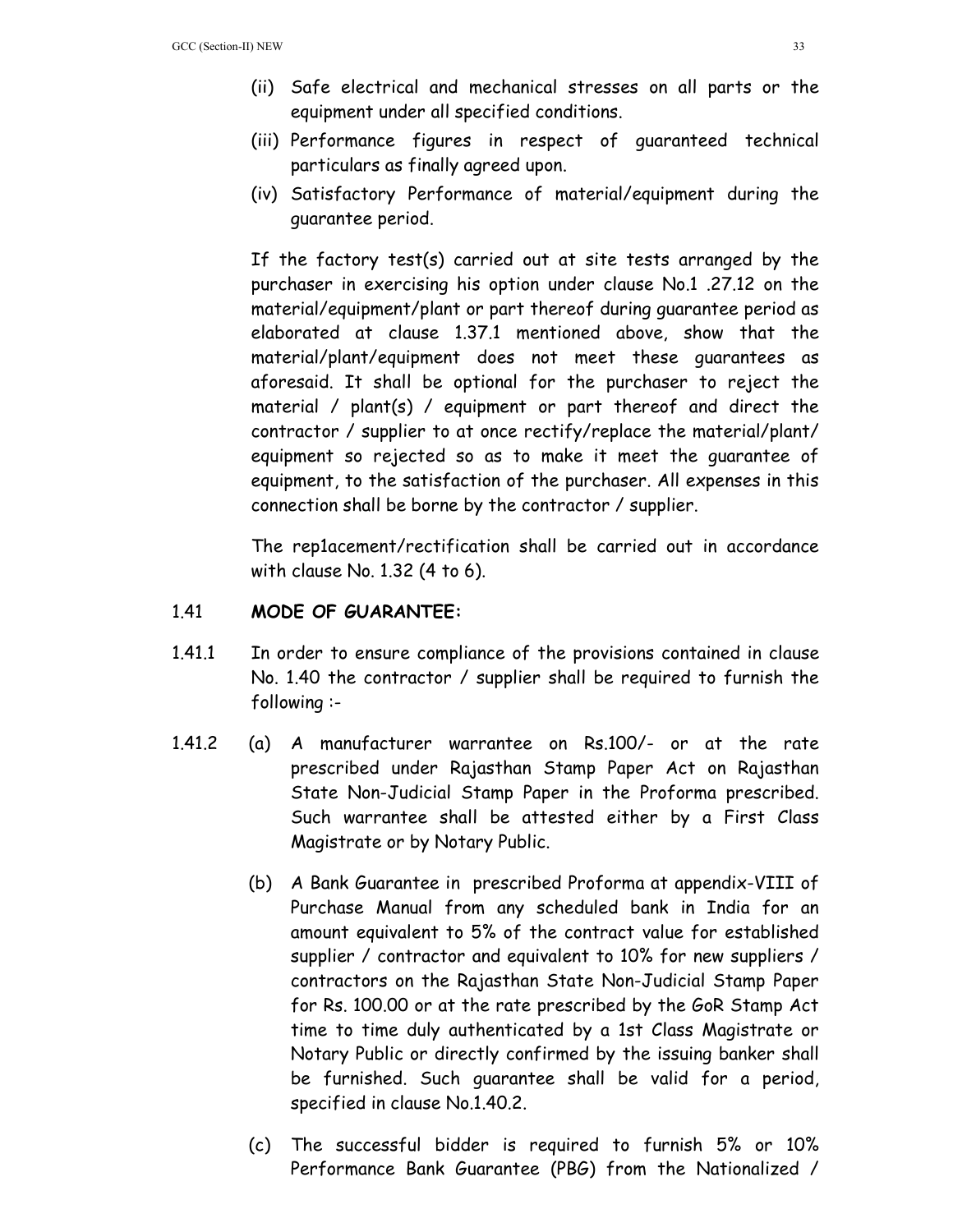Scheduled Bank and if he does not furnish the same at the time of completion of entire contractual formalities and commences the supplies, then Sr. Accounts Officer (CPC) will make only 95% payment in respect of old and established supplier and 90% payment in case of new supplier. However, on furnishing Performance Bank Guarantee (PBG) and acceptance letter thereof from the purchaser, the Sr. Accounts Officer (CPC) will refund the amount deducted towards PBG within a period of 15 days without waiting for any written request from supplier/contractor.

- 1.41.3 The contractor / supplier shall have to extend the validity period of the bank guarantee if required on intimation from the purchaser along-with three months' grace period. Such bank guarantee should remain valid upto the last day of the calendar month and be furnished in whole rupees.
- 1.41.4 If for rectification or replacement of any part of equipment for work due to defective materials, manufactured or design the service of the contractor / supplier's personnel are requisitioned within the guarantee period, these services shall be made available free of any cost to purchaser.
- 1.41.5 If it becomes necessary for the contractor / supplier to replace or renew any defective parts of the plant under this clause, the provision of this clause shall apply to the parts of the plant so replaced or renewed for six (6) months from the date of such replacement or renewal or until the end of the guarantee period of the equipment as specified in clause no. 1.40.2 whichever may be later. If any defect is not remedied within a reasonable time, the purchaser may proceed to do the work at the contractor / supplier's risk and expenses but without prejudice to any other right which the purchaser may have against the contractor / supplier in respect of such defects.
- 1.41.6 If the replacement or renewal are of such character as may affect the efficiency of the plant, the purchaser shall have the right to give to the contractor / supplier within one (1) month of such replacement or renewal, notice in writing that "tests on completion" be made in which case such tests shall be carried out as provided in clause 1.34 and 1.35 hereof the cost of the tests payable by either parties shall be mutually decided and the decision of the Dy./Add./ Chief Engineer (MM) shall be final and binding.
- 1.41.7 All replacement or renewals to be carried out by the contractor / supplier during the maintenance period shall be subjected to such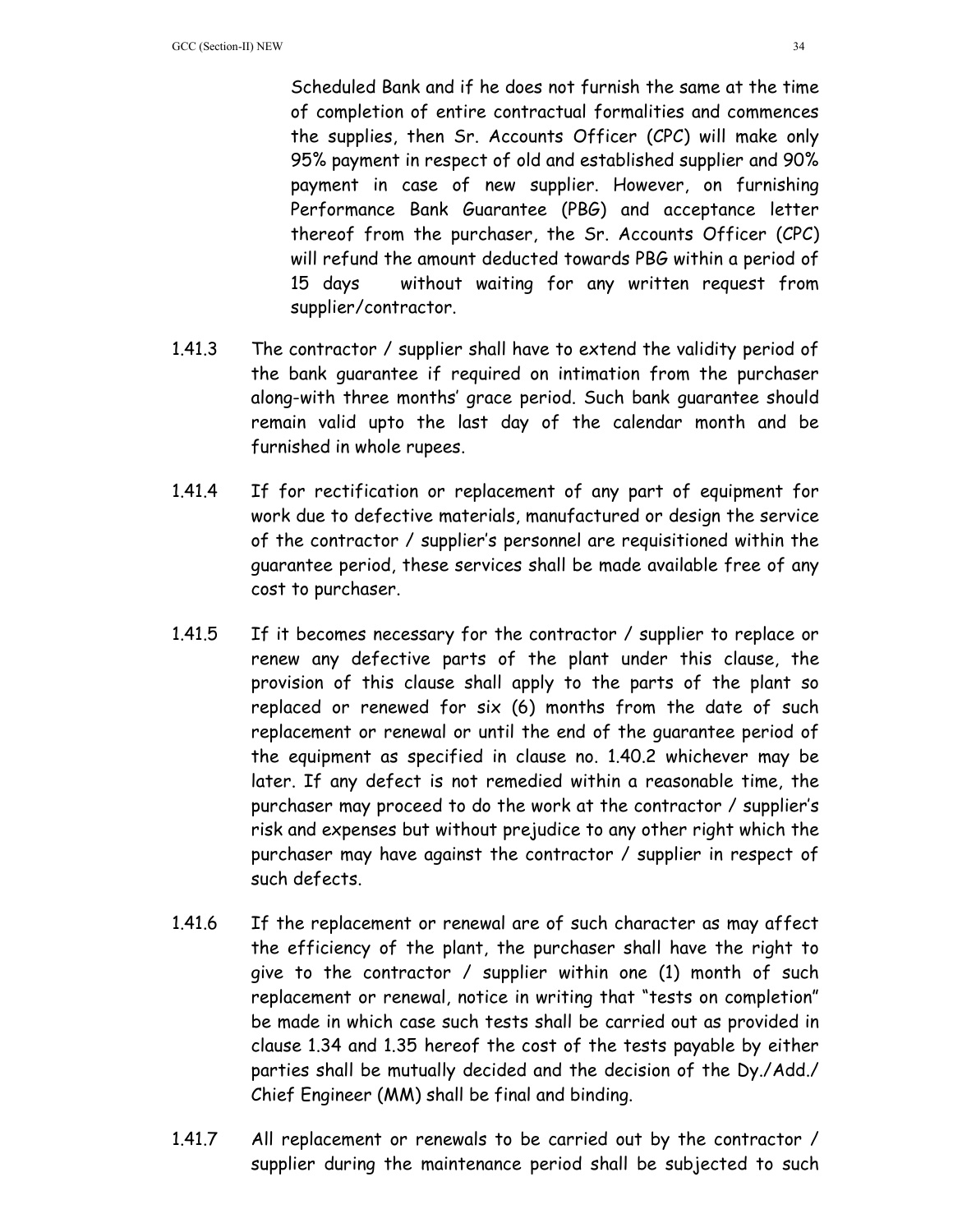clause of these general conditions as may be considered reasonable by the Engineer.

- 1.41.8 Until the final certificate has been issued, the contractor / supplier shall have the right to entry at his own risk and expense by him-self or his duly authorized representative, whose name shall have previously been communicated in writing to the Engineer, at all reasonable working hours upon necessary parts of the works for the purpose of inspecting the working and the records of the plant and taking notice there from any, if he desires at his own expense making any tests, subject to the approval of the Engineer, that will not be unreasonably withheld.
- 1.41.9. The issue of Engineer's certificate referred to in clause 1.27.7 shall in no way exempt the contractor / supplier from the provisions of this clause.
- 1.41.10 At the end of the maintenance and guarantee period, the contractor / supplier's liability ceases. In respect of goods not covered by the first sentence of this clause, the purchaser shall be entitled to the benefit of any guarantee given to the contractor / supplier by the original contractor / supplier of manufacturer of such goods.
- 1 .41.11 The contractor / supplier shall indemnify the purchaser against any infringement of patent rights.

 Note :Bank guarantee from the firms located outside Rajasthan may be accepted on non-judicial stamp paper of Rajasthan or stamp paper of their state of appropriate value provided a declaration be given by such firm that the bank guarantee is duly stamped as per Stamp Law applicable in that concerned state.

## 1.42 **PRICES AND TERMS OF PAYMENT:**

- 1.42.1 The prices shall be quoted for supply and delivery of the stores/ plant FOR destination. The prices shall be quoted in Indian Currency "Rupees only" on variable / firm basis as per requirement of bid specifications.
- 1 .42.2 In case of the variable price, the price variation will be allowed as per price-variation formula given in the technical specification / section – III of specification and as per the procedure laid down at clause no. 1.10 of instruction to the bidder.

## **PRICE VARIATION**

a. Price Variation (PV) payment in a contract, wherever applicable, is released to the supplier / contractor on submission of bill along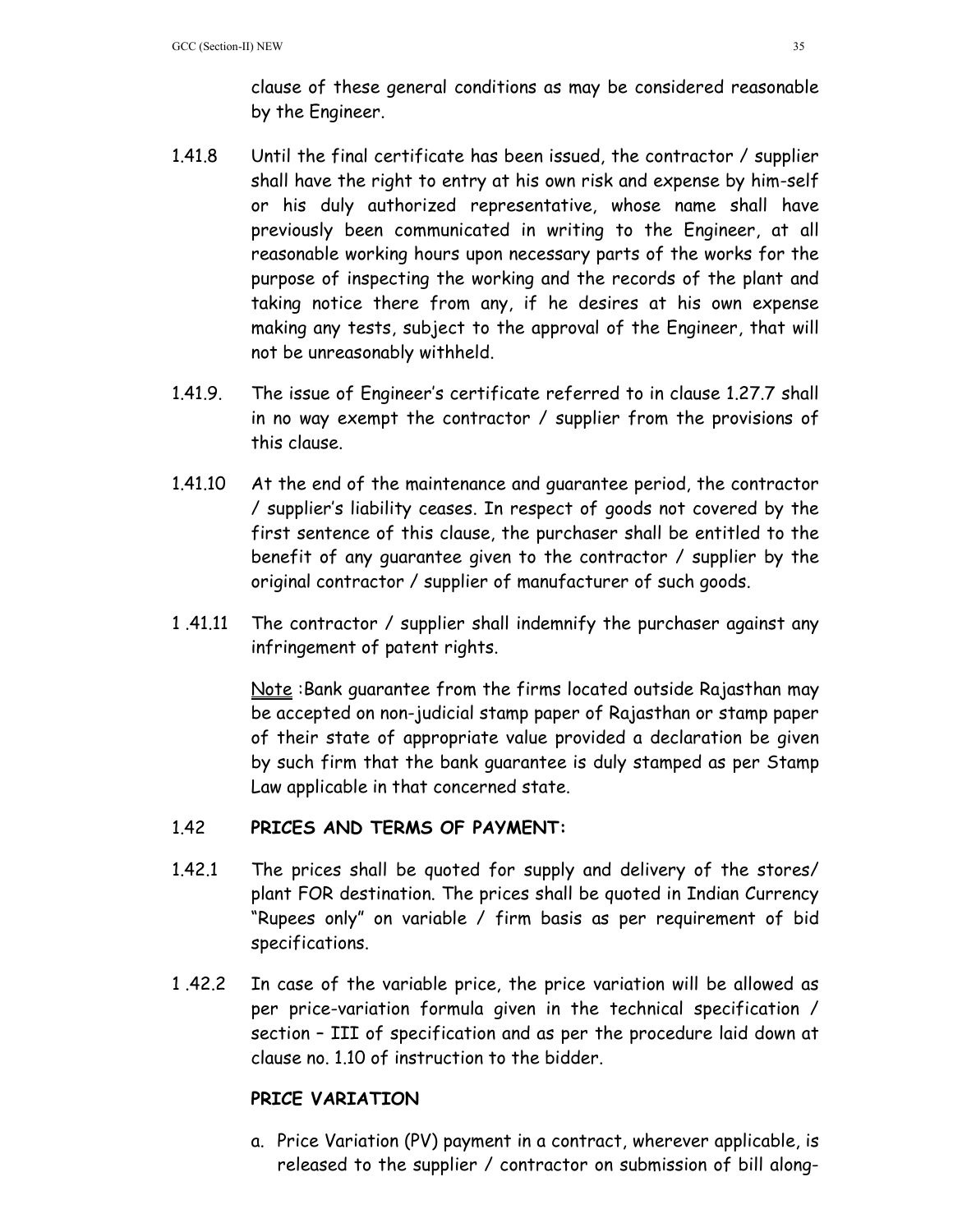with the documentary evidence in support of movement of relevant indices. The supplier / contractor is also required to submit the PV claims along-with authenticated indices and relevant documents so that payable / recoverable amount, on this account, if any, is regularly paid / adjusted from other payments due to the supplier / contractor.

b. In case of downward movement of indices, a situation is often encountered that supplier / contractor does not come forward with PV bills / calculations, apprehending considerable recovery on this account. In order to have a check on such occurrences, concerned purchase officer shall keep a close watch on the movement of indices governing contract price adjustments and make constant follow up with the supplier / contractor for submission of bills / calculation (irrespective of whether PV is positive or negative). In case the supplier / contractor fails to submit details despite reminders issued at an interval of 15 days after the initial demand, then in the case of negative PV, tentative amount shall be provisionally worked out. On the basis of applicable indices and the payment to that extent shall be retained / deducted from the payments due to the supplier / contractor.

c. The supplier or contractor will furnish the PV claims along with the bill but if he fails to furnish the same then he will provide an undertaking on non judicial stamp paper of Rs. 100/- that there is no negative PV in respect of supply he has made for which he has claimed the payment of bill under reference. The Sr. AO (CPC) may release, payment on receipt of under taking after deducting due and admissible deductions.

- 1.42.3 The price shall be quoted for plants of Indian manufacturer only, however if due to unavoidable reasons, some imported components are required, the contractor/supplier shall indicate the foreign currency required, for import of the components with CIF value, rate of customs duty and exchange.
- 1.42.4 The contractor/supplier shall be entitled to receive payment for imported materials at the exchange rate prescribed by Government of India at the time of bid.
- 1.42.5 Bill shall be presented by contractor/supplier for each item of work separately as per schedule of prices. Subject to any deduction which the purchaser may be authorised to make in accordance with the terms of the contract, the contractor / supplier shall on presentation of bills and the certificate of the Engineer, be entitled to payment generally as follows :-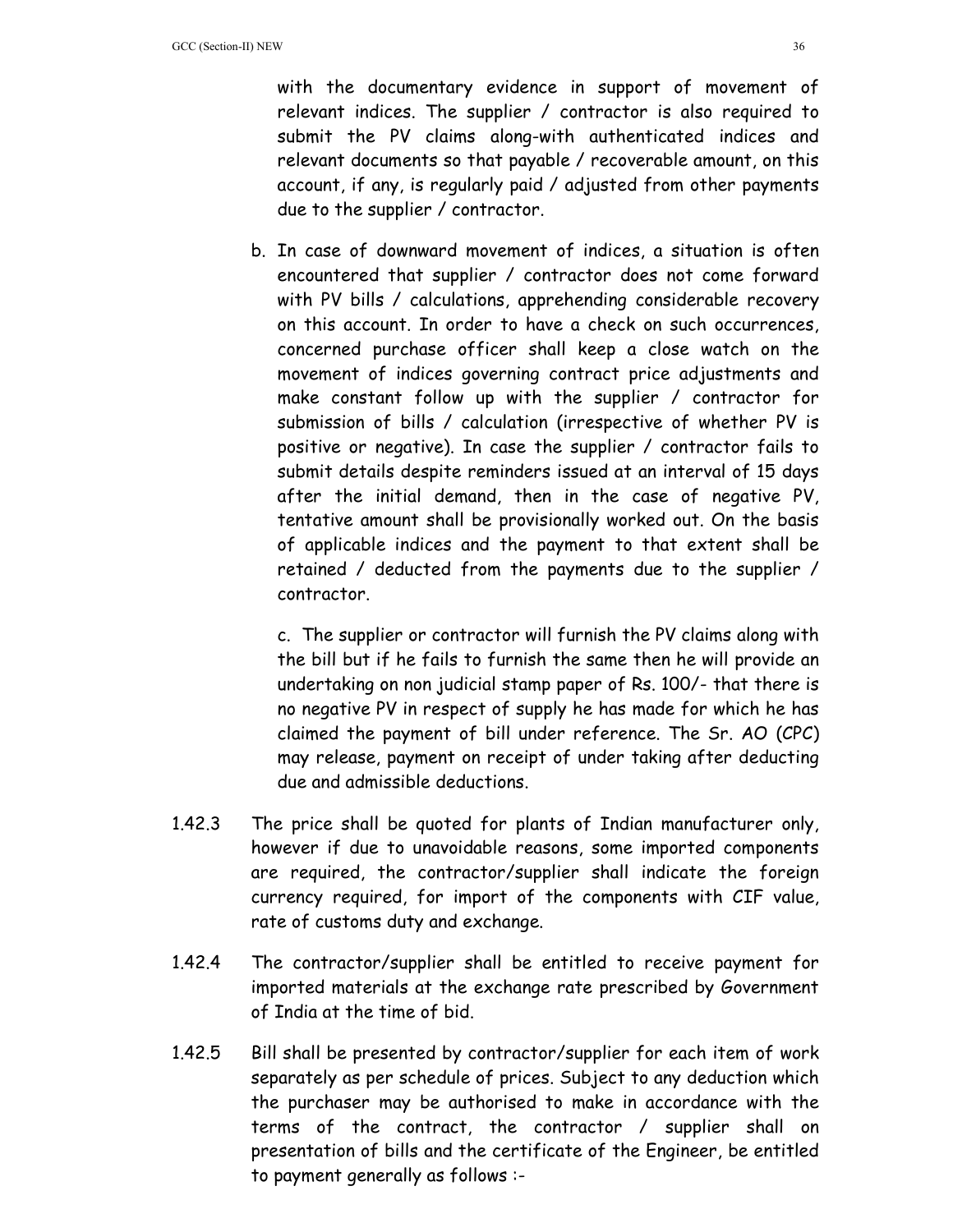(i) Where there is no mandatory requirement of testing of material at Central Testing Laboratory (CTL) and type tests after receipt of material in Nigam's stores, 95% payment of the cost of each consignment in case of established contractor / suppliers and 90 % payment in case of new supplier plus 100% taxes & duties, if payable extra shall be made against receipted challans where contractor / supplier does not furnish PBG. However, where there is a mandatory requirement of CTL testing and type tests after receipt of material in Nigam's stores payment shall be made as per provisions elaborated in technical specifications.

Note: A contractor / supplier who has successfully executed three orders of any item in last ten years either in erstwhile RSEB or three Discoms shall be treated as an old and established contractor / supplier provided that at least one of the three orders executed shall be of the items(s) for which the bid has been called for and the value of one of the executed order is not less than the value of the order in which the bid has been applied for.

After executing four orders in above conditions, the contractor / supplier shall be treated as old and established contractor / supplier for future bids irrespective of values of orders to be awarded in future bids.

- (ii) 5% or 10% payment, as the case may be, after ascertaining satisfactory Performance of the material/equipment for the period as per clause no. 1.40.2 subject to completion of the contractual formalities incorporated in the purchase order and after effecting recovery of all dues from the firm / contractor / supplier under the contract.
- (iii) In case of successful bidder for furnishing of Performance Bank Guarantee from a nationalized / scheduled bank has been accepted by the competent authority / committee, incorporation of furnishing Performance Bank Guarantee to the extent of 5% or 10% of the total contract value in the Performa appended at Appendix – VIII of Purchase Manual shall be made and in that case the balance 5% or 10% payment can be considered for release earlier on completion of other contractual obligations / formalities incorporated in the purchase order.
- 1.42.6 The Bank commission charges, if any, shall be borne by the contractor / supplier.
- 1.42.7 In the event, if the request of the successful bidder for releasing 100% value of the equipment with full amount of taxes/duties etc. against presentation of receipted challans accepted by the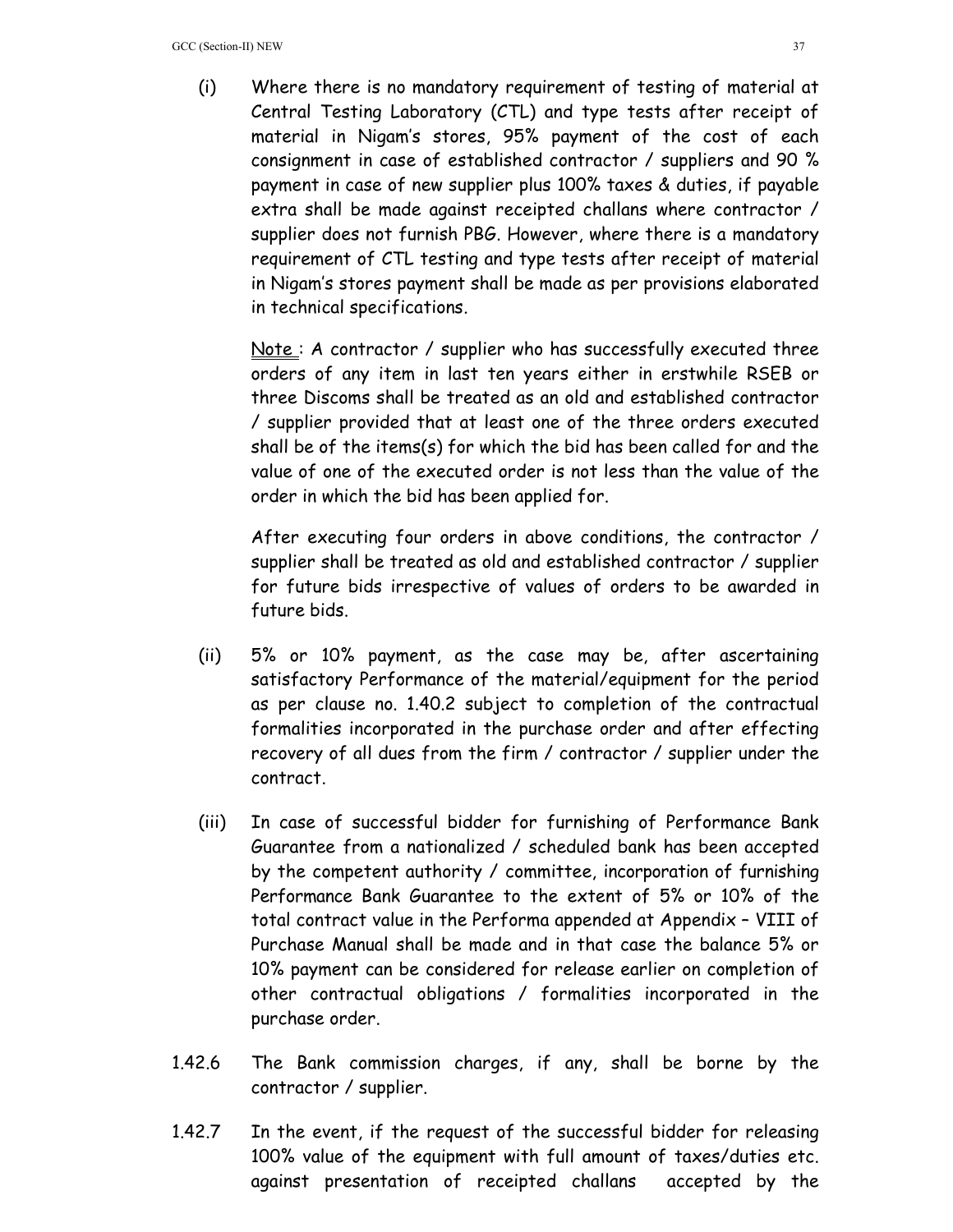competent Purchase Authority/Committee, subject to furnishing of Performance bank guarantee and security deposit bank guarantee or composite bank guarantee in prescribed Proforma for a value agreed between the purchaser and the contractor / supplier, the terms of payment clause in the purchase order shall be incorporated accordingly.

- 1.42.8 Suitable provisions in the purchase order shall be incorporated for the following:-
	- (a) In the event of consignment/material for which advance payment has been made is found defective/ damaged/not according to prescribed specification if any, the balance payment will be withheld until the defective material has been replaced or advance payment in respect thereof recovered in full.
	- (b) In case any damage, shortage etc. are noticed on receipt of material by the consignee, claims shall be lodged by the consignee with the contractor / supplier under intimation to the purchaser and the payment due or the bank guarantees shall not be released till the claims are satisfactorily settled by the contractor / supplier.
	- (c) As the Bank Guarantee is to remain valid for the entire currency of the contract including the currency of the contract guarantee period, the contractor / supplier should get validity of the Bank Guarantee suitably extended for the amount so as to safeguard the Nigam's interest to cover any extension in the delivery period or guarantee / warranty period or where any claim of the Nigam against him is still pending. It shall be responsibility of the concerned purchasing officer to ensure that the Bank Guarantee is got extended in time, where any officer has been made responsible for the work of Bank Guarantees, it would be the responsibility of the concerned officer to ensure that the Bank Guarantee is got extended in time wherever warranted by circumstances.
	- (d) In case of defects/damages etc. are noticed at any time including the guarantee period, claims shall be lodged with the contractor / supplier to make good the defects/ damages or replace the material within the reasonable period preferably not exceeding 30 days from the date of notification of defect to the contractor / supplier. Upon the contractor / supplier failing to do so, the damages/defects may be got rectified by the Nigam and the cost adjusted from the contractor / supplier's pending dues and/or security deposit against this or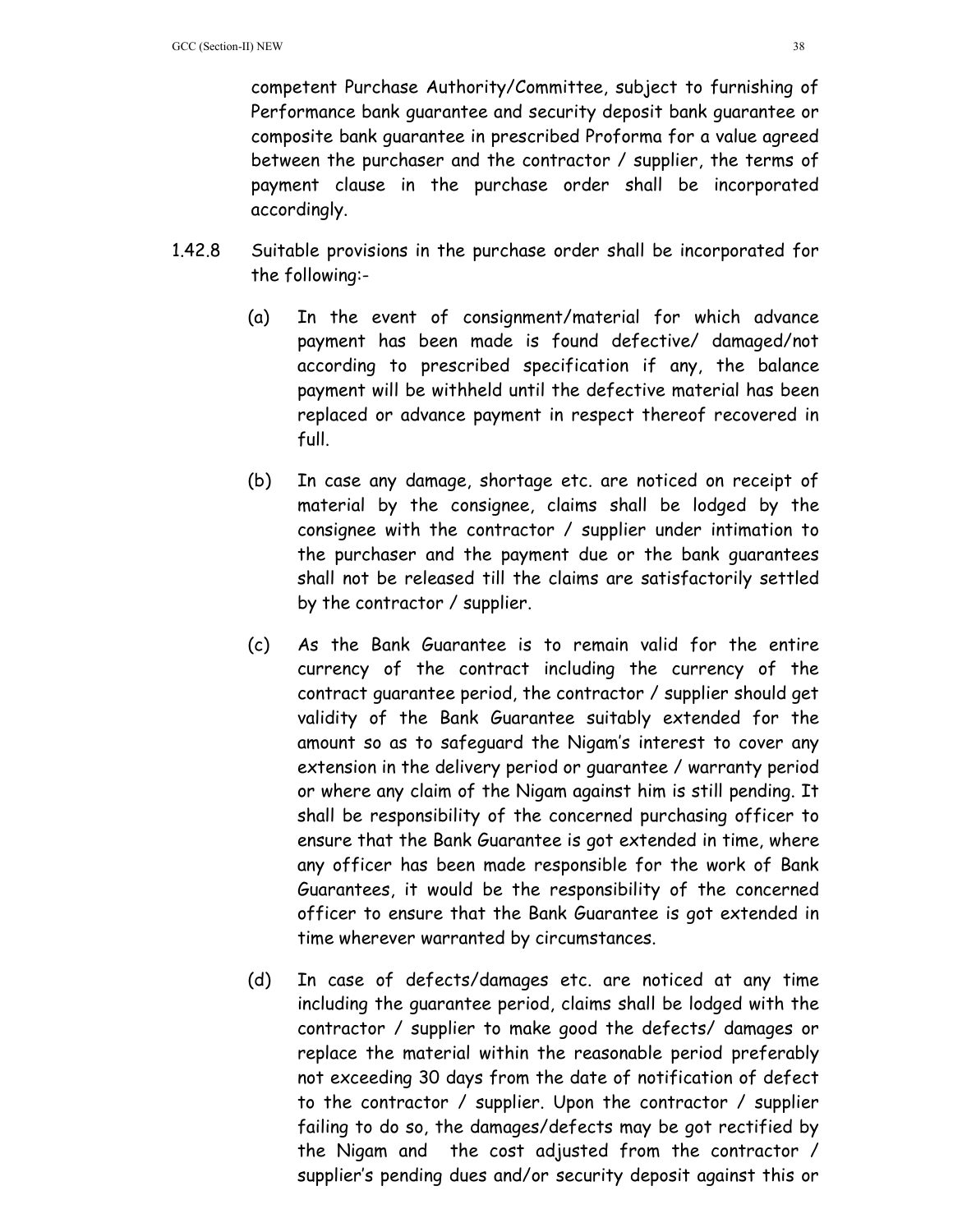any other contract in force and the balance if any be got made good by the contractor / supplier. Alternatively, the Nigam may dispose of the damaged/ defective material and set off the sale proceeds against its claim against the contractor / supplier.

## 1.42.9 **MODE OF PAYMENT:**

- 1.42.9.1 In case of orders placed by the MM wing, the payment shall be made on completion of contractual formalities and against receipted challans duly verified by the concerned consignee(s) and other documents furnished directly to the Sr. Accounts Officer (CPC).
- 1.42. 9.2. The invoices shall be correctly prepared in four (4) copies in the name of consignee(s), and shall be submitted to consignee who will verify all the copies of invoices / challans in token of acceptance of material in good condition and as per the specification given in the purchase order. The consignee will retain one copy and endorse one copy each to supplier and MM wing. Remaining one copy of invoice along-with original challan / bill) will be forwarded to the Sr. Accounts Officer (CPC) ……. For arranging the payment of supplier / contractor.
- 1.42.9.3 the payment of material supplied shall be made by the Sr. Accounts Officer (CPC) ……….. on submission of bill as per procedure in clause no. 1.42.9.2 along-with all required documents.

 For claiming 100% payment, completion of following formalities is essential :

- (i) Execution of contract
- (ii) Inspection clearance
- (iii) Dispatch instructions
- (iv) Acceptance of SBG or proof of vendor registration in relevant class
- (v) Acceptance of PBG / CBG as the case may be.
- (vi) Furnishing of manufactures' guarantee as per clause no. 1.41
- (vii) Proof of insurance as per clause no. 1.32
- (viii) Indemnity bond regarding negative Price Variation on non-judicial stamp paper of Govt. of Rajasthan of Rs.100/- or at the rate prescribed under Rajasthan Stamp Paper Act
- (ix) Cleared CTL Report & Type test report wherever applicable.
- 1.42.9.4 Following documents shall be submitted along-with the invoice(s) / Performa invoice(s).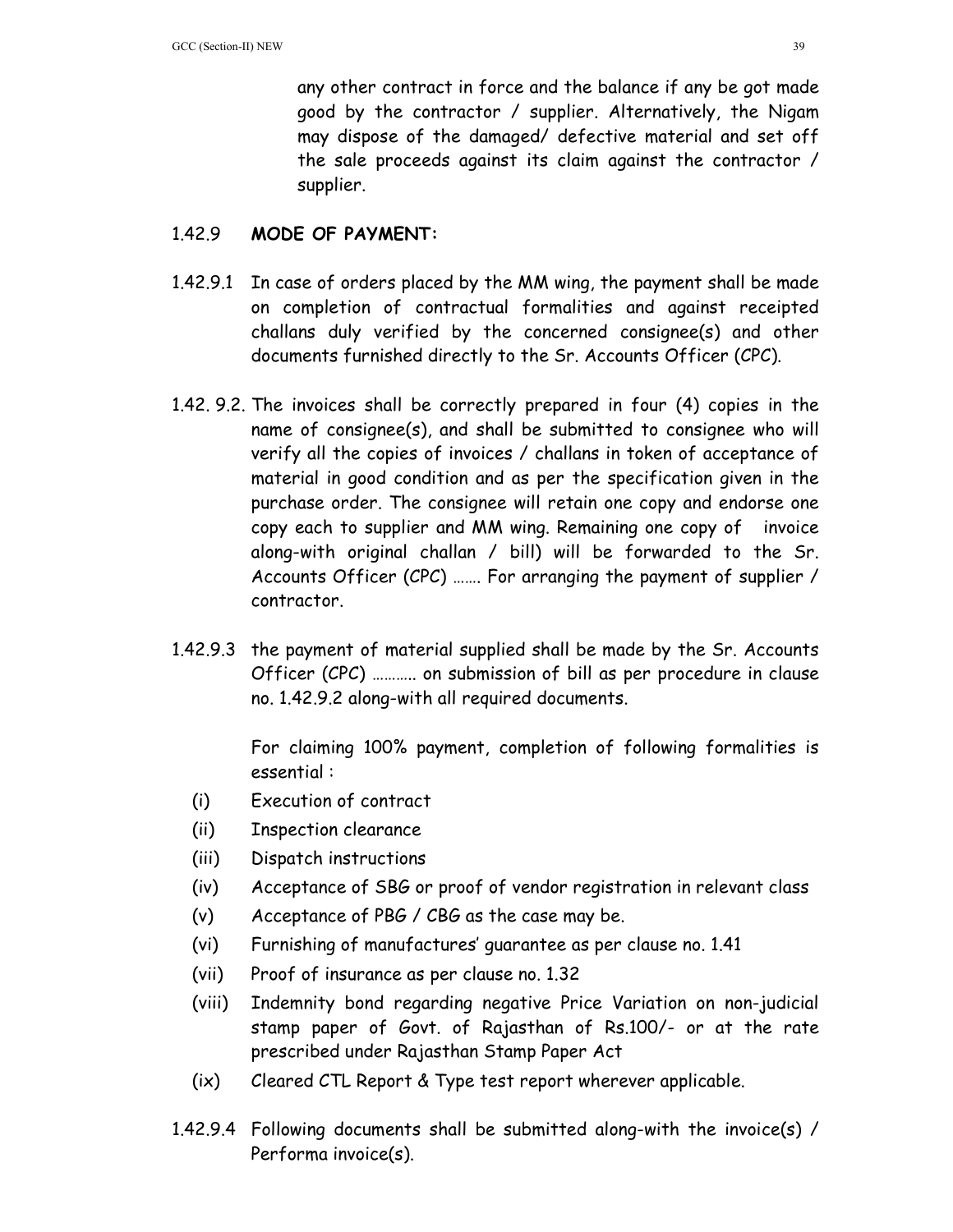- (a) Sales tax certificate as per Clause 1.33.4.
- (b) A certificate regarding inspection in the following Proforma:-

 Certified that the material / equipment covered by the Proforma invoice have been inspected and cleared for despatch by the authorised representative of the purchaser (Inspector's clearance report be enclosed). The inspections for such items have been specifically waived by the purchaser Vide letter No .......... dated ..............

- (c) A certificate/undertaking to the effect that proof of excise duty at actual has been claimed and other relevant , documents for reimbursement of charges paid by the contractor / supplier on behalf of the purchaser have been enclosed with the original invoice.
- (d) A telegraphic / fax intimation about the despatch of material/ equipment shall be given to the consignee(s) and the concerned Accounts Officer.
- (e) Copy of successful test report of samples tested at CTL, Ajmer & Type Test Report of the consigned lots wherever applicable.

## 1.43 **DUE DATE OF PAYMENT:**

Payment shall be due and payable by the purchaser in accordance with the provision of the contract within a reasonable period from the date of receipt of each invoice by the contractor / supplier duly supported by a certificate of the Engineer. The purchaser will take all possible effort to make payment to the contractor / supplier generally on  $30<sup>th</sup>$  day after receipt of duly verified challans / receipts / bill in the office of paying authority (Sr. Accounts Officer (CPC) / Concerned Circle Accounts Officer) and completion of contractual formalities. But in case of delay in payment the purchaser shall not be liable to pay any interest on the outstanding amount to the contractor / supplier.

#### 1.44 **DEDUCTION FROM CONTRACT PRICE:**

All costs, damages or expenses which the purchaser may have paid under the contract, for which the contractor / supplier is liable, may be deducted by the purchaser from any some of money due or becoming due by him to the contractor / supplier under this or any other contract or may be recovered by suit or otherwise from the contractor / supplier. Any sum of money due and payable to the contractor / supplier (including security deposit returnable to him) under this contract may be appropriated by the purchaser and set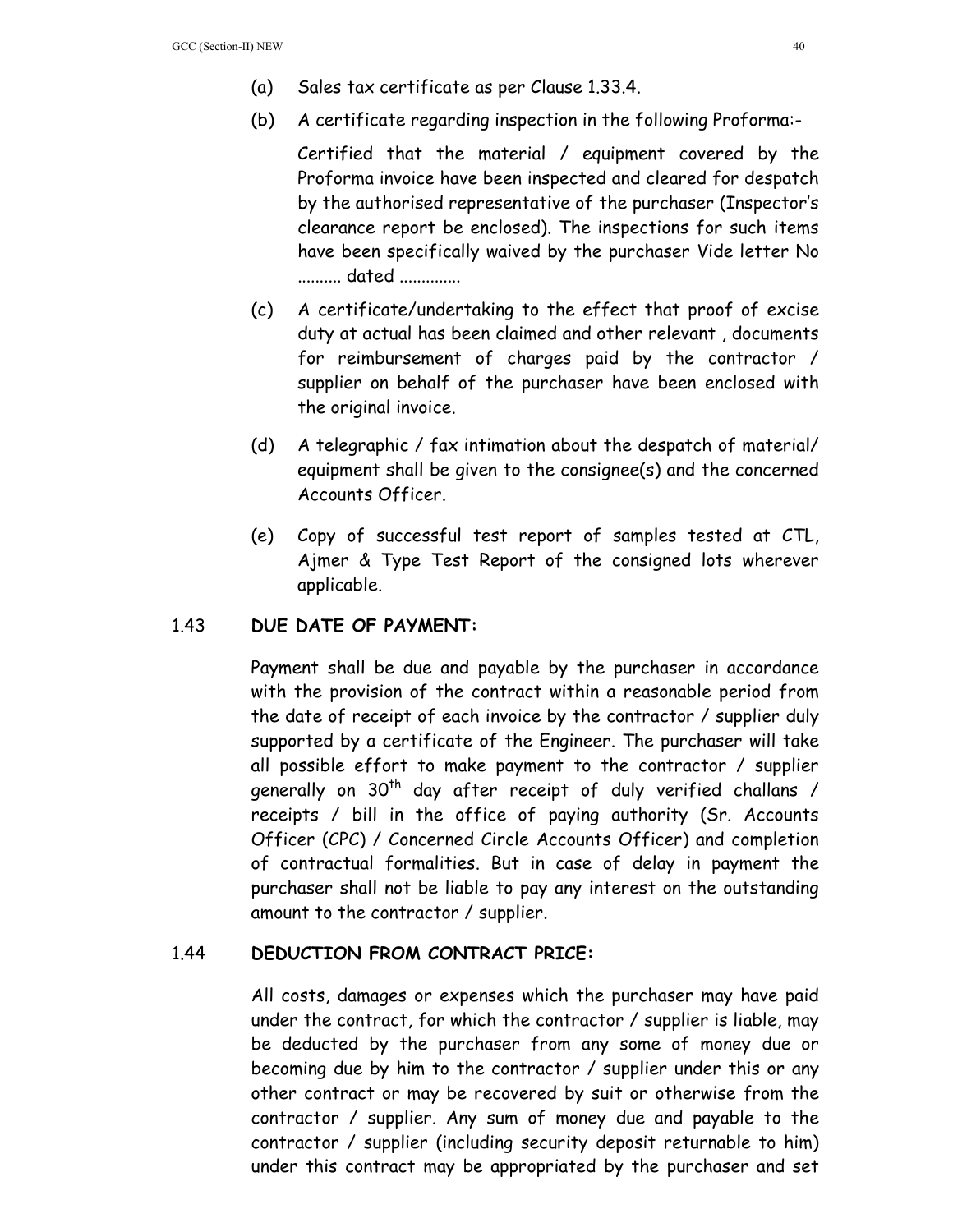off against any claim of the purchaser for the payment of a sum of money arising out of or under any other contract made by the contractor / supplier with the purchaser.

# 1.45 **CERTIFICATES OF ENGINEER AND CERTIFICATE NOT TO AFFECT THE RIGHTS OF THE PURCHASER OR THE CONTRACTOR / SUPPLIER:**

- 1.45.1 Every application to the Engineer for a certificate must be accompanied by a detailed invoice (in quadruplicate) setting forth in the order of schedule of prices, particulars of the work executed and of the plant supplied and/or plant ready for despatch to the date of claim and the certificates as to such plant and work as in the reasonable opinion of the Engineer in accordance with the contract shall ordinarily be issued within 13 days if possible or (for other than the first payment) within such time of the application for the same as is reasonably necessary for communication with the site.
- 1.45.2 The Engineer may make any correction or modification in any previous certificate which may have been issued by him and payment will be regulated and adjusted accordingly.
	- (i) No certificate of the Engineer on account of any sum paid on account by the purchaser nor any extension of time granted under clause 1.22 shall effect or prejudice the rights of the purchaser against the contractor / supplier either under this contract or under the law or relieve the contractor / supplier of his obligation for the due Performance of the contract or be interpreted as approval of the work done or of the material supplied.
	- (ii) No certificate of the Engineer shall create liability for the purchaser to pay for any alteration, amendments, variation or additional work not ordered in writing by the Engineer or absolve the contractor / supplier of his liability for the payment of damaged whether due, ascertained or certified or any sum against the payment of which he is bound to indemnify the purchaser neither shall any such certificate nor the acceptance by him of any sum paid on account or otherwise effect or prejudice the rights of the contractor / supplier against the purchaser under the contract under the law.

## 1.46 **SUB LETTING OF CONTRACT:**

 The contractor / supplier shall not, without the consent in writing of purchaser, which shall not be unreasonably withheld, assign or sublet this contract or any substantial part thereof or entrust therein or benefit or advantage whatsoever other than for raw materials for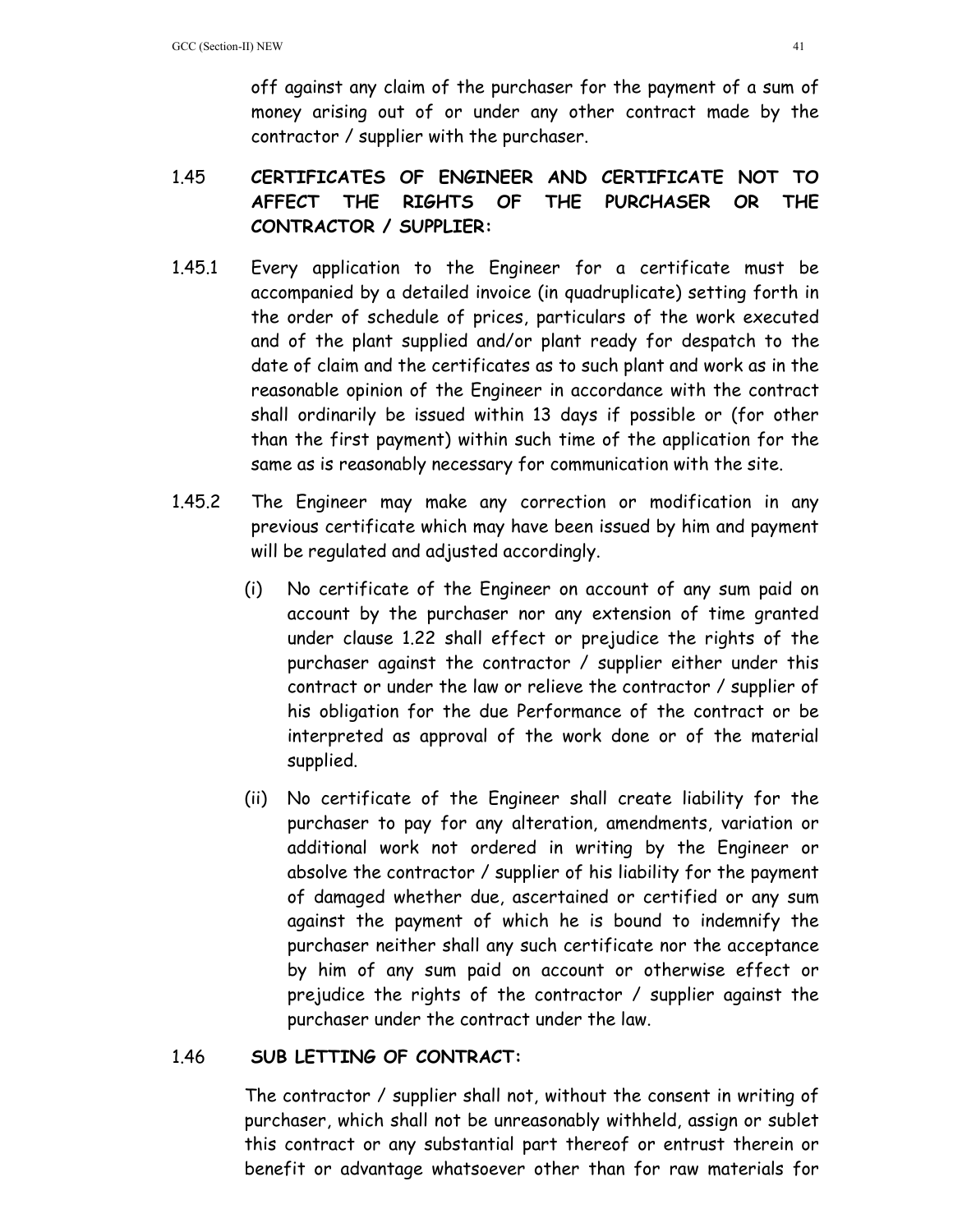minor detail or for any part of the work of which the makers are named in the contract provided that any such consent shall not relieve the contractor / supplier from any obligation duty or responsibility under the contract.

## 1.47 **CORRESPONDANCE:**

- 1.47.1 The purchaser / engineer / consulting engineer shall ordinarily correspond with the bidder/contractor / supplier at the address furnished by the bidder /contractor / supplier. The bidder/contractor / supplier shall ordinarily address all correspondence intended for the purchase to the purchaser or representative who has invited bid at the address given in the bid notice.
- 1.47.2 All correspondence shall be furnished in duplicate and copies of all the correspondence shall also be endorsed in duplicate to the consulting engineer.
- 1.47.3 All correspondence pertaining to the purchase order in respect of any clarification required on the terms and. conditions, despatch instructions, contract drawing, test certificates, etc should be addressed to the purchaser.

# 1.48 **CO-OPERATION WITH OTHER MANUFACTURERS AND CONSULTING ENGINEER:**

- 1.48.1. The contractor / supplier shall fully co-operate with the purchaser's other contractor / suppliers for associated plant and freely exchange all technical information with them to obtain the efficient and economical design to avoid unnecessary duplication of work or equivalent. No remuneration shall be payable by the purchaser for such technical co-operation.
- 1.48.2 The contractor / supplier shall also fully co-operate and carry out all reasonable direction of the purchaser's consulting engineer in technical matters but Nigam's engineer's decision shall be final. No remuneration shall be payable by the purchaser for such technical co-operation.
- 1.48.3 The contractor / supplier shall forward to the Engineer two (2) copies of all correspondence and drawings so exchanged with other contractor / suppliers and the consulting Engineer for coordinating properly. The Engineer and the consulting Engineer shall be provided with two (2) copies each of all correspondence with other contractor / suppliers. ,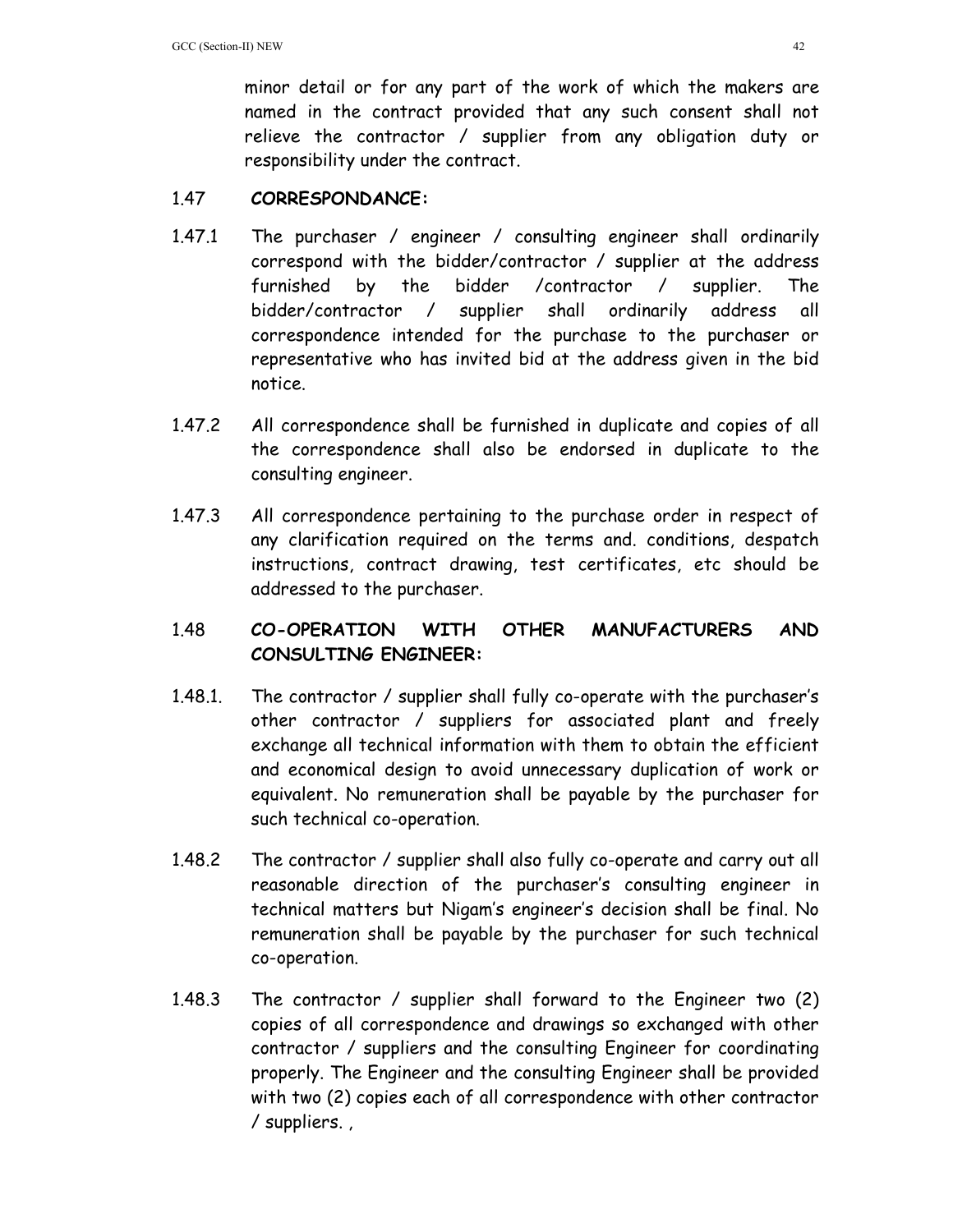1.48.4 If any part of the contractor / supplier's work depends for proper execution or results upon the work of any other contractor / supplier, the contractor / supplier shall inspect and promptly report in writing to the Engineer any defects in such work that render it unsuitable for such proper execution and result. His failure to do so shall constitute an acceptance of other contractor / supplier's work as fit and proper for the execution of his work, except as to defects which may develop in the other contractor / supplier's work after the proper execution of his work.

## 1.49 **ENGINEER'S DECISION:**

- 1.49.1 In respect of all matters which are left to the decision of the Engineer or consulting Engineer as the case may be including the granting or withholding of certificates, the Engineer shall give in writing a decision thereon.
- 1.49.2 If the contractor / supplier neglects to execute the work with due diligence and expedition or refuses or neglects to comply with any reasonable orders given to him in writing by the Engineer in connection with the work or contravene the provisions of contract the purchaser may give notice in writing to the contractor / supplier calling upon him to make good the failure or neglect contravention complained of.
- 1.49.3 Should the contractor / supplier fail to comply with such notice within a period considered reasonable by the purchaser from the date of service thereof, in the case of being made good within the time otherwise within such time as may in the opinion of the purchaser be reasonably necessary for making it good, then and in such case the purchaser shall have the option and be at liberty to complete the work envisaged in the contract either by himself or his agents or may re-contract at reasonable price with any other person or persons to execute the same or any part thereof and provide any other materials, tools tackle or labour for the purpose of completing the works or any part thereof.

 In such event the purchaser shall without being unreasonable to the contractor / supplier, for fair wear and tear of the same be entitled to exercise and take possession and have free use of all materials, tackle, or other things which may be on site for use at any time in connection with the work to the exclusion or any right of the contractor / supplier over the same and the purchaser shall be entitled to retain and apply and balance sum which may otherwise be then due on the contract by him to the contractor / supplier such part thereof as may be necessary to the payment of the cost of execution of such work aforesaid.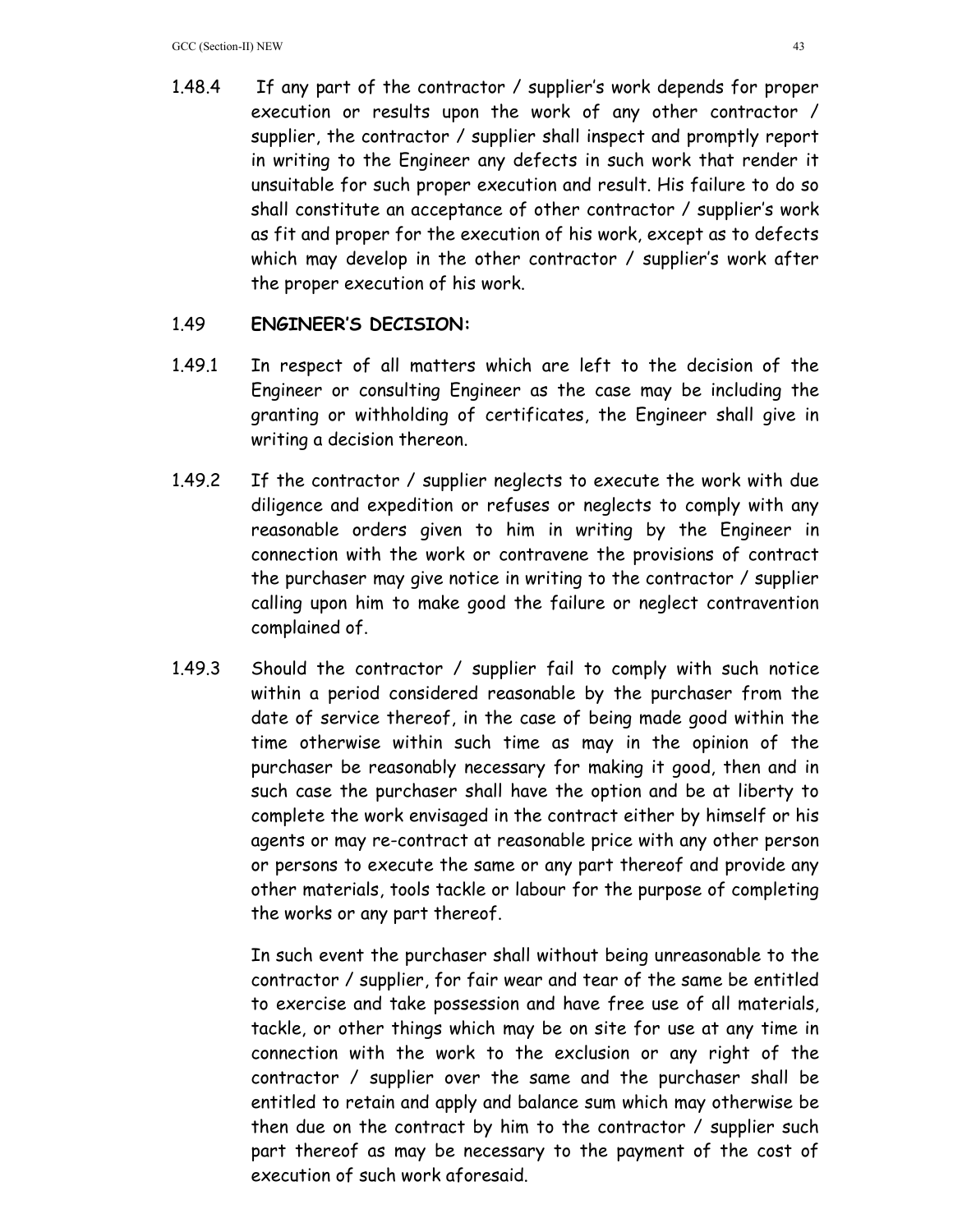1 .49.4 If the cost of executing the work as aforesaid exceeds the balance due to the contractor / supplier and contractor / supplier fails to make good the defects, the said materials, tools, tackles, construction plant or other things, the property of the contractor / supplier as may not have been used up in the completion of works may be sold by the purchaser and proceeds applied towards the payment of such difference and the cost incidental to such sale. Any outstanding balance existing after crediting the proceeds of such sale shall be indicated as balance against the contractor / supplier on the certificate of the engineer but when all expenses costs and charges incurred in the completion of the work are paid by the contractor / supplier, all such materials, tools, tackles, constructions plant or other things not used up in the completion of the works and remaining unsold shall be removed by the contractor / suppliers. If the proceeds of the above sale of the contractor / supplier's materials, tools, tackles, construction plant etc. are insufficient to cover the cost of executing the aforesaid work, the balance remaining after crediting the proceeds of such sale shall be recoverable from the contractor / supplier by the action of law or operating bank guarantees furnished or security deposits available with the purchaser.

## 1.50 **DEATH, BANKRUPTCY ETC. :**

1.50.1 If the contractor / supplier dies or dissolve or commit any act or bankruptcy or being a corporation commences to be wound up except for reconstruction purpose or carry on his business under a receiver, the executors successors or other representatives in law of the state of the contractor / supplier or any such receiver, liquidator or any person to whom the contract may become vested shall forthwith give notice thereof in writing to the purchaser and shall for one (1) month during which he shall take all reasonable steps to prevent stoppage of the work have the option of carrying out the contract subject to his or their providing such guarantee as may be required by the purchaser but not exceeding the value of the work for the time being remaining relieve unexecuted provided however that nothing above said shall be deemed to relieve the contractor / supplier or his successors of his or their obligations under the contract under any circumstances. In the event of stoppage of the work, the period of the option under this clause shall be fourteen (14) days only. Provided that, should the above option be not exercised, the contract may be terminated by the purchaser by notice in writing to the contractor / supplier and the same power and provisions reserved to the purchaser in clause 1.4 in the event of taking the work out of the contractor / supplier's hands shall immediately become operative.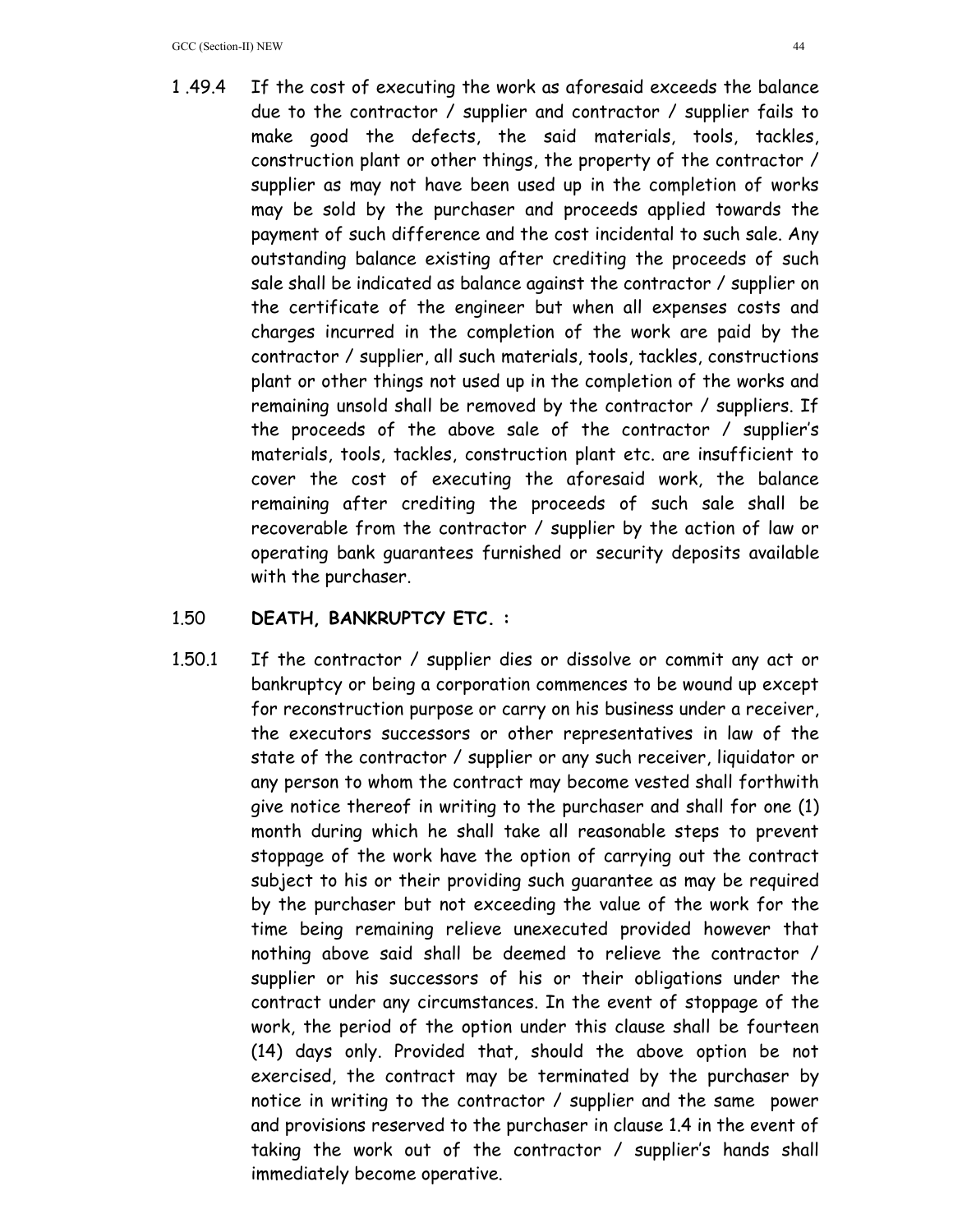1.50.2. At any stage after bidding, the purchaser shall deal with the supplier / contractor only in the name and at the address under which he has submitted the bid. All the liabilities / responsibilities for due execution of the contract shall be of the contractor / supplier and in no circumstances; he shall be relieved of any obligation under the contract. The purchaser may, however at his discretion deal with Agents / Representatives / Manufacturers / Associates / Principals / Sister Concerns and such dealing shall not absolve the contractor / supplier(s) from his responsibilities / obligations / liabilities to the purchaser under the contract. Any change/alteration of name/constitution/ organization of the contractor / supplier shall be duly notified to the purchaser and the purchaser reserves the right to determine the contract in case of any such notification.

## 1.51 **BRIBES / COMMISSION ETC.**

 Any bribes, commission, gift or advantage given promised or offered by or on behalf of the contractor / supplier or his partners agent or servant or anyone on his or on their behalf to any officer, servant, representative or agents of the purchaser or any person on his or their behalf, in relation to the obtaining or to the execution of this or any other contract with the purchaser shall in addition to any criminal liability which he may incur subject the contractor / supplier to the cancellation of this and all other contracts and also to payment of any loss or damages resulting from any such cancellation by the purchaser. The purchaser shall then be entitled to deduct the amounts so payable from any money otherwise due to the contractor / supplier under this or any other contract, any question or dispute as to the commitment of any offence under the present clause shall be settled by the purchaser in such a manner and on such evidence of information as he shall think fit and sufficient and his decision shall be final and conclusive.

## 1.52 **NOTICE TO CONTRACTOR / SUPPLIER:**

 Any notice to the contractor / supplier, may if the purchaser thinks it fit, be given by registered post to the registered office of the contractor / supplier. Such postings shall be deemed good service of such notice and the time mentioned in the conditions for doing any act after notice shall be reckoned from the date on which such notice should reach the contractor / supplier in normal course. .

# 1.53 **SUPERVISION OF ERECTION OF EQUIPMENT BY THE CONTRACTOR / SUPPLIER**

 All the work shall be carried out under the direction and to the satisfaction of the Engineer. The purchaser shall have the option to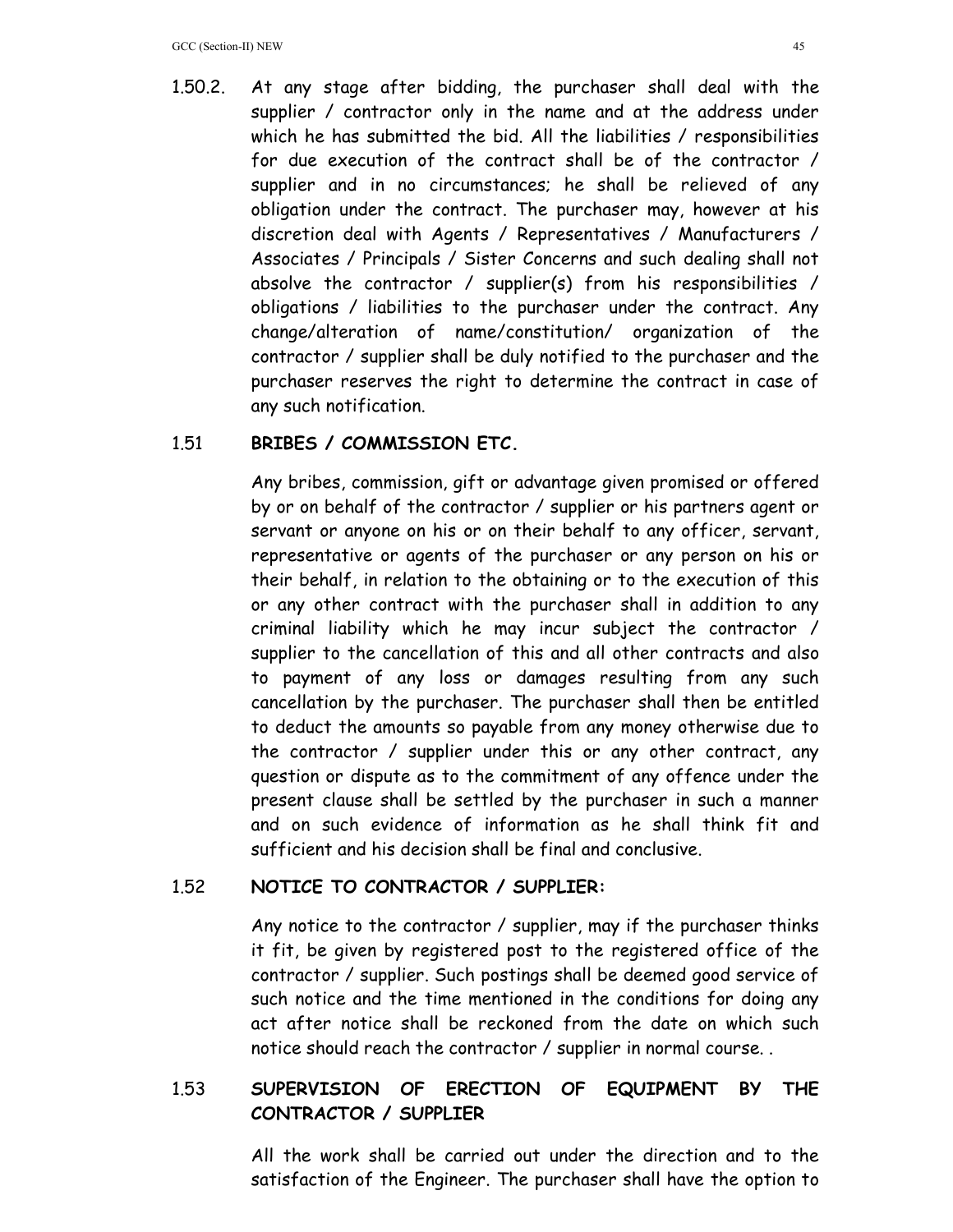direct the contractor / supplier to undertake supervision of erections of equipment, in that case he shall pay to the contractor / supplier such sums of money as may be provided under the contract. The contractor / supplier shall then be entirely responsible for satisfactory Erection, testing, commissioning and maintenance of the plant, notwithstanding that he may have been assisted by the Engineer in setting out of the same.

## 1.54 **AFTER SALES SERVICES:**

 The equipment supplied against this order shall be attended to by contractor / supplier when referred to by the purchaser at contractor / supplier's expenses within the guarantee period.

## 1.55 **BREAK CLAUSE:**

- 1.55.1 The purchaser shall in addition to his power under other clause to determine this contract, have power to terminate his liability there under at any time by giving three (3) months (or such shorter period as may be mutually agreed) notice in writing to the contractor / supplier if purchaser's desire to do so upon the expiration of the notice period, the contract shall be determined without prejudice to the rights of the parties accrued to the date of determination but subject to the operation of the following provisions of this clause.
- 1.55.2 In the event of such notice being given, the purchaser shall be entitled to exercise as soon as may be reasonably practicable within that period the following power or any of them :-
	- (a) To direct the contractor / supplier to complete in accordance with the contract all or any articles, parts of such articles or components in course of manufacture at the expiration of the notice and to deliver the same at such rate of delivery as may be mutually agreed on or in default of contract at the contract rate. All articles delivered by the contractor / supplier in accordance with such directions and accepted shall be paid for at a fair and reasonable price assessed on the basis of the contract price when it exists.
	- (b) To require the contractor / supplier on the receipt of the notice of termination:-
	- (i) Immediately to take such steps as will ensure that the production rate of the articles specified in the schedule and parts thereof is reduced as rapidly as possible;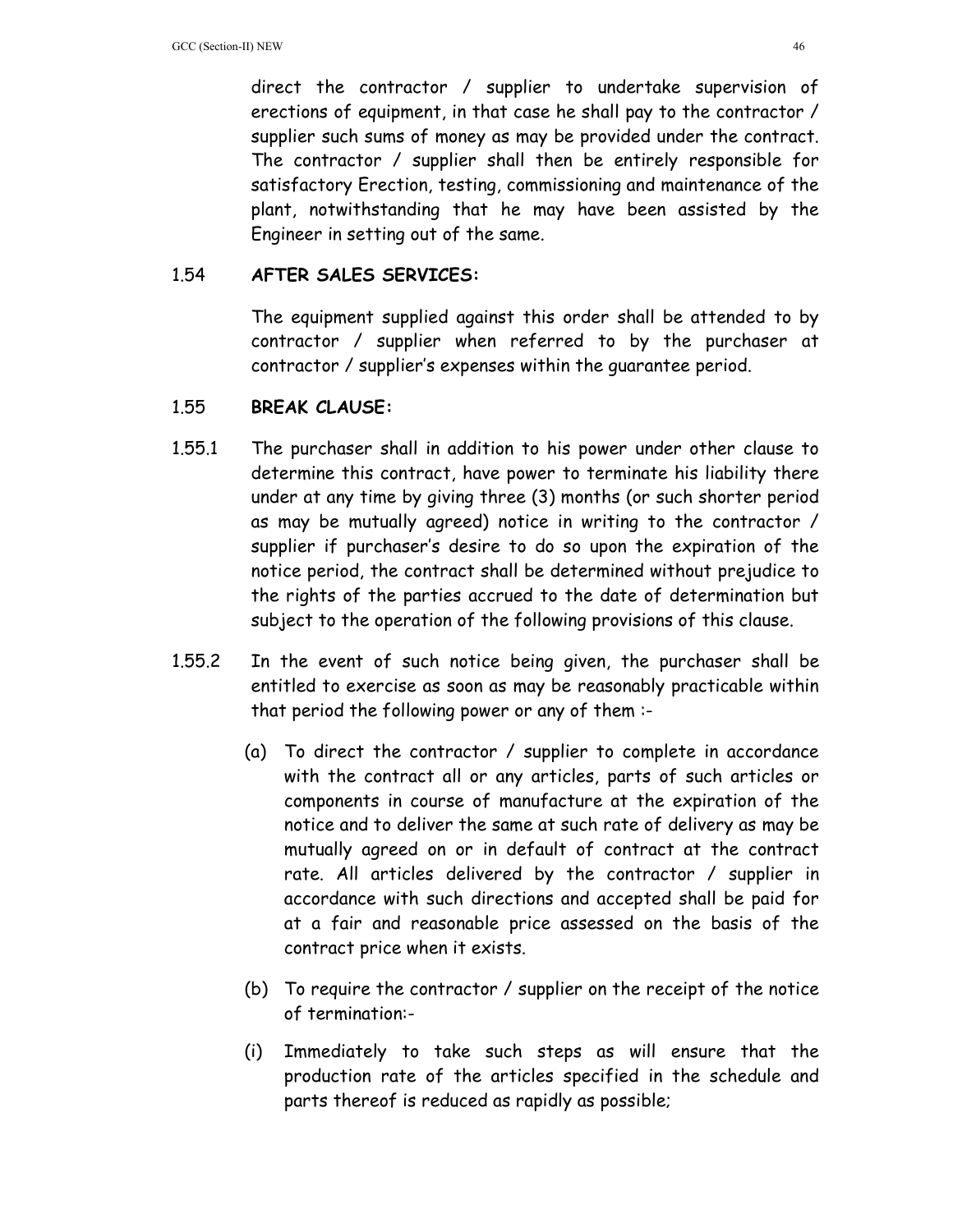- (ii) As far as possible consistent with (i) above to concentrate work on the completion of parts already in a party manufactured state and
- (iii) To terminate on the best possible terms such order for material and parts brought out in a partly manufactured or wholly manufactured state as have not been completed, observing In this connection any direction given under paragraph (a) and (b) (i) and (ii) above as far as this may be possible.
- 1.55.3 In the event of such notice being given, provided the contractor / supplier has reasonably performed all the provisions of the contract binding upon him down to the date of the notice.
	- (a) The purchaser may take over from the contractor / supplier at a fair and reasonable prices (assessed on the basis of the contract price) of the completed articles all unused, undamaged and acceptable materials, bought-out components and articles in course of manufacture in the possession of the contractor / supplier at the expiration of the notice and properly provided by or supplied to the contractor / supplier for the Performance of the contract except such material, bought out components and articles which the purchaser may refuse to take over shall be taken over by the contractor / supplier. Provided that in case the materials/components are supplied to the contractor / supplier through the intervention of the purchaser or on his behalf:-
	- (i) The said fair and reasonable price shall be assessed on the basis of cost price of such materials and or components, and
	- (ii) If the contractor / supplier elect to retain any materials, bought out components and articles as in this clause provided, he shall settle all claims of contractor / supplier in respect of the material and/ or components supplied to him as aforesaid including any claims to any extra charge and shall keep the purchaser indemnified against the same.
	- (b) The contractor / supplier shall deliver in accordance with the direction of the purchaser all such unused undamaged and acceptable materials brought out components and articles in course of manufacture (except as aforesaid) taken over by or previously belonging to the purchaser and the purchaser shall pay to the contractor / supplier fair and. reasonable handling and delivery charges thereof.
	- (c) The purchaser shall indemnify the contractor / supplier against any commitments, liabilities or expenditure which in the opinion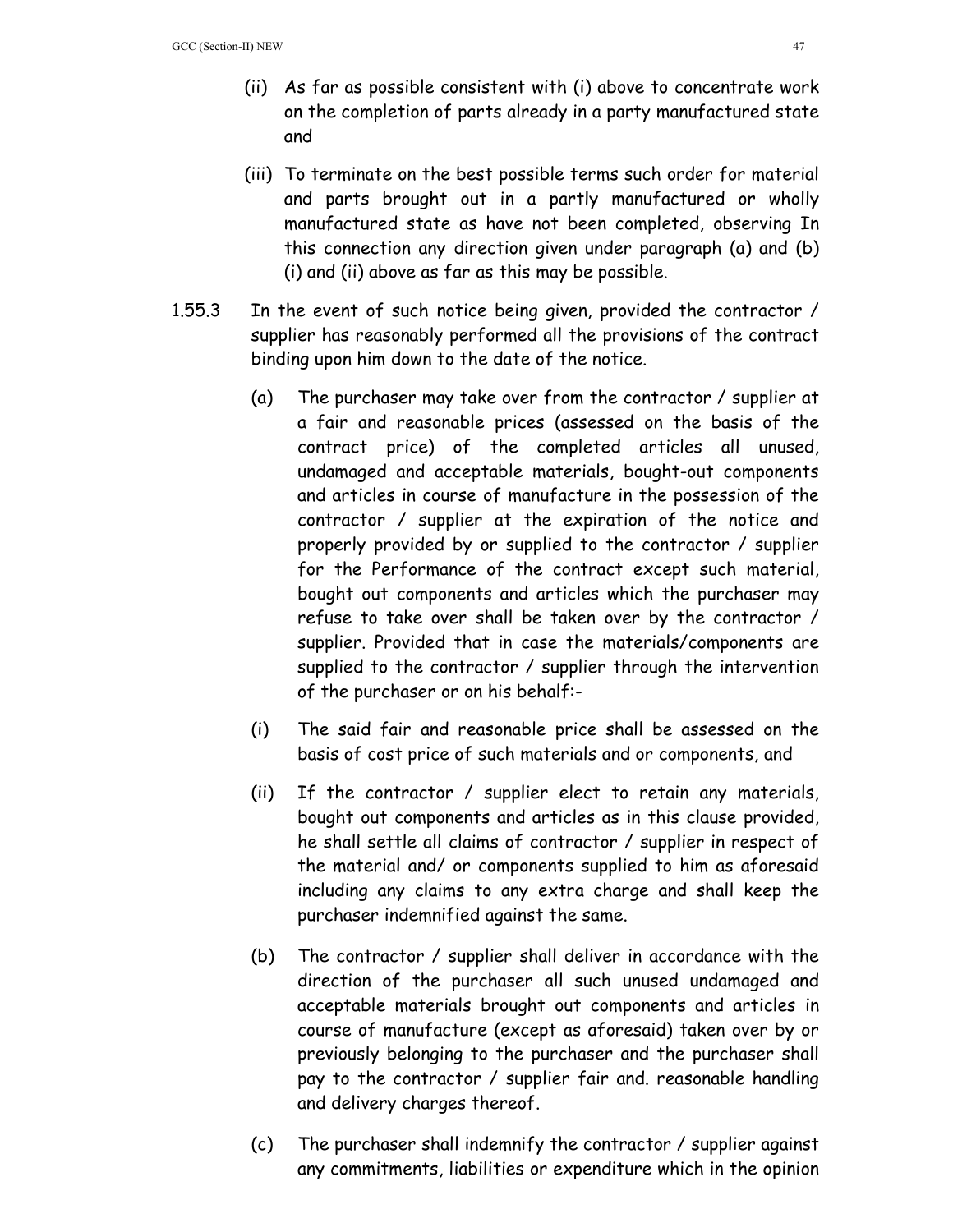of the purchaser are reasonable and properly chargeable by the contractor / supplier in connection with the contractor / supplier to the extent to which the purchaser is satisfied that such commitments, liabilities or expenditure would otherwise represent an unavoidable loss by the contractor / supplier by reason of the termination of the contract.

- (d) Provided that in the event the contractor / supplier not having observed any direction given to him under sub-clause (ii) hereof the purchaser shall not be liable under this sub- clause pay any sum in excess of those for which the purchaser would have been liable and the contractor / supplier observed that direction.
- 1.55.4 If in any particular case exceptional hardship arises to the contractor / supplier from the operation of this clause it shall be open to the contractor / supplier to refer the circumstances to the Engineer who on being satisfied that such hardship exists shall make such allowance if any as in his opinion is reasonable.
- 1.55.5 The purchaser shall not in any case be liable to pay under the provisions of this clause or any sub clause which when taken together with any sums paid or due or becoming due to the contractor / supplier under this contract shall exceed the total prices of the articles specified in the schedule payable under the contract.
- 1.55.6 The contractor / supplier shall in any substantial order or subcontract placed or made by him in connection with or for the purposes of this contract take power wherever possible by securing the acceptance of the sub-contractor / supplier to terminate such substantial or sub- contract in the event of the termination of this contract by the purchaser of this clause upon the terms of the forgoing sub- clause of this clause and save only that:-
	- (a) The name of the contractor / supplier shall be substituted for the purchase, throughout except in sub-clause 3 (c) where it occurs for the second and third times.
	- (b) The period of the notice of termination shall be two (2) months or such shorter period as may be mutually agreed upon.
- 1.55.7 Substantial orders or sublet contracts shall in this context mean orders or sublet contracts of or over Rs. 25,000 (Rupees Twenty Five Thousand only) in value.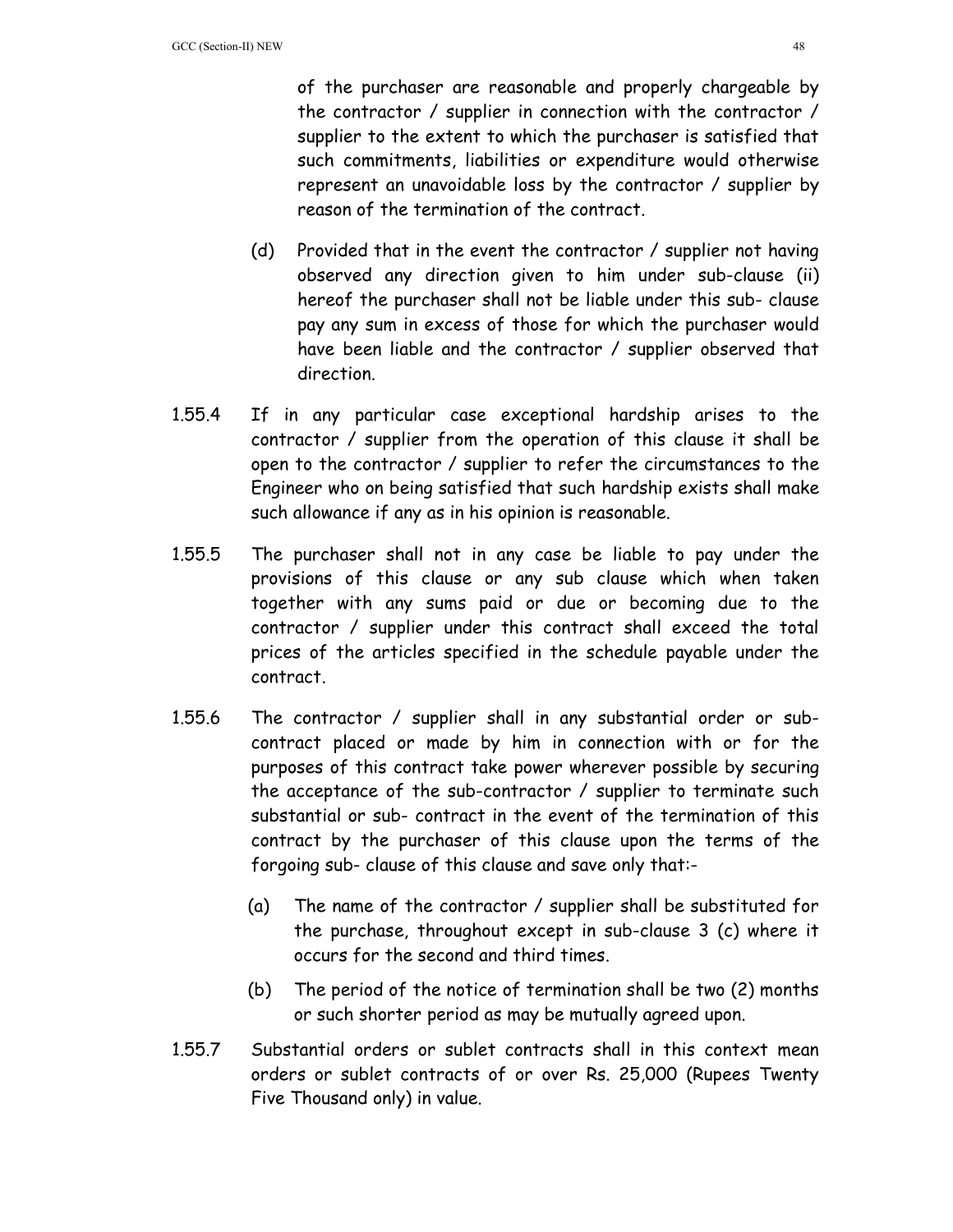# 1.56 **JURISDICTION OF COURT TO DEAL WITH DISPUTES.**

- 1.56.1 The contract shall be governed by the laws of India for the time being in force and be subject to the court of competent jurisdiction [Name of city, (Rajasthan)] India. All disputes, differences, questions whatsoever arising between the purchaser and contractor / supplier upon or in relation to or in connection with the contracts shall be deemed to have arisen at only and no court other than courts at [Name of city, (Rajasthan)] shall have jurisdiction to entertain or try the same.
- 1.56.2 Settlement committee(s) have been constituted to settle the old disputed purchase cases where the firm(s) do not agree with the Nigam viewpoint and have given their representations.

 The settlement committee(s) will be empowered to decide all old disputed cases. The committee is also authorised to settle such cases which are either subjudice or under reference to arbitrator(s) in case firm make formal request in this regard. In case of disagreement amongst committee members, the case with full details shall be put-up before the next level committee for decision.

1.56.3 (a) For settlement, firm shall furnish in writing their representation indicating the details of dispute / grievances alongwith requisite settlement fee within a period of 6 months after receiving communication form MM wing giving rise to cause of dispute / grievances. Appeal against any decision of settlement committee can be filed within three months from the date of conveying such decision to the firm.

> (b) The requisite fee either in cash / demand draft / pay order to be deposited to the Accounts Officer (EA & CASH), Ajmer Vidyut Vitran Nigam Limited, Ajmer along-with detailed representation for various settlement are detailed as under :

| (i) | For CE Level Settlement Committee         | Rs. 1000/- |
|-----|-------------------------------------------|------------|
|     | (Cases upto Rs. 2.5 Lacs)                 |            |
|     | (ii) For Nigam Level Settlement Committee |            |
|     | (Cases above Rs. 2.5 Lacs) and Appeal     | Rs. 3000/- |
|     | against CE level committee                |            |
|     | (iii) For review of Decision of Nigam     | Rs. 5000/- |

# level Settlement Committee by BOD

## 1.57 **CONSTRUCTION OF CONTRACT:**

 The contract shall in all respects deemed to be and shall be constructed and shall operate as on Indian contract as defined in the Indian Contract Act, 1872 and all payments there under shall be made in Rupees unless otherwise specified.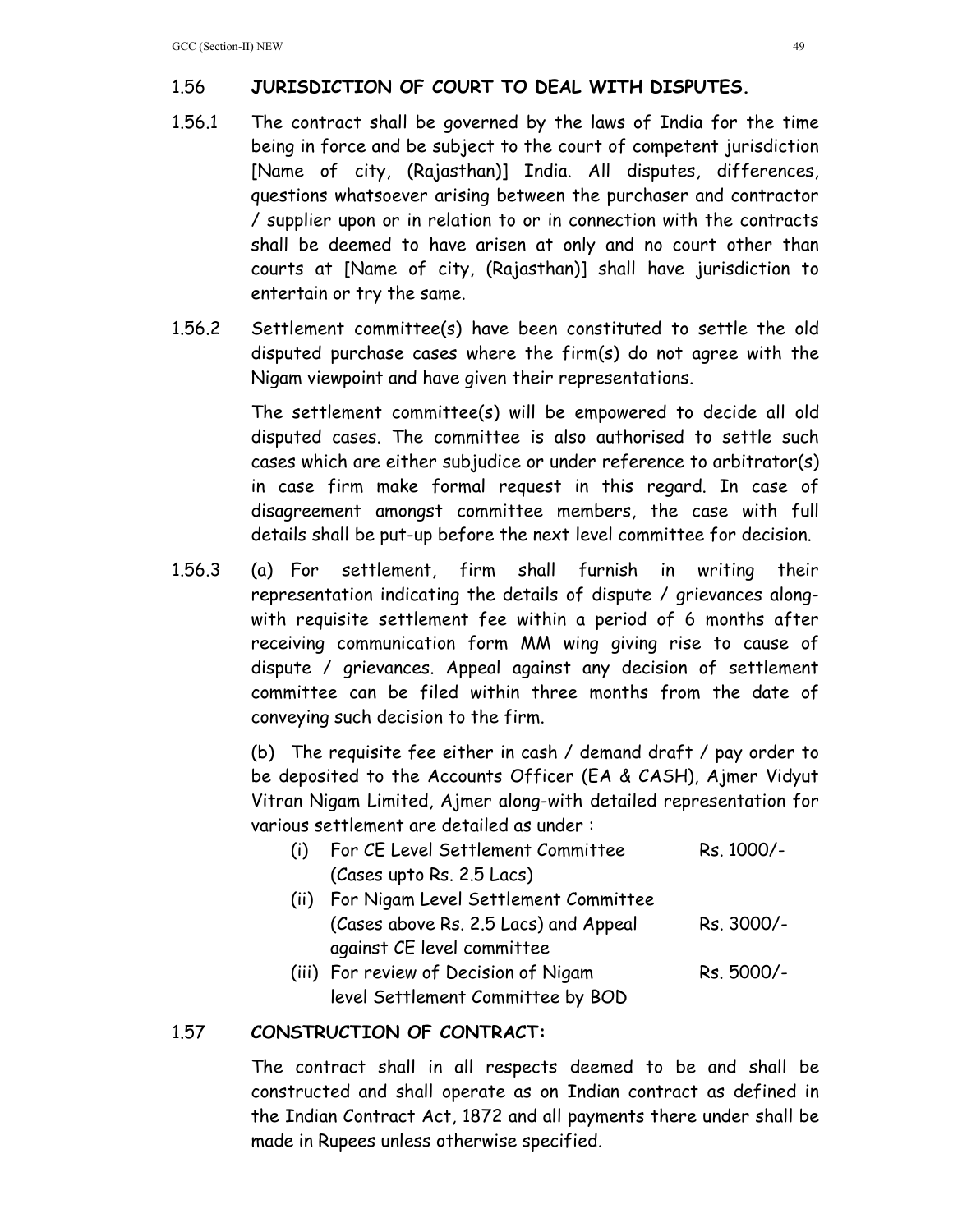# 1.58 **ACCEPTANCE OF THE ORDER:**

 The acceptance of the order shall be conveyed to the concerned Superintending Engineer of MM wing Ajmer Vidyut Vitran Nigam Limited, Ajmer within ten days of the receipt of the order in the prescribed Proforma failing which it will be presumed that the terms and conditions incorporated in the order have been accepted by the supplier/contractor.

## 1.59 **SECURITY DEPOSIT:**

- 1.59.1 In order to secure/assure due fulfillment of the contract, successful bidder(s) on receipt of a preliminary acceptance letter / detailed order as the case may be shall furnish within 15 days a security deposit equivalent to 2% (two percent) of the order value by way of crossed / bank draft / banker's cheque with the payee as stated in the purchase order.
- 1.59.2 Unless otherwise specifically required to be retained / forfeited by the purchaser, the security deposit shall be refundable on request of the contractor / supplier after three months of completion of the entire supplies to the satisfaction of the purchaser.
- 1.59.3 If the contractor / supplier fails or neglect to observe or perform any of his obligation under the contract, it will be lawful for the purchaser to forfeit either in whole or in part in his absolute discretion the security deposit furnished by the contractor / supplier. -
- 1.59.4 No interest shall be payable on such deposits.
- 1.59.5 The purchaser on request by bidder/supplier may consider to accept security in form of a bank guarantee from a scheduled bank on the Proforma prescribed by the purchaser at Appendix-IX.

 Note : Bank guarantee from the firms located outside Rajasthan may be accepted on the non-judicial stamp paper of Rajasthan or stamp paper of their state of appropriate value provided a declaration be given by such firm that the bank guarantee is duly stamped as per Stamp Law applicable in that concerned state.

## 1.60 **PRICE FALL CLAUSE**

1.60.1 The price fall clause shall be made applicable w.e.f. the date of opening of 'Techno-Commercial Bid' of the subsequent tender when the supplies under the running contracts are delayed beyond the overall stipulated delivery schedule as on the date of opening of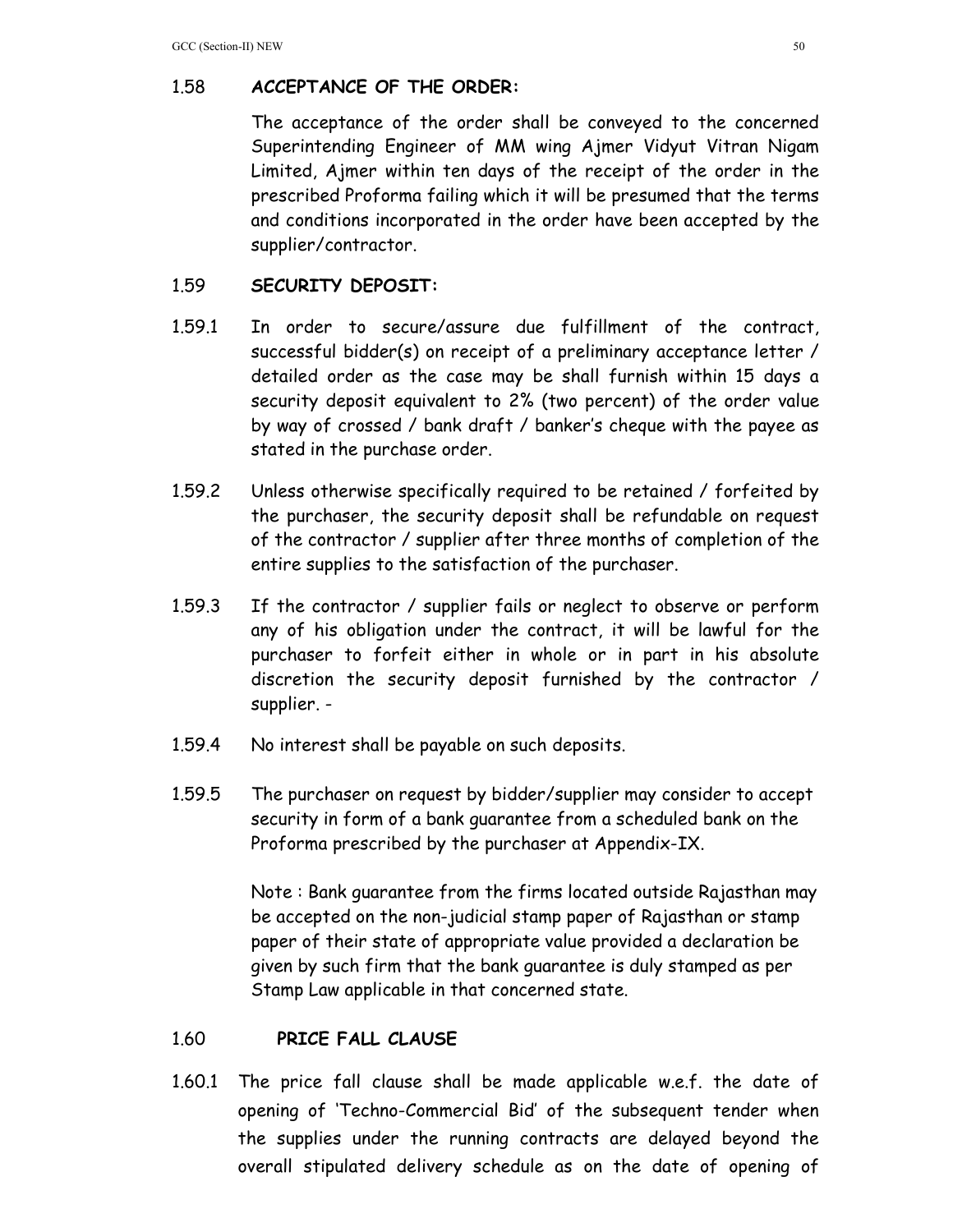techno-commercial bid of subsequent tender provided that the supplier itself has quoted or accepted lower rates finalized in the subsequent tender of the same item. In other cases, the price fall clause shall be made applicable w.e.f the date of opening of 'price bid' of the subsequent tender of the same item. If the bidder does not agree for lower rates finalized in subsequent tender, the remaining supplies of running contracts at higher rates as on the date of price bid opening of the subsequent tender will be cancelled as per provisions of price fall clause.

- 1.60.2 If the stipulated delivery schedule of the running contract expires on the date of opening of techno commercial bid of subsequent tender or thereafter before opening of price bid and bidder himself have quoted or accepted lower rates finalized in subsequent tender, in that case the delayed supplies made during the period of technocommercial bid opening date and price bid opening date of subsequent tender will be paid at such lower rates finalized in subsequent tender as against current contract price minus recovery towards delay in delivery, if it is so economical to Nigam. Payment equivalent to 10% of the FORD price of the delayed supplies will be withheld till finalization of price of subsequent tender.
- 1.60.3 In case delivery schedule is already over on the date of opening of Price Bid of subsequent tender:- the pending supplies against previous order as on the date of opening of price bid of subsequent tender shall be accepted at such lower rate, if any, as are quoted/finalized in subsequent tender as against subtracting recovery towards delay in delivery on old rate, if it is so economical and the tenderer agrees to it. If they are not agreeable, supply shall not be taken and order for balance supply shall be cancelled as per provision of the purchase order.
- 1.60.4 When delivery schedule is not over on the date of opening of Price Bid of subsequent tender:-

(a) If any previous successful tenderer has also participated in a new tender enquiry and quoted or accepted the lower rate finalized in the subsequent tender then pending supply against previous order as on the date of opening of price Bid of subsequent tender shall be taken at the lower rate as is finalized in the subsequent tender.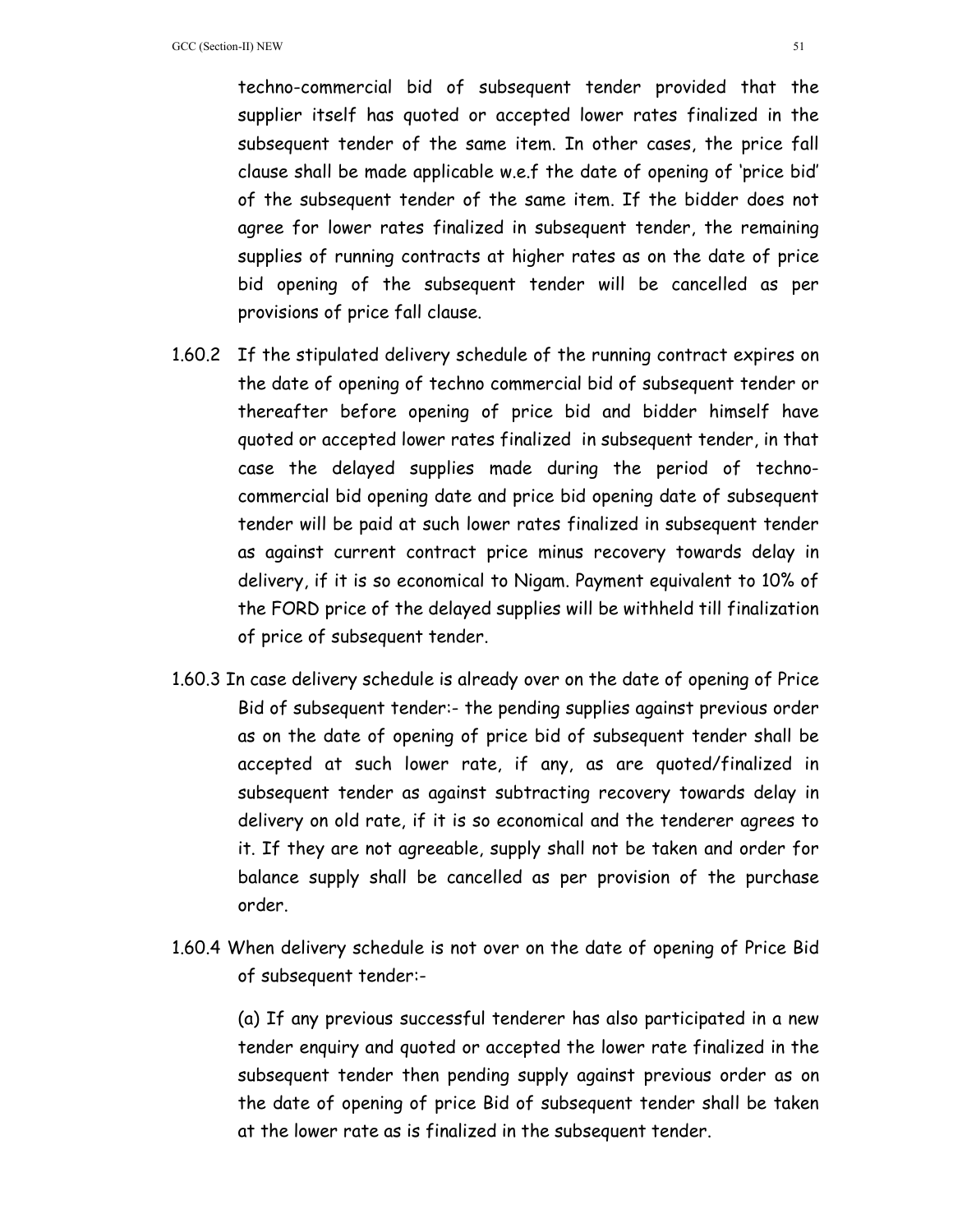(b) If the supplier has not participated or participated but he is not agreeable to supply the balance quantity at lower rate received in the subsequent tender, the balance supply as on the date of opening of price Bid against previous order shall be acceptable to the extent of ordered quantity as per delivery schedule upto three months (but not beyond the overall delivery schedule) from the date of opening of price bid of new tender on the following conditions:-

- 1. The rate will be as per the purchase order against which supplies are to be made within the delivery schedule.
- 2. The back log, if any, of supplies according to delivery schedule on the date of opening of price bid of new tender shall be acceptable on effecting the recovery towards delay in supply at prescribed rates, if leviable under the circumstances.
- 3. No supply in excess of quantity as per the delivery schedule during the 3 months period after opening of 'price bid' of new tender shall be acceptable in any circumstances. No preponment of original delivery schedule will be made.
- 4. the old purchase order(s) in respect of balance un- supplied quantity shall stand cancelled after 3 months from the opening of 'price bid' of new tender.

(c) In case, where subsequent bid is decided at very less intervals and the firm is yet to commence the supply as per the delivery schedule when the revised rates in subsequent bids are received lower, the price fall clause will be made applicable after 3 Months from the scheduled commencement of the delivery schedule in the respective item.

1.60.5 (a) if subsequent tender is decided on differential rates and a firm has also participated in subsequent tender, the price fall clause would be applicable with respect to the price quoted/accepted by the firm in the new tender provided this quoted/accepted price is lower than firm's previous updated price minus recovery towards delay in delivery.

> (b) In case, firm has not participated or not agreed to lower rates in subsequent tender, then price fall clause would be applicable with respect to highest differential price, decided under new tender, provided this highest price is lower than firm's previous updated price minus recovery towards delay in delivery.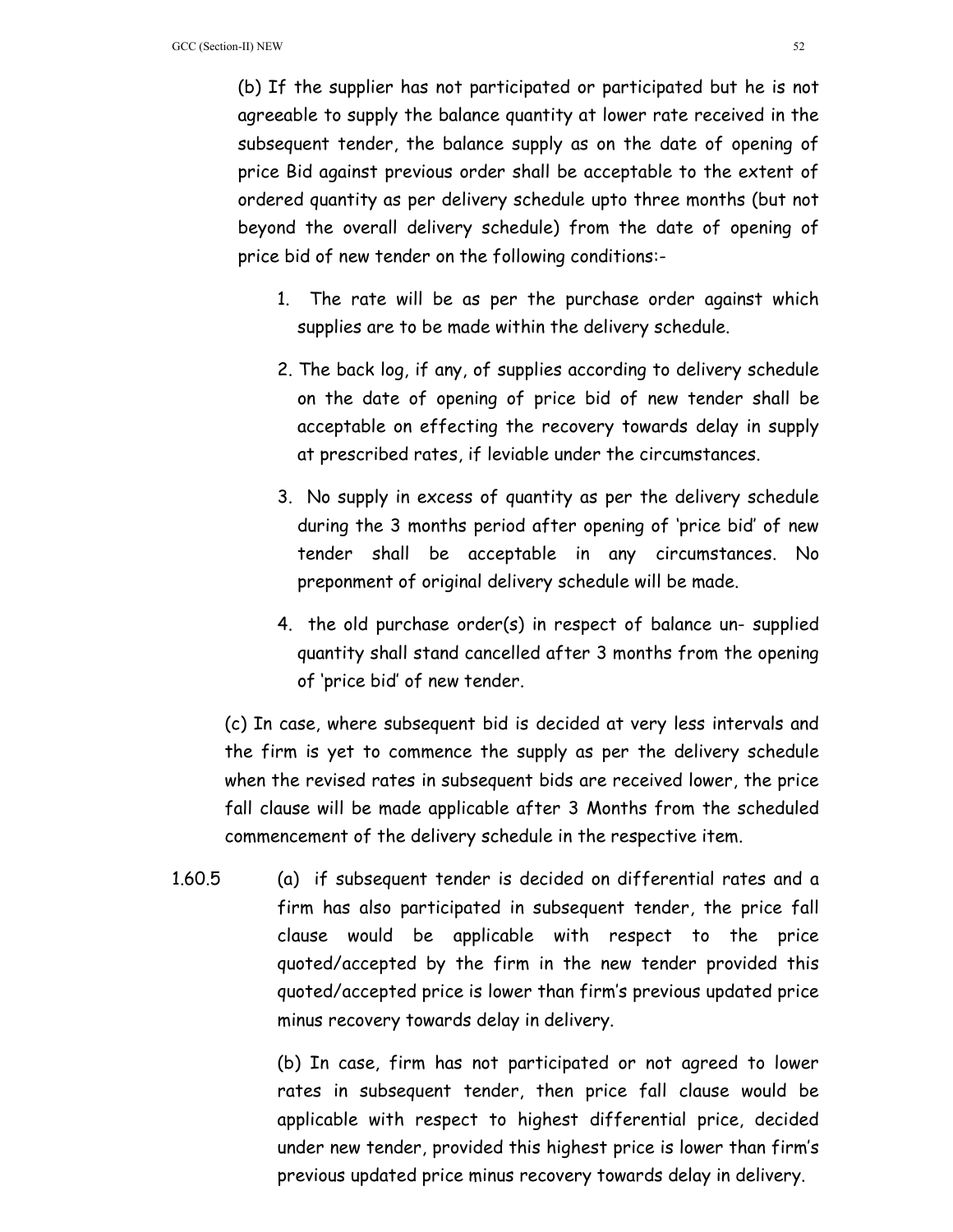1.60.6 (a) Price fall Clause of one company would not be applicable to other companies (i.e. not applicable across the five companies), The Price fall cause of the respective company would be applicable within the company only. However the company if deemed appropriate may offer lower rates (counter offer) received by other company(ies) at the time of finalization of tender.

> (b) In case of Discom's common tender, the price fall clause shall be applicable with respect to purchase made in other Discoms for that particular item.

> (c) After applying Price Fall Clause, no positive Price Variation will be payable, however, negative price variation, if any, shall be deducted.

1.60.7 For the operation of price fall provision, the rates decided for procurement of material with World Bank assistance will not be considered."

> **NOTE**:- The Price Fall Clause shall be made applicable on the supplies received in the stores on or after the date of opening of Techno-commercial Bid/ Price Bid of subsequent tender, as the case may be.

# **1.61 DEFERMENT OF DELIVERY:**

- a. The purchaser reserves the right to defer the delivery period as indicated in the purchase order. However the material already manufactured by the supplier/contractor upto the time of deferment may be accepted provided contractor/supplier provides adequate satisfactory proof of having material manufactured in all respect and ready for inspection and delivery before the date of deferment. For the verification of supplier, contention regarding readiness of material (finished goods) should invariably be got verified by MM wing. The period during which the supplies have been so deferred shall not be reckoned as delay in delivery in terms of clause 'Delay in Delivery'.
- b. The deferment of supplies if are to be made, the supplier should be informed within 3 days before invariably.
- c. The deferment of supplies should be maximum for one year or upto date of finalizing of new tender whichever earlier.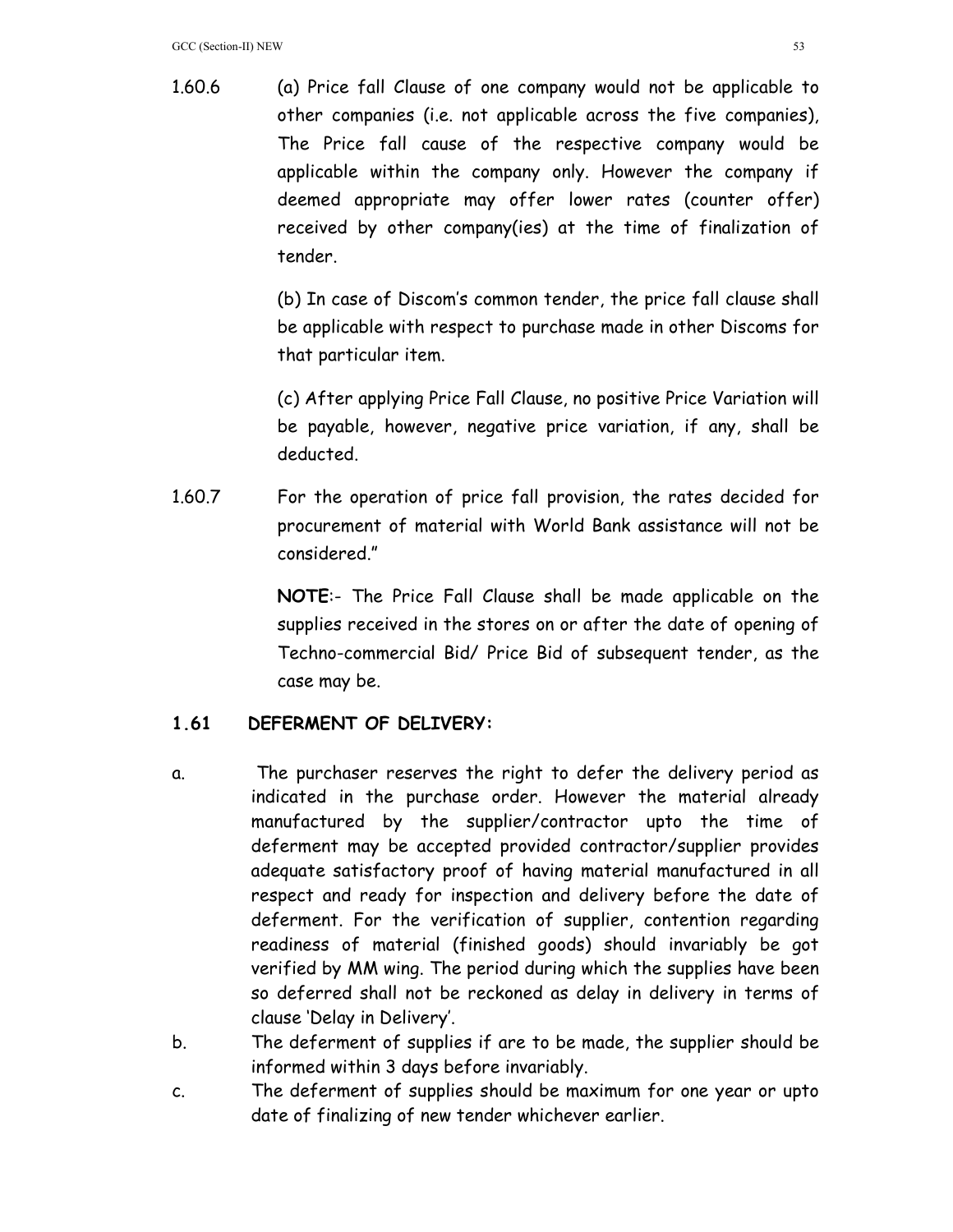## **1.62 REJECTED MATERIAL / EQUIPMENT NOT LIFTED BY THE CONTRACTOR / SUPPLIER TIMELY:**

If the contractor / supplier fails to lift the material / equipments declared rejected or any part thereof, from the consignee within a period of 15 days from the date of dispatch of information from the purchaser, the purchaser shall be entitled at his option :

- (i) To effect recovery @ 1% per week or part thereof (for actual delay in lifting the material beyond 30 days from the due date of dispatch of information from the purchaser), subject to a maximum of 15%. The amount of recovery will be worked out on the basis of Ex-works price of the material indicated in the purchase order. In case where Ex-works prices have not been indicated, then the recovery shall be worked out on the basis of prices as shown in the purchase order.
- (ii) In case a contractor / supplier fails to lift the material / equipments declared rejected and any part thereof, from the consignee within a period of 135 days from the date of dispatch of information from the purchaser, Ajmer Vidyut Vitran Nigam Limited may dispose off such material / equipments declared rejected and any part thereof, upon such terms and in such manner as it deems appropriate, at the risk and responsibility of the contractor / supplier.
- (iii) If such material / equipments declared rejected and any part thereof is disposed off through sales, 5% of the sale value liable to be deducted on account of cost incurred in sales proceedings and after deduction, the balance value shall be "Net realized sale value".
- (iv) If such material / equipments declared rejected and any part thereof is disposed off in other manner on 'Nil' price, the actual expenditure incurred in disposal proceedings shall be recovered from the contractor / supplier.
- (v) The contractor / supplier shall be required to deposit the amount of recoveries finalized within a period of 30 days of receipt of information, failing which the dues shall be recovered from the Net Realized Sales Value or from the financial hold of the contractor / supplier available with the Nigam. In case where the amount of recoveries against a firm / contractor / supplier exceeds its financial hold / Net realized sales value, the Nigam will be at the liberty to effect such recovery out of the financial hold / pending payments of the contractor / supplier available with other successor companies of the erstwhile RSEB.